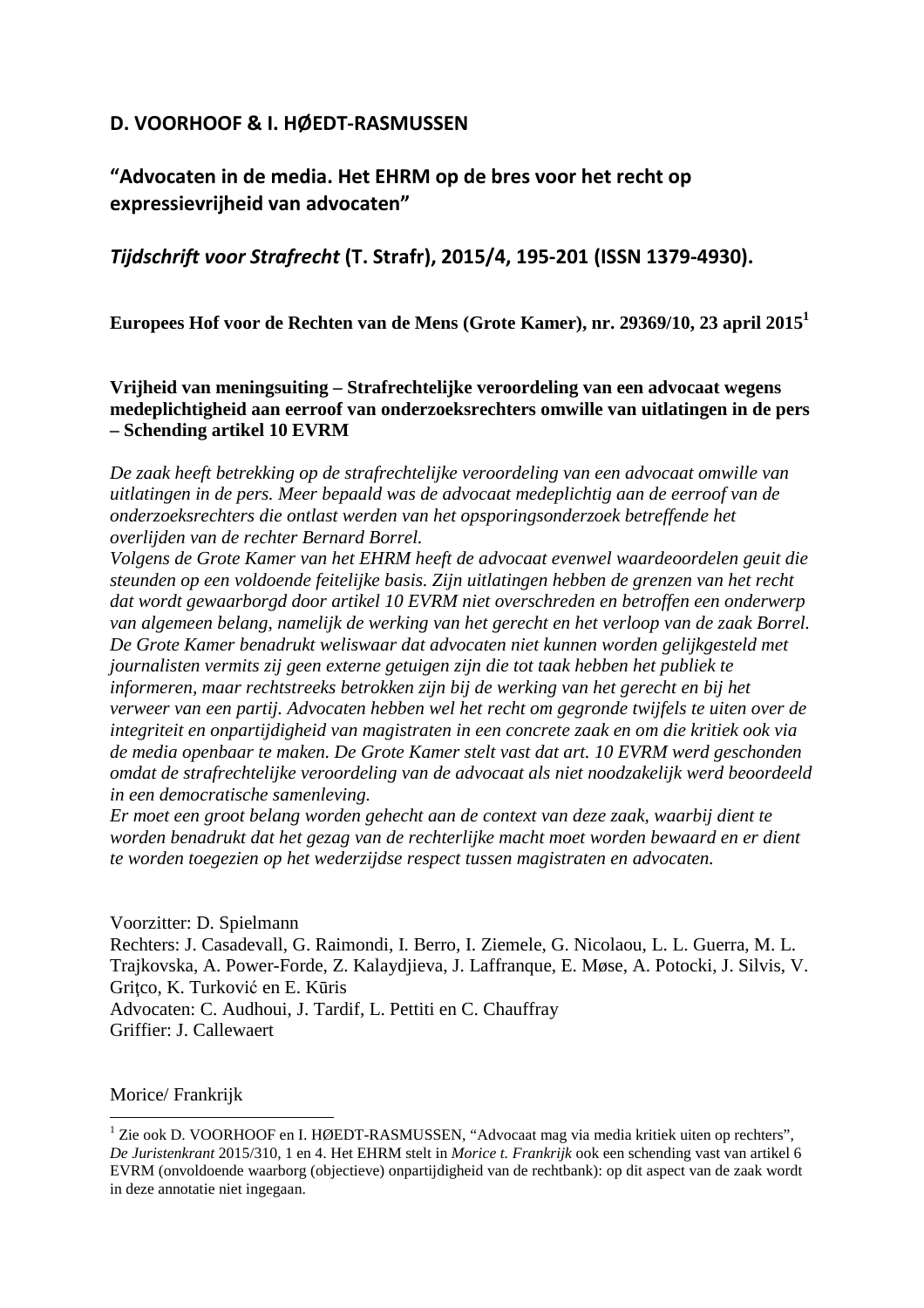### (…)

# THE LAW

### I. ALLEGED VIOLATION OF ARTICLE 6 § 1 OF THE CONVENTION

65. The applicant claimed that, before the Court of Cassation, his case had not been examined fairly by an impartial tribunal, having regard to the presence on the bench of a judge who had previously and publicly expressed his support for one of the civil parties, Judge M. He relied on Article 6 § 1 of the Convention, of which the relevant part reads as follows:

"In the determination of ... any criminal charge against him, everyone is entitled to a fair ... hearing ... by an independent and impartial tribunal established by law."

### **A. The Chamber judgment**

66. After noting that the applicant had not been in a position to request the judge's withdrawal, as he had not been informed before the hearing of the change in the composition of the bench that was to examine his appeal on points of law and that the procedure was mainly written, the Chamber examined the complaint in terms of objective impartiality. It noted that Judge J.M., one of the judges who had sat on the bench of the Criminal Division of the Court of Cassation ruling on an appeal from Judge M. and from the applicant stemming from a dispute between them, had, nine years earlier, publicly expressed his support for and trust in Judge M. in connection with another case in which she had been the investigating judge and the applicant had been acting for a civil party. Having regard to the facts, there was clear opposition between the applicant and Judge M., both in the case for which she had received the support of Judge J.M. and in the case in which J.M. was sitting as a judge of the Court of Cassation. Moreover, J.M.'s support had been expressed in an official and quite general context, at the general meeting of the judges of the Paris *tribunal de grande instance*. The Chamber found that there had been a violation of Article 6 § 1, as serious doubts could be raised as to the impartiality of the Court of Cassation and the applicant's fears in that connection could be regarded as objectively justified.

### **B. The parties' arguments before the Grand Chamber**

### *1. The applicant*

67. The applicant recognised that it was not established that Judge J.M. had displayed any personal bias against him, but argued that regardless of his personal conduct, his very presence on the bench created a situation which rendered his fears objectively justified and legitimate. In his submission, the fact that J.M. had sat on the bench of the Criminal Division of the Court of Cassation sufficed in itself to show that there had been a violation of Article 6 § 1 of the Convention. Judge J.M. had in the past expressed his support for Judge M., when the latter was conducting the judicial investigation in the Church of Scientology case, in response to criticisms of her professional conduct from the civil parties, whose representatives included the applicant, and by the public prosecutor. The applicant pointed out that Judge M. had ultimately been taken off the case at his request and that on 5 January 2000 the French State had been found liable for failings in the public justice system.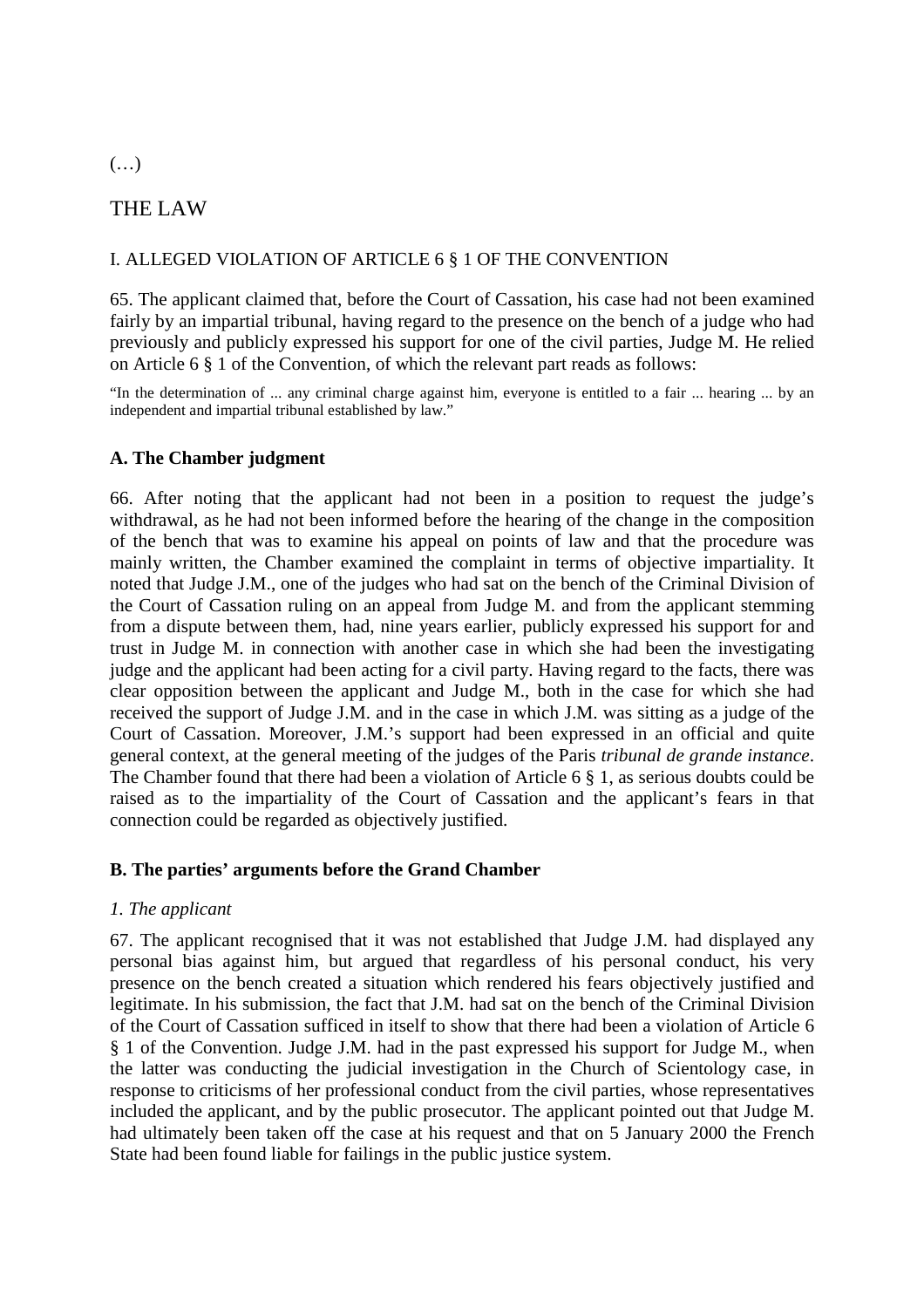68. He argued that he had not been in a position to seek the withdrawal of Judge J.M., as he had not known, and could not reasonably have known, that this judge was going to sit in his case: the report of the reporting judge, the case "workflow" and the notices to the lawyers had all given the same information, namely that the Criminal Division was to sit as a reduced bench. The reduced bench comprised the President of the Division, the senior judge (*Doyen*) and the reporting judge, and as Judge J.M. occupied none of those positions he could not have been expected to sit.

69. On the merits, the applicant did not claim that Judge J.M. had displayed any personal bias against him and was not calling into question that judge's right to freedom of expression. He complained merely of Judge J.M.'s presence on the bench, which in his view rendered his fears of a lack of impartiality objectively justified and legitimate. In view of the support expressed by J.M. in favour of Judge M. in the context of another high-profile case with the same protagonists, there was serious doubt as to the impartiality of the Criminal Division and his fears in that connection could be regarded as objectively justified.

## *2. The Government*

70. The Government observed that there was no question of any lack of subjective impartiality on the part of Judge J.M. and that it was therefore necessary to determine whether the circumstances of the case were such as to raise serious doubts about the Court of Cassation's objective impartiality. Referring to the effect of the statement made in July 2000 by Judge J.M., who at the time had been serving on the Paris *tribunal de grande instance*, they pointed out that the statement, made many years before the hearing of the Criminal Division, concerned a different case from the present one and that the terms used reflected a personal position which related only to the conditions in which disciplinary proceedings against a fellow judge had become known. The Government concluded that those remarks, which were limited in scope and had been made a long time before, were not sufficient to establish that, in his capacity as judge of the Court of Cassation, J.M. lacked objective impartiality.

71. The Government further stated that appeals on points of law were extraordinary remedies and that the Court of Cassation's oversight was restricted to compliance with the law. Moreover, it was an enlarged bench of the Criminal Division, comprising ten judges, that had considered the case.

72. The respondent Government accordingly argued that Article 6 § 1 of the Convention had not been breached.

## **C. The Court's assessment**

## *1. General principles*

73. The Court reiterates that impartiality normally denotes the absence of prejudice or bias and its existence or otherwise can be tested in various ways. According to the Court's settled case-law, the existence of impartiality for the purposes of Article 6 § 1 must be determined according to a subjective test where regard must be had to the personal conviction and behaviour of a particular judge, that is, whether the judge held any personal prejudice or bias in a given case; and also according to an objective test, that is to say by ascertaining whether the tribunal itself and, among other aspects, its composition, offered sufficient guarantees to exclude any legitimate doubt in respect of its impartiality (see, for example, *Kyprianou v.*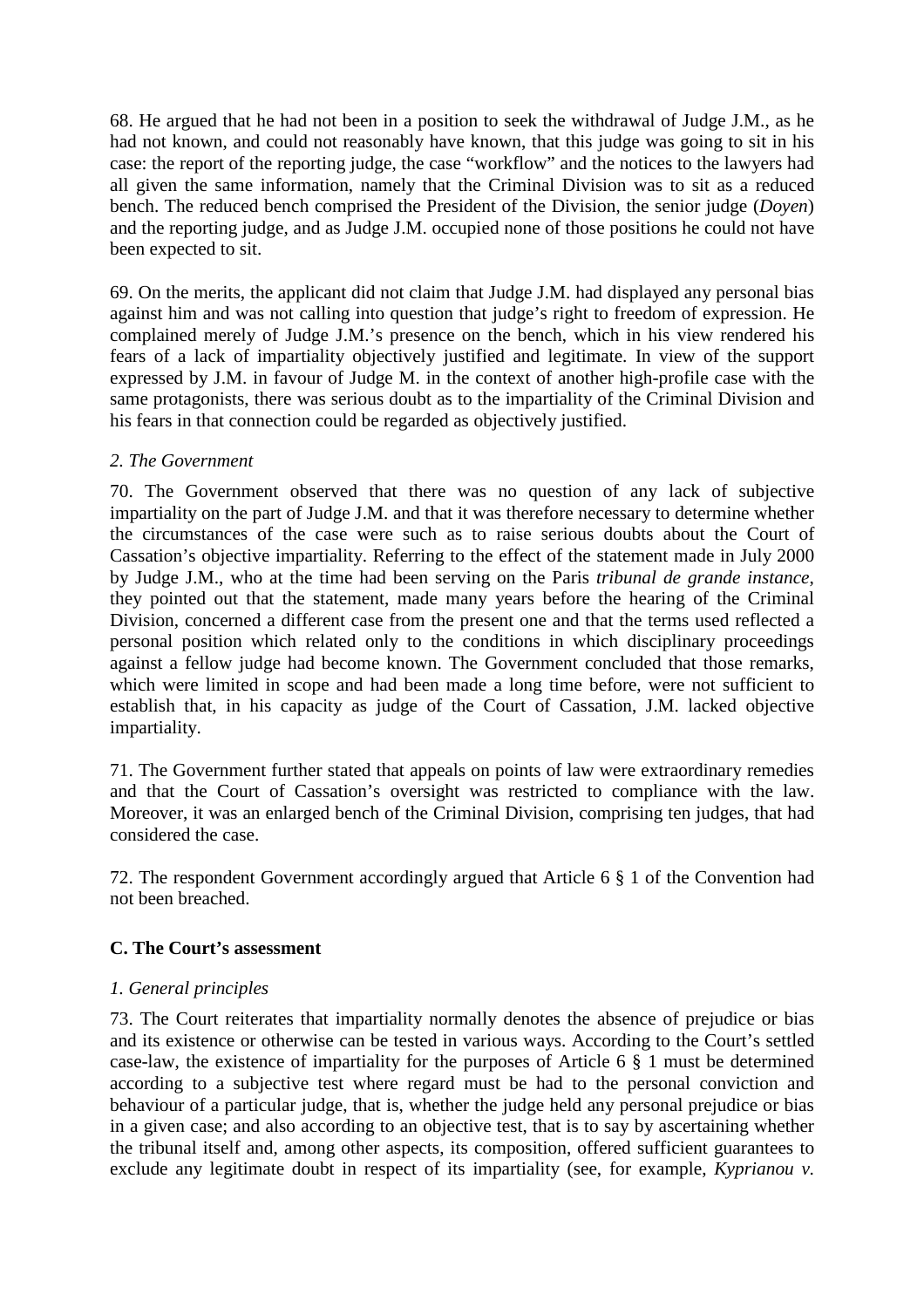*Cyprus* [GC], no. 73797/01, § 118, ECHR 2005-XIII, and *Micallef v. Malta* [GC], no. 17056/06, § 93, ECHR 2009).

74. As to the subjective test, the principle that a tribunal must be presumed to be free of personal prejudice or partiality is long-established in the case-law of the Court (see *Kyprianou*, cited above, § 119, and *Micallef*, cited above, § 94). The personal impartiality of a judge must be presumed until there is proof to the contrary (see *Hauschildt v. Denmark*, 24 May 1989, § 47, Series A no. 154). As regards the type of proof required, the Court has, for example, sought to ascertain whether a judge has displayed hostility or ill will for personal reasons (see *De Cubber v. Belgium*, 26 October 1984, § 25, Series A no. 86).

75. In the vast majority of cases raising impartiality issues the Court has focused on the objective test (see *Micallef*, cited above, § 95). However, there is no watertight division between subjective and objective impartiality since the conduct of a judge may not only prompt objectively held misgivings as to impartiality from the point of view of the external observer (objective test) but may also go to the issue of his or her personal conviction (subjective test) (see *Kyprianou*, cited above, § 119). Thus, in some cases where it may be difficult to procure evidence with which to rebut the presumption of the judge's subjective impartiality, the requirement of objective impartiality provides a further important guarantee (see *Pullar v. the United Kingdom*, 10 June 1996, § 32, *Reports of Judgments and Decisions* 1996-III).

76. As to the objective test, it must be determined whether, quite apart from the judge's conduct, there are ascertainable facts which may raise doubts as to his or her impartiality. This implies that, in deciding whether in a given case there is a legitimate reason to fear that a particular judge or a body sitting as a bench lacks impartiality, the standpoint of the person concerned is important but not decisive. What is decisive is whether this fear can be held to be objectively justified (see *Micallef*, cited above, § 96).

77. The objective test mostly concerns hierarchical or other links between the judge and other protagonists in the proceedings (ibid., § 97). It must therefore be decided in each individual case whether the relationship in question is of such a nature and degree as to indicate a lack of impartiality on the part of the tribunal (see *Pullar*, cited above, § 38).

78. In this connection even appearances may be of a certain importance or, in other words, "justice must not only be done, it must also be seen to be done" (see *De Cubber*, cited above, § 26). What is at stake is the confidence which the courts in a democratic society must inspire in the public. Thus, any judge in respect of whom there is a legitimate reason to fear a lack of impartiality must withdraw (see *Castillo Algar v. Spain*, 28 October 1998, § 45, *Reports* 1998-VIII, and *Micallef*, cited above, § 98).

### *2. Application of those principles in the present case*

79. In the present case, the fear of a lack of impartiality lay in the fact that Judge J.M., who sat on the Court of Cassation bench which adopted the judgment of 10 December 2009, had expressed his support for Judge M. nine years earlier, in the context of disciplinary proceedings that had been brought against her on account of her conduct in the "Scientology" case. Speaking as a judge and a colleague in the same court, in the course of a general meeting of judges of the Paris *tribunal de grande instance* on 4 July 2000, at which he had subsequently voted in favour of the motion of support for Judge M., J.M. had stated: "We are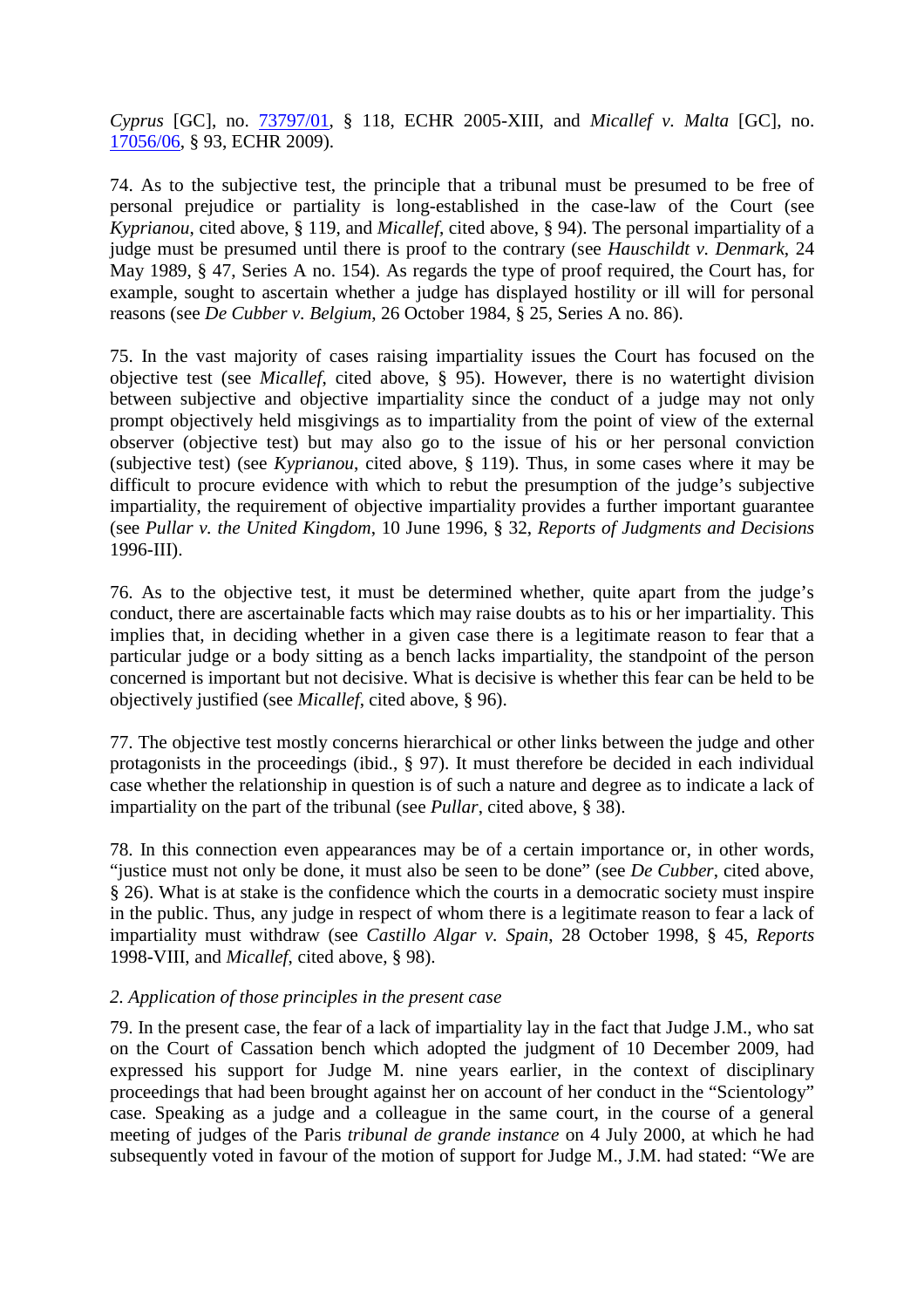not prohibited, as grassroots judges, from saying that we stand by Judge [M.] It is not forbidden to say that Judge [M.] has our support and trust." (see paragraphs 27-28 above).

80. The Grand Chamber notes at the outset that the applicant acknowledged in his observations that it was not established that Judge J.M. had displayed any personal bias against him. He argued merely that regardless of his personal conduct, the very presence of J.M. on the bench created a situation which rendered his fears objectively justified and legitimate (see paragraph 67 above).

81. In the Court's view, the case must therefore be examined from the perspective of the objective impartiality test, and more specifically it must address the question whether the applicant's doubts, stemming from the specific situation, may be regarded as objectively justified in the circumstances of the case.

82. Accordingly, the Court firstly takes the view that the language used by Judge J.M. in support of a fellow judge, Judge M., who was precisely responsible for the bringing of criminal proceedings against the applicant in the case now at issue, was capable of raising doubts in the defendant's mind as to the impartiality of the "tribunal" hearing his case.

83. Admittedly, the Government argued in their observations, among other things, that the remarks by J.M. were not sufficient to establish a lack of objective impartiality on his part, as they had been made a long time before and the words used reflected a personal position which concerned only the conditions in which the information about the bringing of disciplinary proceedings against a colleague of the same court had been forthcoming.

84. The Court takes the view, however, that the very singular context of the case cannot be overlooked. It would first point out that the case concerned a lawyer and a judge, who had been serving in that capacity in connection with two judicial investigations in particularly high-profile cases: the Borrel case, in the context of which the applicant's impugned remarks had been made, and the "Scientology" case, which had given rise to the remarks by J.M. It further notes, like the Chamber, that Judge M. was already conducting the investigation in the Borrel case, with its significant media coverage and political repercussions, when J.M. publicly expressed his support for her in the context of the "Scientology" case (see also paragraph 29 above). As emphasised by the Chamber, J.M. had then expressed his view in an official setting, at the general meeting of judges of the Paris *tribunal de grande instance*.

85. The Court further observes that the applicant, who in both cases was the lawyer acting for civil parties who criticised the work of Judge M., was subsequently convicted on the basis of a complaint by the latter: accordingly, the professional conflict took on the appearance of a personal conflict, as Judge M. had applied to the domestic courts seeking redress for damage stemming from an offence that she accused the applicant of having committed.

86. The Court would further emphasise, on that point, that the judgment of the Court of Appeal to which the case had been remitted itself expressly established a connection between the applicant's remarks in the proceedings in question and the Scientology case, concluding that this suggested, on the part of the applicant, an "*ex post facto* settling of scores" and personal animosity towards Judge M., "with whom he had been in conflict in various cases" (see paragraph 50 above).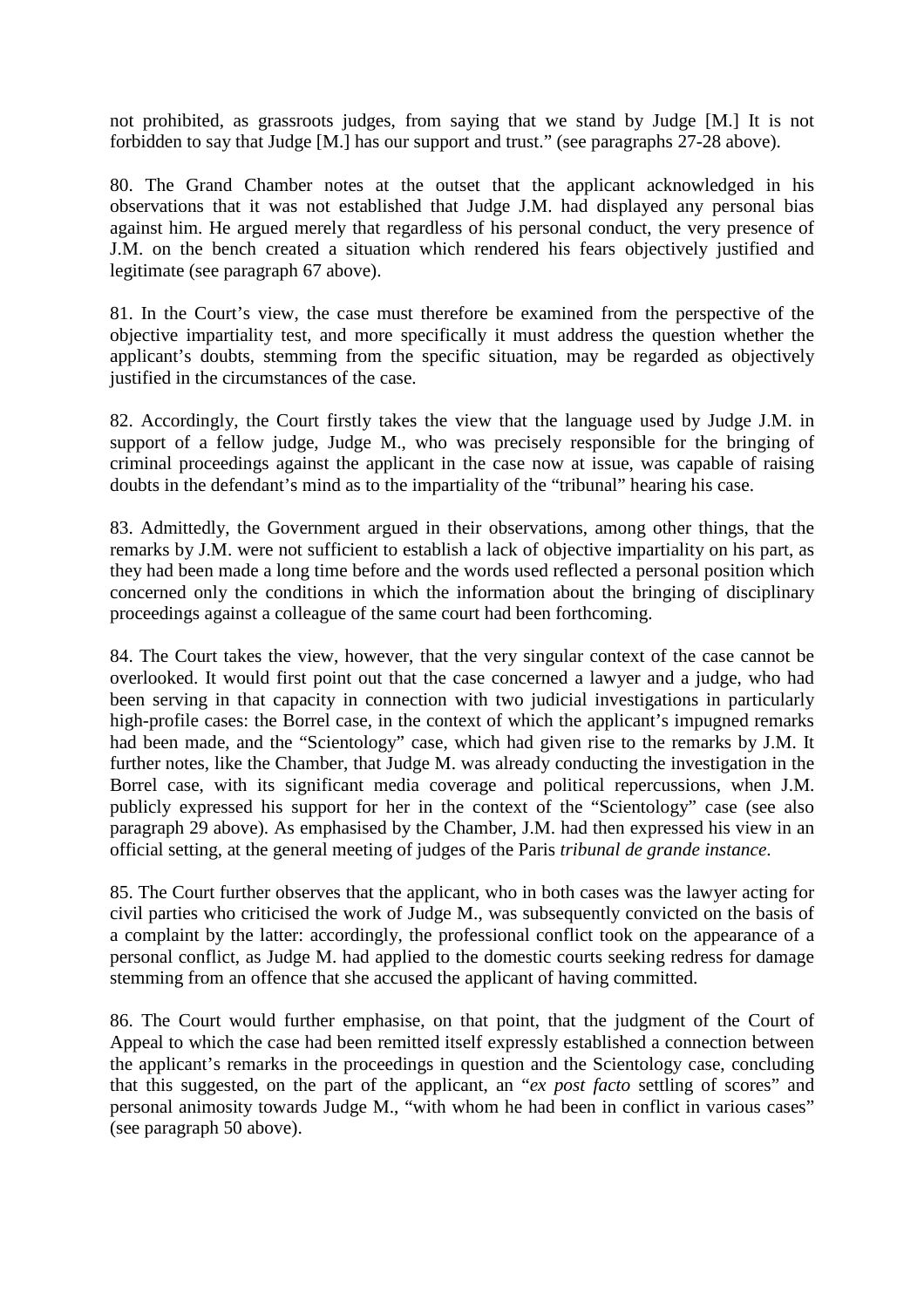87. It was precisely that judgment of the Court of Appeal which the applicant appealed against on points of law and which was examined by the bench of the Criminal Division of the Court of Cassation on which Judge J.M. sat. The Court does not agree with the Government's argument to the effect that this situation does not raise any difficulty, since an appeal on points of law is an extraordinary remedy and the review by the Court of Cassation is limited solely to the observance of the law.

88. In its case-law the Court has emphasised the crucial role of cassation proceedings, which form a special stage of the criminal proceedings with potentially decisive consequences for the accused, as in the present case, because if the case had been quashed it could have been remitted to a different court of appeal for a fresh examination of both the facts and the law. As the Court has stated on many occasions, Article 6 § 1 of the Convention does not compel the Contracting States to set up courts of appeal or of cassation, but a State which does institute such courts is required to ensure that persons having access to the law enjoy before such courts the fundamental guarantees in Article 6 (see, among other authorities, *Delcourt v. Belgium*, 17 January 1970, § 25, Series A no. 11; *Omar v. France* and *Guérin v. France*, 29 July 1998, §§ 41 and 44 respectively, *Reports* 1998-V; and *Louis v. France*, no. 44301/02, § 27, 14 November 2006), and this unquestionably includes the requirement that the court must be impartial.

89**.** Lastly, the Court takes the view that the Government's argument to the effect that J.M. was sitting on an enlarged bench comprising ten judges is not decisive for the objective impartiality issue under Article 6 § 1 of the Convention. In view of the secrecy of the deliberations, it is impossible to ascertain J.M.'s actual influence on that occasion. Therefore, in the context thus described (see paragraphs 84-86 above), the impartiality of that court could have been open to genuine doubt.

90. Furthermore, the applicant had not been informed that Judge J.M. would be sitting on the bench and had no reason to believe that he would do so. The Court notes that the applicant had, by contrast, been notified that the case would be examined by a reduced bench of the Criminal Division of the Court of Cassation, as is confirmed by the reporting judge's report, the Court of Cassation's on-line workflow for the case and three notices to parties, including two that were served after the date of the hearing (see paragraph 52 above). The applicant thus had no opportunity to challenge J.M.'s presence or to make any submissions on the issue of impartiality in that connection.

91. Having regard to the foregoing, the Court finds that in the present case the applicant's fears could have been considered objectively justified.

92. The Court therefore concludes that there has been a violation of Article 6 § 1 of the Convention.

## II. ALLEGED VIOLATION OF ARTICLE 10 OF THE CONVENTION

93. The applicant alleged that his criminal conviction had entailed a violation of his right to freedom of expression as provided for by Article 10 of the Convention, which reads as follows:

"1. Everyone has the right to freedom of expression. This right shall include freedom to hold opinions and to receive and impart information and ideas without interference by public authority and regardless of frontiers.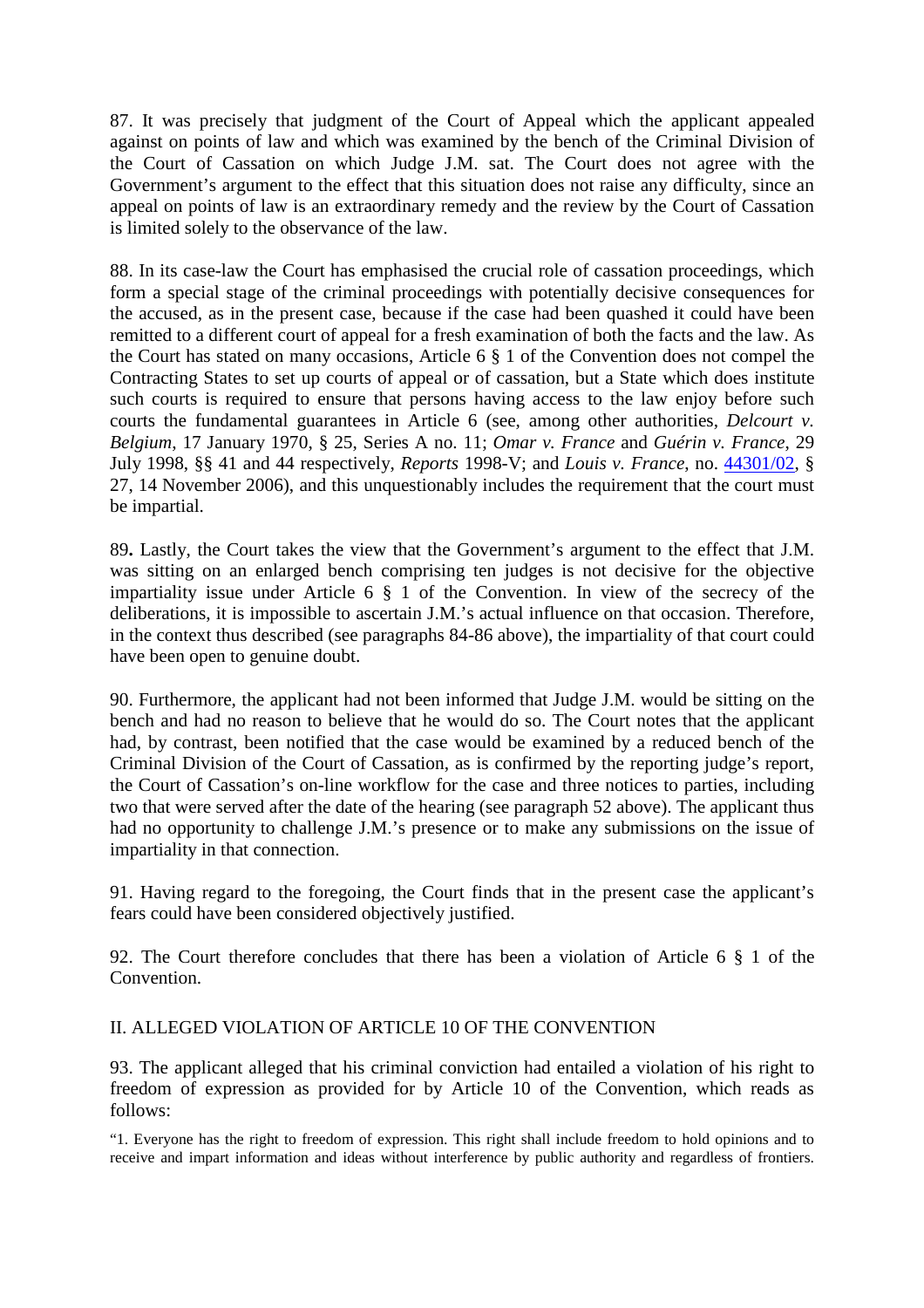This Article shall not prevent States from requiring the licensing of broadcasting, television or cinema enterprises.

2. The exercise of these freedoms, since it carries with it duties and responsibilities, may be subject to such formalities, conditions, restrictions or penalties as are prescribed by law and are necessary in a democratic society, in the interests of national security, territorial integrity or public safety, for the prevention of disorder or crime, for the protection of health or morals, for the protection of the reputation or rights of others, for preventing the disclosure of information received in confidence, or for maintaining the authority and impartiality of the judiciary."

### **A. The Chamber judgment**

94. The Chamber found that there had been no violation of Article 10 of the Convention. It noted that the applicant had not confined himself to factual statements about the ongoing proceedings, but had accompanied them with value judgments which cast doubt on the impartiality and fairness of a judge.

95. The Chamber, after noting that the investigating judge in question was no longer handling the case, took the view, firstly, that the applicant should have waited for the outcome of his request addressed the previous day to the Minister of Justice seeking an investigation by the General Inspectorate of Judicial Services into the alleged numerous shortcomings in the judicial investigation and, secondly, that the applicant had already successfully used a legal remedy to seek to cure any defects in the proceedings and the judge concerned by his remarks had been taken off the case. In view of the foregoing and the use of terms that the Chamber found particularly harsh, it took the view that the applicant had overstepped the limits that lawyers had to observe in publicly criticising the justice system. It added that its conclusion was reinforced by the seriousness of the accusations made in the article, and that, also having regard to the chronology of the events, it could be inferred that the applicant's remarks were driven by a degree of personal animosity towards the judge. As to the "proportionality" of the sanction, the Chamber found that a fine of EUR 4,000 euros, together with an award of EUR 7,500 in damages to each of the judges, did not appear excessive.

## **B. The parties' arguments before the Grand Chamber**

### *1. The applicant*

96. The applicant argued that the Court's case-law guaranteed strong protection to the freedom of expression of lawyers, who played a key role in the administration of justice and the upholding of the rule of law, with any restriction having to remain exceptional. Such protection could be explained by two reasons: firstly, no particular circumstances could justify affording a wide margin of appreciation to States, bearing in mind that European and international texts, on the contrary, protected lawyers in their activity of defending their clients; secondly, their freedom of expression was linked to their clients' right to a fair trial under Article 6 of the Convention. He further observed that the right of lawyers to make press statements as part of their clients' defence was expressly acknowledged and that, in principle, there was, at European level, significant tolerance of lawyers' criticism of judges, even when made in a public and media setting. He submitted, however, that the Chamber judgment highlighted some major uncertainties and vagaries in the case-law that affected the exercise of such freedom, especially outside the courtroom. He hoped that his case would enable the Grand Chamber to clarify the interpretation of the Convention on that point and to secure the protection of the lawyer's speech.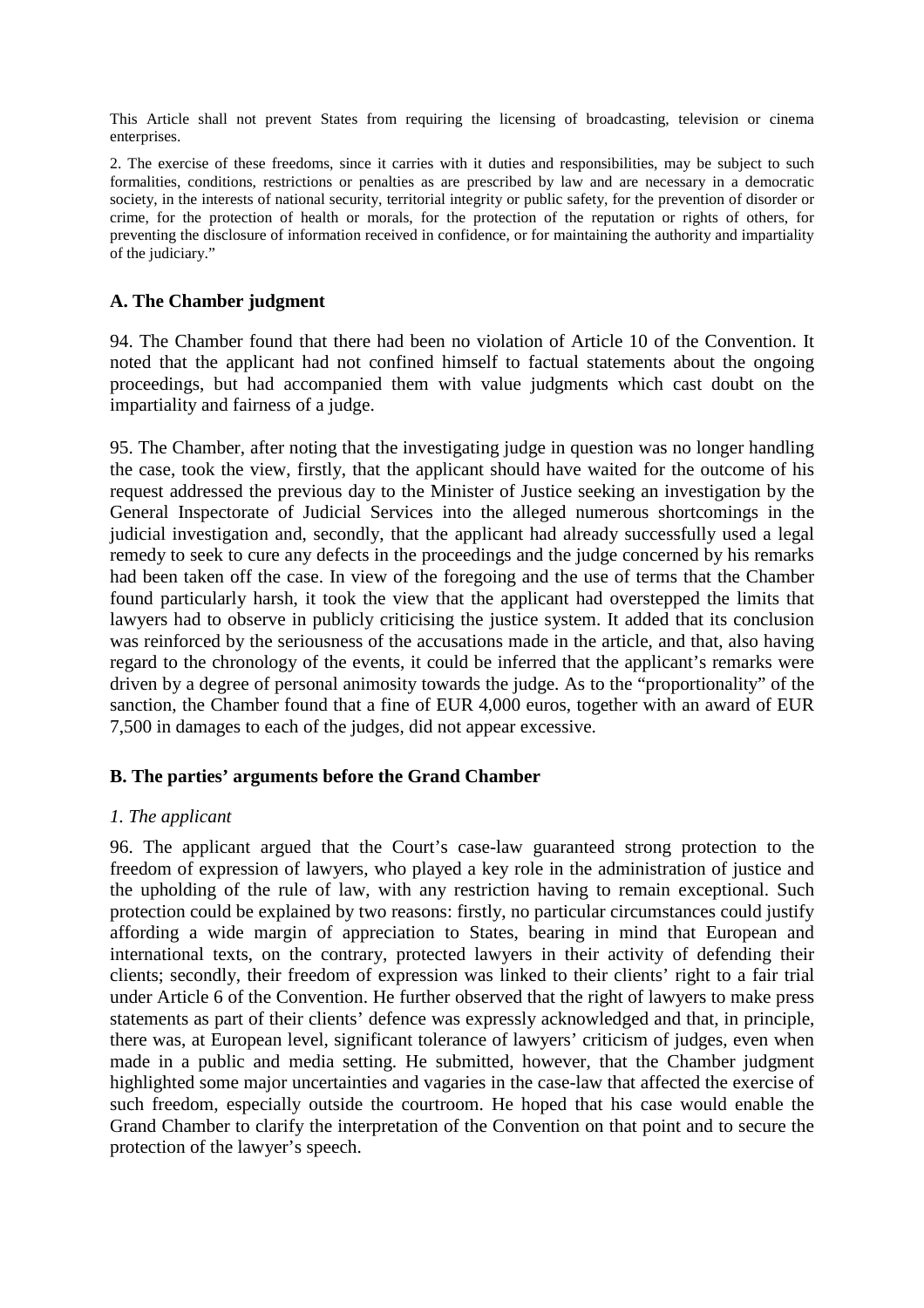97. He proposed in this connection a formal approach to lawyers' freedom of expression, based on the defence and interests of their clients, to ensure special protection in this context for the purposes of Article 10 of the Convention. Such an approach would also have the effect of dispelling the ambiguity surrounding the status of lawyers, who participated in the smooth running of the justice system but, on the other hand, did not have to adopt a conciliatory posture *vis-à-vis* that system and its members, as their primary role was to defend their clients. Being a key witness to the proceedings, lawyers should be afforded a functional protection that was not limited to the courtroom and was as broad as possible, in order to contribute effectively to defending their clients and informing the public. Such a functional approach would also make it possible to take effective action in response to any excesses and abuses committed by lawyers in breach of professional ethics and to preserve the necessary protection of judges from frivolous accusations. Any abuse of the primary purpose of the strengthened protection of the lawyer's freedom of expression, namely to uphold the rights of the defence, could thus entail sanctions.

98. In the present case, the applicant observed that his conviction could be regarded as an interference with the exercise of his right to freedom of expression. He did not dispute the fact that it was prescribed by law, namely by sections 23, 29 and 31 of the Law of 29 July 1881.

99. Whilst he did not deny, either, that it pursued the legitimate aim of the protection of the reputation or rights of others, in his view the idea that the criminal proceedings against him sought to "maintain the authority and impartiality of the judiciary" should be seriously called into question, as the impugned remarks were, on the contrary, intended to strengthen, rather than undermine, such authority. The applicant further submitted that the Chamber had wrongly placed on the same footing, on the one hand, the freedom of expression of lawyers and the public's right to be informed about matters of general interest, and on the other, the dignity of the legal profession and the good reputation of judges; while the former were rights guaranteed by Article 10 of the Convention, the latter were merely interests that might warrant a restriction, which had to remain exceptional.

100. As to the interference and whether it was necessary in a democratic society, the applicant took the view that it did not correspond to any pressing social need and that it was not proportionate to the aims pursued.

101. The argument that there was no pressing social need was mainly supported by the context in which the remarks were made, because the case had received significant media coverage, as the Court had previously noted in its *July and SARL Libération* judgment (no. 20893/03, ECHR 2008) and as confirmed by the Chamber in paragraph 76 of its judgment. In addition, the status of the victim, the place and circumstances of his death, the diplomatic ramifications of the case, and the suspicions that the current President of the Republic of Djibouti might have been involved as the instigator, all showed that the case concerned a matter of general interest requiring strong protection of freedom of expression. Moreover, on 19 June 2007 the Paris public prosecutor had issued a press release stating that the theory of suicide had now been discounted in favour of a criminal explanation. That statement had been made at the request of the investigating judge under Article 11, paragraph 3, of the Code of Criminal Procedure (permitting the public disclosure of details about the case to avoid the dissemination of incomplete or inaccurate information, or to put an end to a breach of public order). The case was so sensitive that the investigation was now being handled by three investigating judges.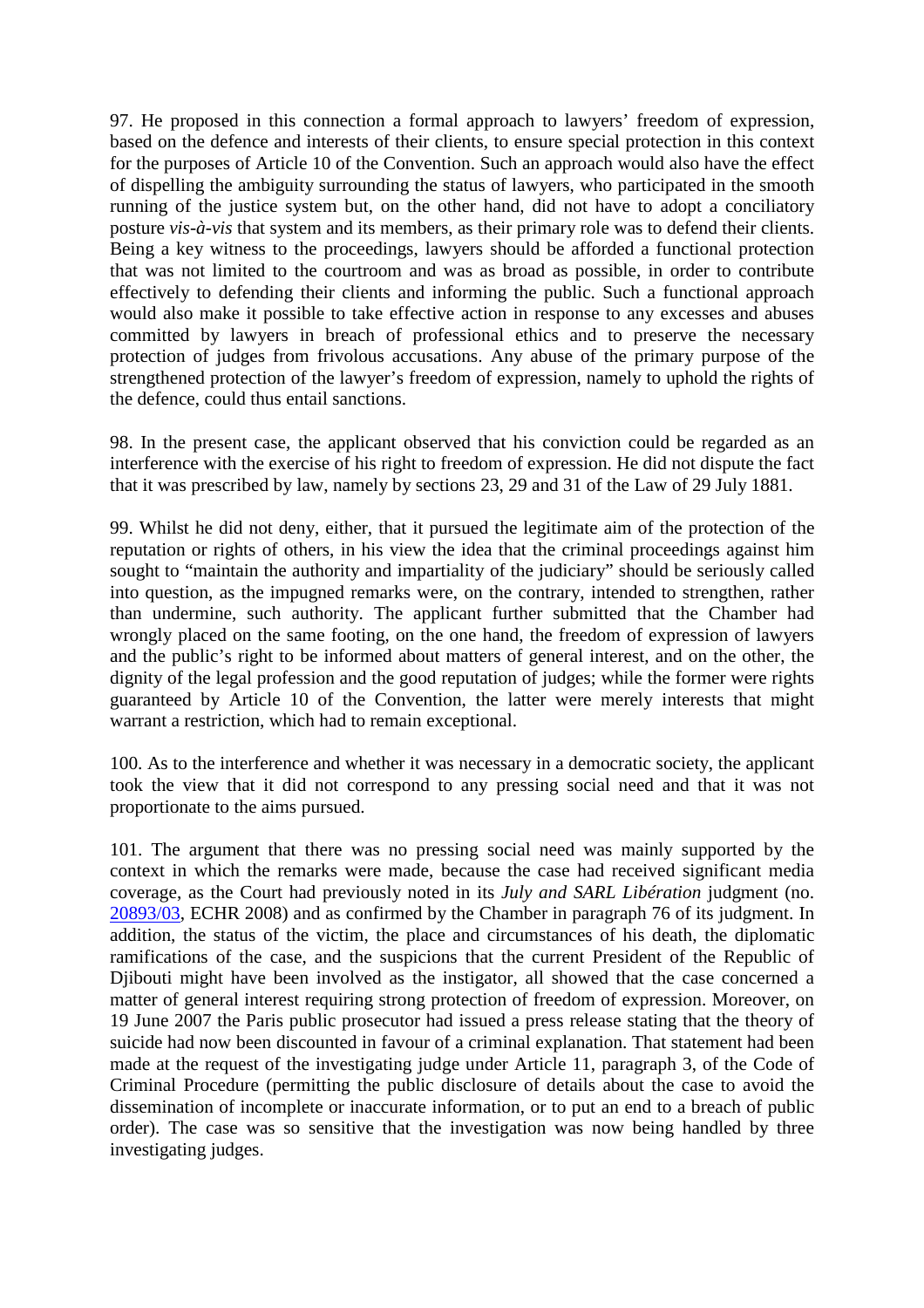102. The applicant argued that the remarks about the shortcomings in the justice system, in the context of the lawyer's duty to defend a client, could be deemed to merit even stronger protection. He denied going beyond the limits of permissible criticism: his comments concerned only the professional conduct of Judges M. and L.L., which was so crucial for the civil parties; the remarks had a sufficient factual basis which lay in two proven facts, firstly, the fact that the video-cassette at issue had not been transmitted to the new investigating judge with the rest of the case file and, secondly, the existence of the handwritten card from the prosecutor of Djibouti to Judge M.; moreover, the proceedings brought against the applicant and his colleague Mr de Caunes by Judges M. and L.L. for false accusation, following the letter sent by the lawyers to the Minister of Justice, had resulted in a discontinuance order, which had been upheld on appeal.

103. As to the accusation that he had shown personal animosity, the applicant rejected this, pointing out that only the content and subject of the impugned remarks should be taken into account, not any intentions that might be wrongly attributed to him. The applicant added that he was not responsible for the reference to the disciplinary proceedings pending against Judge M. and he noted that, in any event, Judge L.L. had also lodged a criminal complaint, without there being any suggestion of personal animosity towards that judge as well. The applicant also denied that any insults or abuse could be detected in the remarks published in *Le Monde*. Lastly, he submitted that he was merely defending his client's position in public, keeping her interests in mind without going beyond the scope of his duty of defence. He was of the view, in that connection, that this could not have influenced the ministerial or judicial authorities and he moreover challenged the idea that legal action by a lawyer on behalf of his client should preclude any comments in the press where the case aroused public interest. He asserted that, on the contrary, a lawyer was entitled to decide freely on his defence strategy for the benefit of his client.

104. Lastly, the applicant submitted that the sanction imposed had been particularly disproportionate. The criminal sanction had consisted of a fine of EUR 4,000, which was higher than the fine imposed on the journalist and director of *Le Monde* (respectively EUR 3,000 and EUR 1,500). In the civil part of the judgment, in addition to the sums awarded to cover the costs of Judges M. and L.L., he had been ordered to pay, jointly with his codefendants, EUR 7,500 in damages to each of the two judges. Lastly, the publication of a notice in *Le Monde*, with a fine of EUR 500 per day in the event of delay, had been ordered. He submitted that such sanctions were unjustified and disproportionate and that they would inevitably have a significant and regrettable chilling effect on all lawyers.

### *2. The Government*

105. The Government did not deny that the applicant's conviction constituted an interference with the exercise of his right to freedom of expression. They took the view, however, that this interference was prescribed by law, since its legal basis lay in section 23 and section 29 et seq. of the Law of 29 July 1881, and that it pursued a legitimate aim. On that latter point they argued that it sought to maintain the authority and impartiality of the judiciary, and to ensure the protection of the reputation or rights of others, since the statements had been directed at judges in the exercise of their duties and also undermined the confidence of citizens in the judiciary.

106. As to whether the interference was necessary in a democratic society, the Government were of the view that there was a fundamental difference between lawyers and journalists because of the former's position as officers of the court (*auxiliaires de justice*). They occupied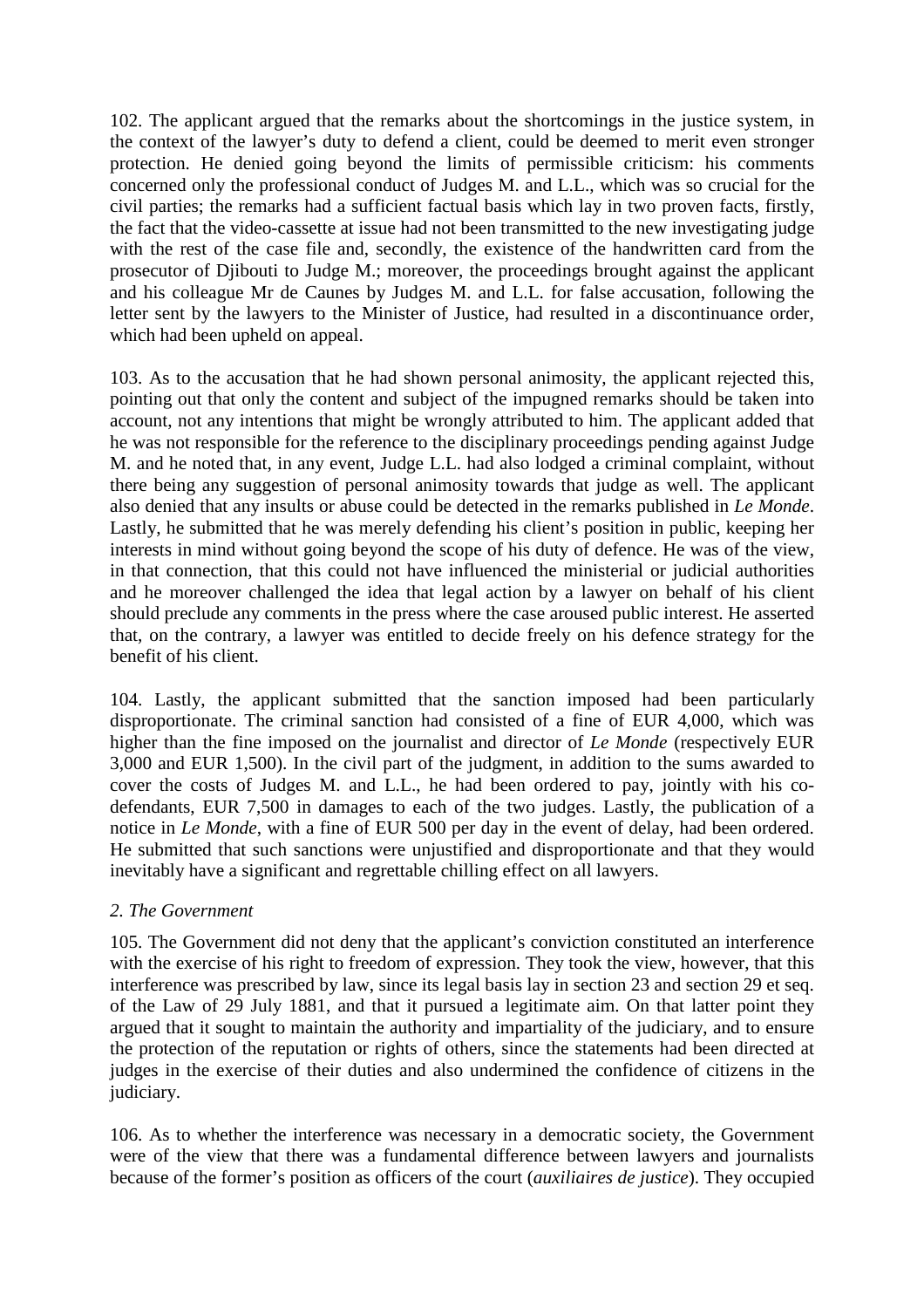a central position as intermediaries between the public and the courts and their activities helped to ensure that justice was administered effectively and dispassionately. A balance had to be struck between the legitimate aim of informing the public about matters of general interest, including issues relating to the functioning of the justice system, and the requirements stemming from the proper administration of justice, on the one hand, and the dignity of the legal profession and the reputation of the judiciary, on the other.

107. The Government noted two different situations in the Court's case-law on freedom of expression: the participation of lawyers in debates on matters of general interest unrelated to any pending proceedings, where freedom of expression was particularly broad; and statements made by lawyers in their role of defending clients, where they had a wide freedom of expression in the courtroom. That freedom of expression in defending a client in pending proceedings did have certain limits, however, in order to preserve judicial authority, such as, for example, where the lawyer made statements critical of the justice system before even using the legal remedies available to him to rectify the shortcomings in question. The Government submitted that lawyers, as officers of the court, were thus obliged to use legal proceedings to correct any alleged errors; by contrast, harsh criticism in the press, where legal means could be used instead, was not justified by the requirements of the effective defence of the lawyer's client and cast doubt on the probity of the justice system.

108. In the present case the Government took the view that there had been numerous possible judicial remedies open to the applicant for the effective defence of his client and that he had in fact made use of them. His statements in the media could therefore only have been for the purpose of informing the public about a subject of general interest, but, as they concerned an ongoing case, he should have spoken with moderation.

109. In examining the impugned remarks, the Government referred to the margin of appreciation afforded to States in such matters. The article in question concerned a particularly sensitive case which, from the outset, had received significant media coverage. In their view, it could be seen from the article in *Le Monde* that the offending remarks were aimed, unequivocally, at the two judges and were phrased in terms that impugned their honour. The applicant had not confined himself to a general criticism of the institutions but had expressed biased views, without the slightest prudence. In the Government's submission, he had not made factual statements about the functioning of the judicial system, but rather value judgments that cast serious doubt on the investigating judges' integrity. The Government stated that the domestic courts had carefully examined each of the statements in question to establish whether they went beyond the limits of acceptable criticism. They further submitted that the evidence produced by the applicant was devoid of probative value.

110. Concerning the applicant's unsuccessful defence of good faith, based on the duties inherent in his responsibility to defend his client's interests, the Government observed that the French courts had assessed good faith in the light of Article 10 of the Convention and the four criteria that had to be fulfilled concurrently: the legitimacy of the aim pursued, the absence of personal animosity, the seriousness of the investigation carried out or of the evidence obtained by the author of the comments, and lastly, the prudence shown in expressing them. The domestic courts had taken the view that those conditions had not been fulfilled in the present case and had regarded the applicant's remarks as a settling of scores with a judge. The applicant was at fault not for expressing himself outside the courtroom, but for using excessive comments, whereas he could have expressed himself without impugning the honour of State officials.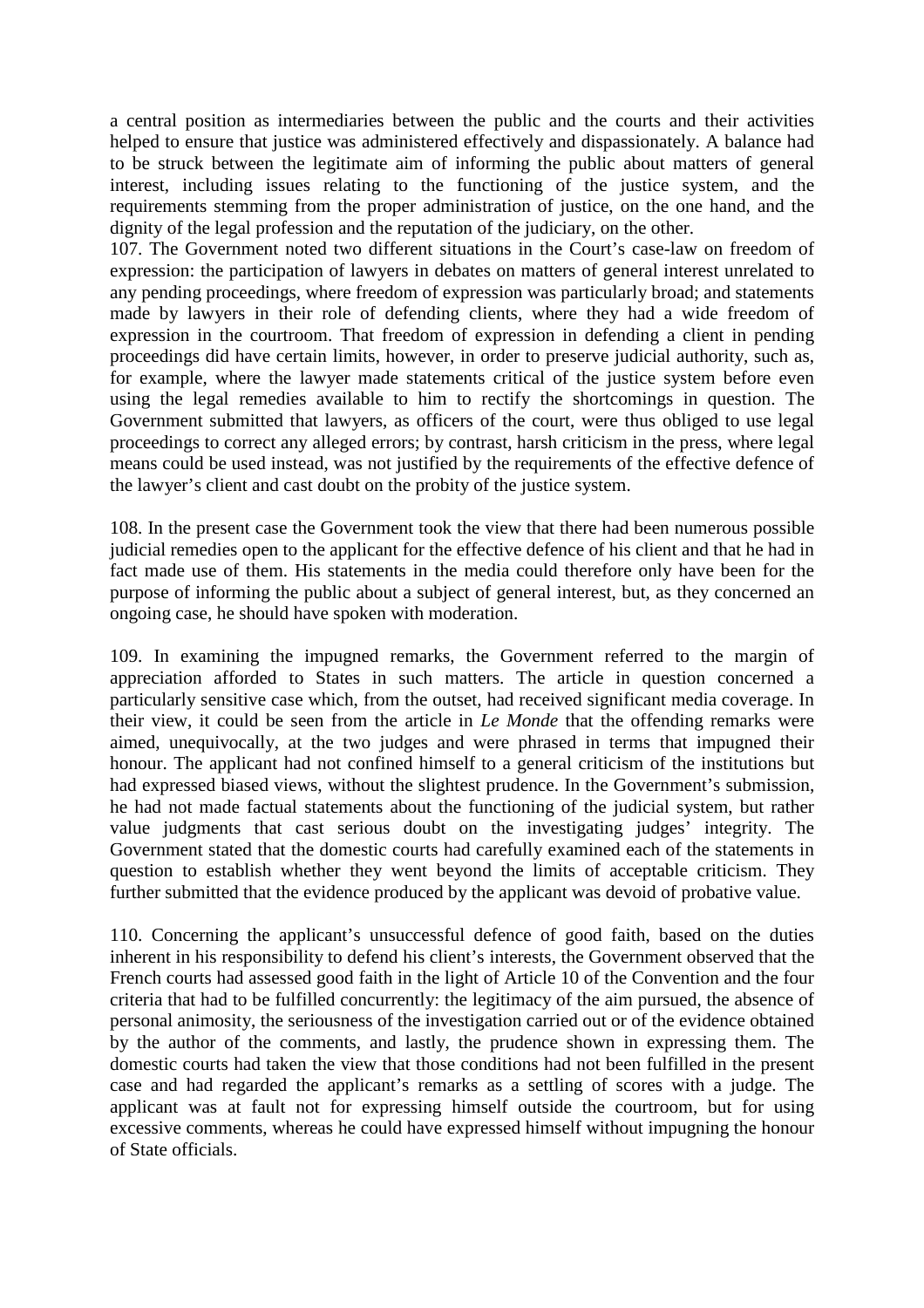111. The Government submitted that such attacks on judges did not contribute either to a clear public understanding of the issues, since the judicial authority had no right of reply, or to the proper conduct of the judicial proceedings in a context in which the investigating judge who was the subject of the harsh criticism had already been removed from the case. In their view, neither was it a matter of zealous defence by a lawyer of his client, because there were judicial remedies that he could have used to submit his complaint. The Government referred to the Court's inadmissibility decision in the case of *Floquet and Esménard v. France* (no. 29064/08, 10 January 2002), which concerned comments made by journalists in the Borrel case, particularly as, in the present case, it was not a journalist but a lawyer who was the author of the impugned statements, and moreover in a case that was pending in the domestic courts.

112. As to the sanction imposed on the applicant, the Government were of the view that it could not be regarded as excessive or such as to have a chilling effect on the exercise of freedom of expression. They thus submitted that there had been no violation of Article 10 of the Convention.

## **C. Observations of third parties intervening before the Grand Chamber**

### *1. Observations of the Council of Bars and Law Societies of Europe (CCBE)*

113. The CCBE observed that the Court's judgment in the present case would most certainly have a considerable impact on the conditions of interpretation and application of the standards of conduct imposed on European lawyers and more particularly with regard to their freedom of speech and expression in the context of the exercise of defence rights. Lawyers held a key position in the administration of justice and it was necessary to protect their specific status. Being the cornerstone of a democratic society, freedom of expression had a particular characteristic as regards lawyers, who had to be able to carry on their profession without hindrance; if the use of their speech were to be censored or restricted, the real and effective defence of the citizen would not be guaranteed.

114. The CCBE referred to the Court's case-law to the effect that a restriction of freedom of expression would entail a violation of Article 10 unless it fell within the exceptions mentioned in paragraph 2 of that Article. The examination criteria related to the existence of an interference, its legal foreseeability, whether it was necessary in a democratic society to meet a "pressing social need" and the specific circumstances of the case. In the CCBE's view, these criteria were all the more valid where a lawyer defending Convention rights was concerned.

115. The limits to freedom of expression firstly had to be reasonably foreseeable, with a more restrictive and precise definition of the criteria relating to the restrictions that could be placed on lawyers' freedom of expression. The CCBE noted discrepancies in the assessment by the various Sections of the Court: in a related case (*July and SARL Libération*, cited above) the Court had found a violation of Article 10, whereas the Chamber in the present case had found no violation. In the CCBE's view such discrepancies in assessment appeared to be the result of different approaches to the remarks of a lawyer: a degree of immunity applied to any views, however harsh, about the justice system or a court, whilst criticism of a judge did not enjoy such immunity. Such a distinction was extremely difficult to apply and gave rise to almost insurmountable problems, on account of the interdependence between the general and the personal in the conduct of proceedings, together with the fact that, in an inquisitorial system, judicial office could not be separated from the institution itself.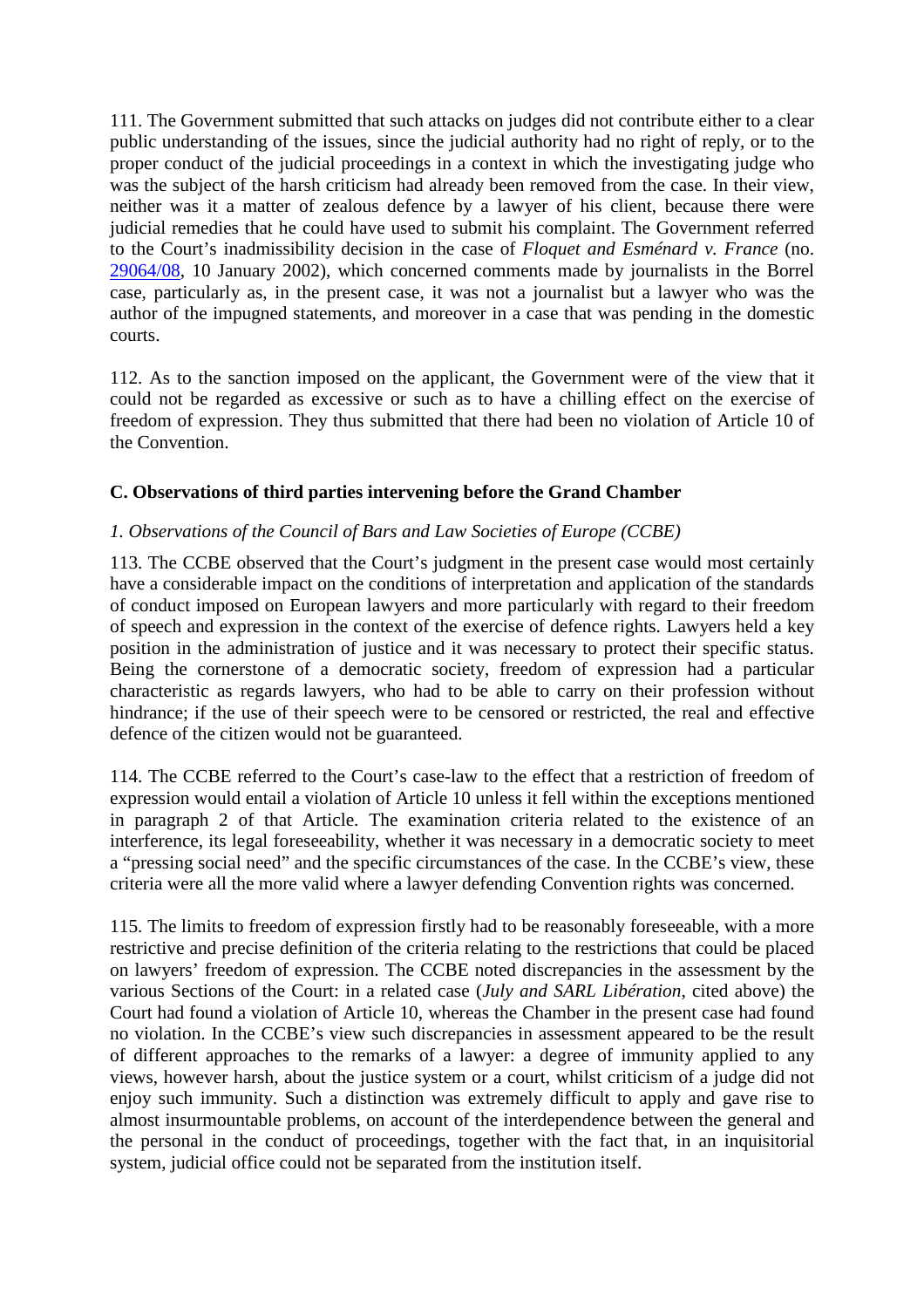116. As the present case concerned freedom of expression outside the courtroom, the limits also had to take account of the fact that in sensitive and high-profile cases, and especially in those where reasons of State were at stake, lawyers often had no choice but to speak publicly to voice concerns about a hindrance to the proper conduct of the proceedings. In such cases, lawyers should have the same freedom of speech and expression as journalists. To restrict their freedom of expression, particularly when the proceedings were part of an inquisitorial system as in France, would prevent them from contributing to the proper administration of justice and ensuring public confidence therein.

117. The CCBE observed that as soon as a case attracted media attention, and, more particularly, where reasons of State were at stake, the rights of the defence, in certain cases, could only be meaningfully safeguarded by means of a public statement, even one that was somewhat vocal. Referring to the Court's findings in *Mor v. France* (no. 28198/09, § 42, 15 December 2011), it took the view that the fact that neither the competent judicial authority nor the professional disciplinary body had initiated proceedings would provide a foreseeable test in relation to the uncertainties surrounding any inappropriate action by a judge, whose office could not be distinguished from the judicial authority itself.

### *2. Joint observations of the Paris Bar Association, the National Bar Council and the Conference of Chairmen of French Bars*

118. These third parties pointed out, first, that until recently the issue of a lawyer's freedom of speech had arisen only inside the courtroom, and that in the context of defending a client at a hearing, the lawyer was protected by immunity from legal proceedings, an immunity which covered judicial writing and speech, under section 41 of the Law of 29 July 1881. This immunity authorised remarks which could be considered offensive, defamatory or injurious.

119. In their view, the point of principle in the present case was the lawyer's freedom of expression to defend his client when he was addressing the press, where the case had attracted a certain level of public interest. The resulting issue was how to determine when comments became excessive, however strong they might be, if they affected an opponent, a judge or a fellow lawyer.

120. Every lawyer, however well known, was the custodian of the client's word. When a case came to public attention, it was the lawyer's responsibility to continue to defend that client, whether by taking any necessary *ad hoc* proceedings or by adding his own voice to the media storm, as had become the norm. This was no longer a lawyer's right but a duty attached to his position, whether the story of the case broke some time before any public hearing, as was often the case, or later.

121. Lawyers were entitled to criticise the court's ruling and to relay any criticism their clients might wish to make. The lawyer's comments were then necessarily interpreted and received by the public as partial and subjective. The parallel between the judge's duty of discretion and the lawyer's freedom of speech was not convincing. Whilst the word of the judge would be received as objective, the words of the lawyer were taken as the expression of a protest by a party. It was not unusual, therefore, for a judge to be obliged to remain silent, whilst comments by a lawyer, for a party to the proceedings, would in no way disrupt the independence and authority of the justice system.

122. The third parties observed that, while the French courts had always strictly applied the immunity referred to in section 41 of the 1881 Law to judicial comments alone, they were not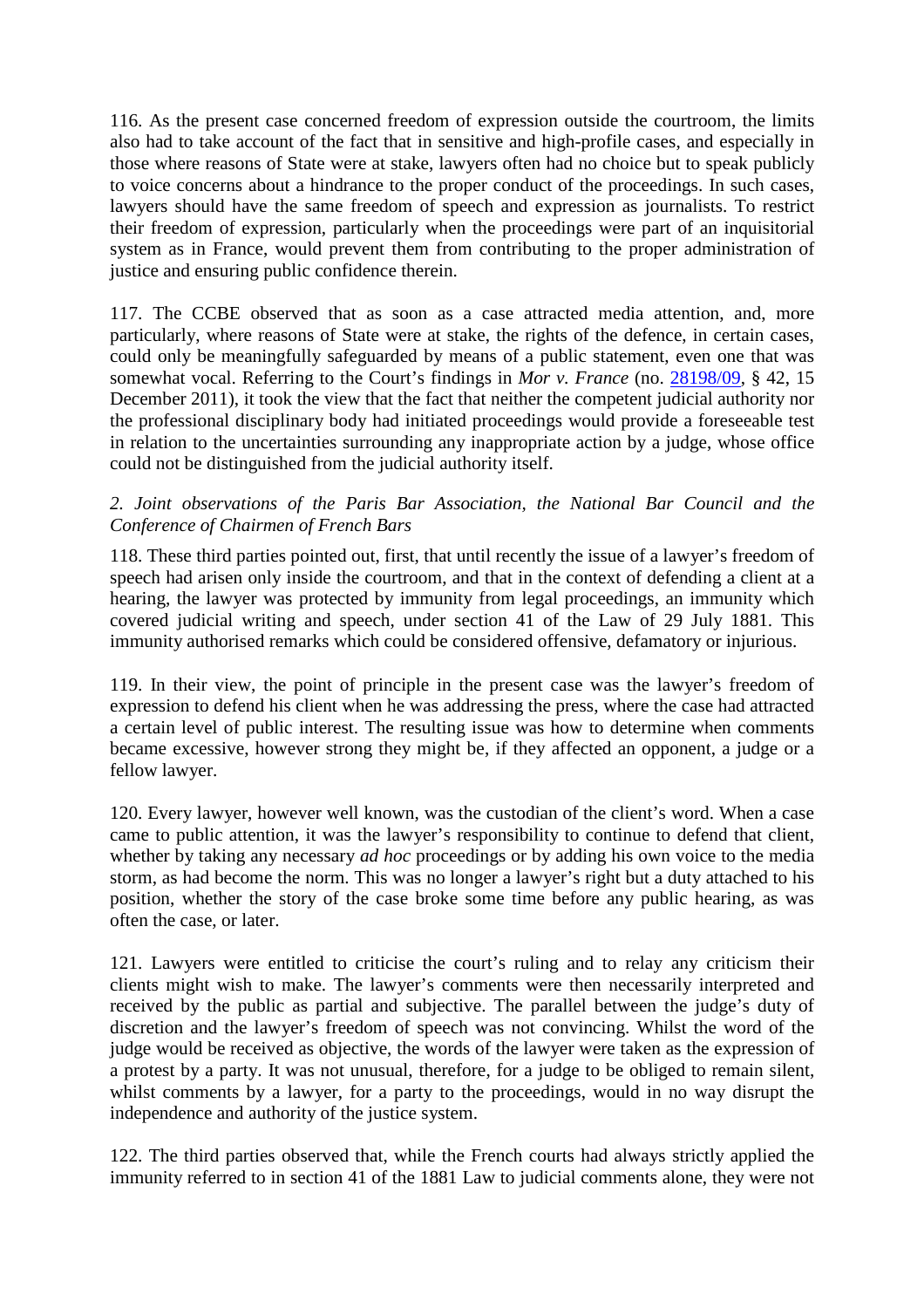unaware that lawyers had to contend with certain developments when their cases attracted media attention. They cited a recent example from a high-profile case where a lawyer had been prosecuted for defaming a lawyer for the opposing party. The Paris *tribunal de grande instance* had accepted his plea of good faith, even though his comments had been particularly excessive and based only on his personal belief, as "they came from a passionate lawyer who dedicated all his energies to defending his client and who could not restrict his freedom of expression on the sole ground that he was referring to his case in front of journalists rather than addressing judges" (final judgment of the Seventeenth Division of the Paris *tribunal de grande instance* of 20 October 2010). The distinction between judicial and extrajudicial expression had therefore become outdated. The word of a lawyer was in fact based on a duty to inform; like journalists, lawyers were also "watchdogs of democracy".

123. The third parties submitted, lastly, that there was an obligation of proportionality in such matters both for lawyers and for the State. Lawyers had a very difficult role and this duty of proportionality reflected their duties of sensitivity and moderation, from which they could depart only where this was justified by the defence of his client and by the attacks or pressure they were under. As regards the State, the third parties were of the view that lawyers should normally be granted immunity where their comments, however excessive, were linked to the defence of their client's interests. Any restriction on their right to express their views should be exceptional, the test being whether or not the comments were detachable from the defence of the client. The margin of freedom of expression for lawyers, which had to remain as broad as that of journalists, should take account of the constraints faced by them and the increased media attention, with a press that was increasingly curious and probing.

### **D. The Court's assessment**

### *1. General principles*

#### **(a) Freedom of expression**

124. The general principles concerning the necessity of an interference with freedom of expression, reiterated many times by the Court since its judgment in *Handyside v. the United Kingdom* (7 December 1976, Series A no. 24), were summarised in *Stoll v. Switzerland* ([GC] no. 69698/01, § 101, ECHR 2007-V) and restated more recently in *Animal Defenders International v. the United Kingdom* ([GC], no. 48876/08, § 100, ECHR 2013), as follows:

"(i) Freedom of expression constitutes one of the essential foundations of a democratic society and one of the basic conditions for its progress and for each individual's self-fulfilment. Subject to paragraph 2 of Article 10, it is applicable not only to 'information' or 'ideas' that are favourably received or regarded as inoffensive or as a matter of indifference, but also to those that offend, shock or disturb. Such are the demands of pluralism, tolerance and broadmindedness without which there is no 'democratic society'. As set forth in Article 10, this freedom is subject to exceptions, which ... must, however, be construed strictly, and the need for any restrictions must be established convincingly ...

(ii) The adjective 'necessary', within the meaning of Article 10 § 2, implies the existence of a 'pressing social need'. The Contracting States have a certain margin of appreciation in assessing whether such a need exists, but it goes hand in hand with European supervision, embracing both the legislation and the decisions applying it, even those given by an independent court. The Court is therefore empowered to give the final ruling on whether a 'restriction' is reconcilable with freedom of expression as protected by Article 10.

(iii) The Court's task, in exercising its supervisory jurisdiction, is not to take the place of the competent national authorities but rather to review under Article 10 the decisions they delivered pursuant to their power of appreciation. This does not mean that the supervision is limited to ascertaining whether the respondent State exercised its discretion reasonably, carefully and in good faith; what the Court has to do is to look at the interference complained of in the light of the case as a whole and determine whether it was 'proportionate to the legitimate aim pursued' and whether the reasons adduced by the national authorities to justify it are 'relevant and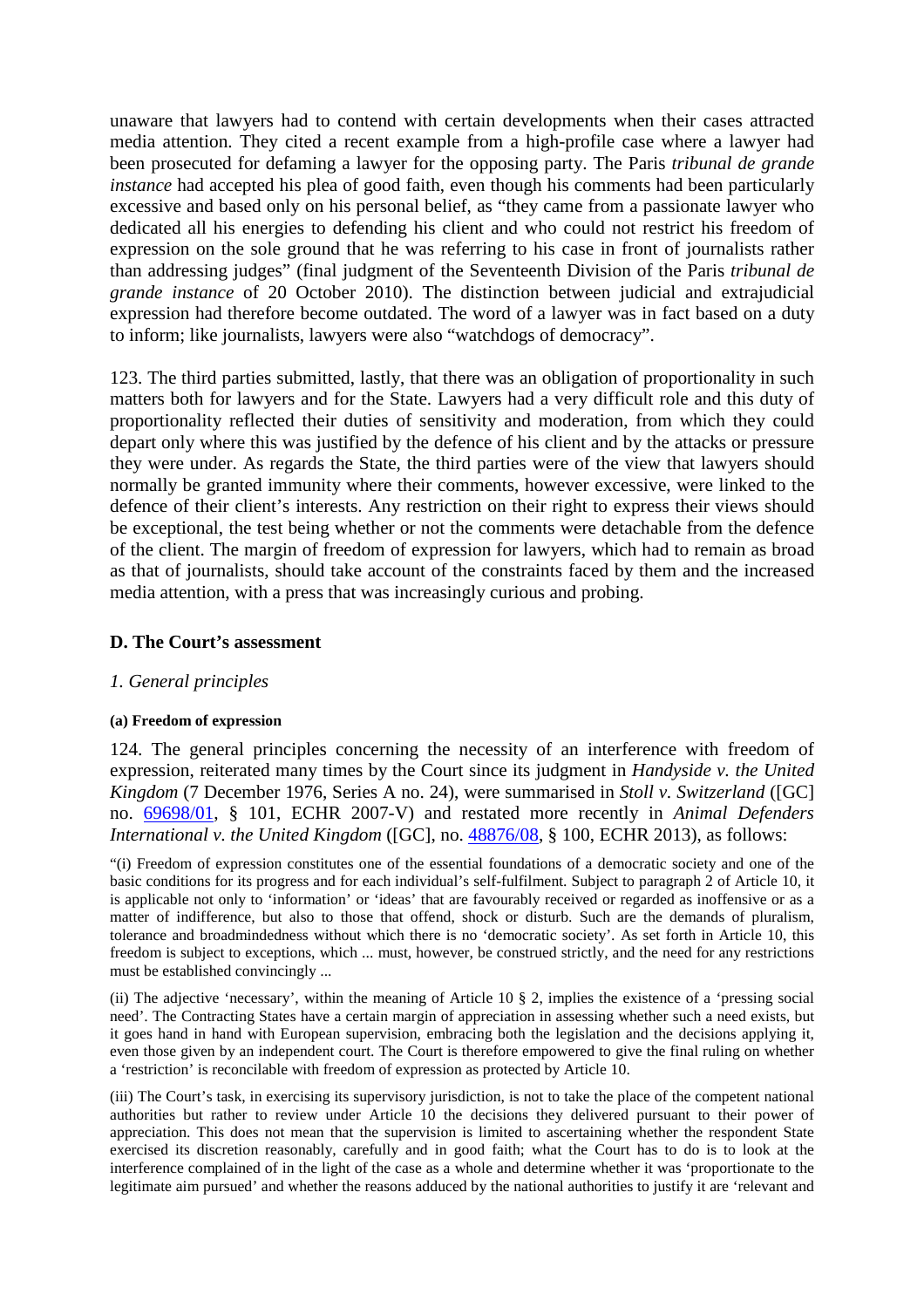sufficient' ... In doing so, the Court has to satisfy itself that the national authorities applied standards which were in conformity with the principles embodied in Article 10 and, moreover, that they relied on an acceptable assessment of the relevant facts ..."

125. Moreover, as regards the level of protection, there is little scope under Article 10 § 2 of the Convention for restrictions on political speech or on debate on matters of public interest (see *Sürek v. Turkey (no. 1)* [GC], no. 26682/95, § 61, ECHR 1999-IV; *Lindon, Otchakovsky-Laurens and July v. France* [GC], nos. 21279/02 and 36448/02, § 46, ECHR 2007-IV; and *Axel Springer AG v. Germany* [GC], no. 39954/08, § 90, ECHR 2012). Accordingly, a high level of protection of freedom of expression, with the authorities thus having a particularly narrow margin of appreciation, will normally be accorded where the remarks concern a matter of public interest, as is the case, in particular, for remarks on the functioning of the judiciary, even in the context of proceedings that are still pending in respect of the other defendants (see *Roland Dumas v. France*, no. 34875/07, § 43, 15 July 2010, and *Gouveia Gomes Fernandes and Freitas e Costa v. Portugal*, no. 1529/08, § 47, 29 March 2011). A degree of hostility (see *E.K. v. Turkey*, no. 28496/95, §§ 79-80, 7 February 2002) and the potential seriousness of certain remarks (see *Thoma v. Luxembourg*, no. 38432/97, § 57, ECHR 2001-III) do not obviate the right to a high level of protection, given the existence of a matter of public interest (see *Paturel v. France*, no. 54968/00, § 42, 22 December 2005).

126. Furthermore, in its judgments in *Lingens* (*Lingens v. Austria*, 8 July 1986, § 46, Series A no. 10) and *Oberschlick* (*Oberschlick v. Austria (no. 1)*, 23 May 1991, § 63, Series A no. 204), the Court drew a distinction between statements of fact and value judgments. The existence of facts can be demonstrated, whereas the truth of value judgments is not susceptible of proof. The requirement to prove the truth of a value judgment is impossible to fulfil and infringes freedom of opinion itself, which is a fundamental part of the right secured by Article 10 (see *De Haes and Gijsels v. Belgium*, 24 February 1997, § 42, *Reports* 1997-I). However, where a statement amounts to a value judgment, the proportionality of an interference may depend on whether there exists a sufficient "factual basis" for the impugned statement: if there is not, that value judgment may prove excessive (see *De Haes and Gijsels*, cited above, § 47; *Oberschlick v. Austria (no. 2)*, 1 July 1997, § 33, *Reports* 1997-IV; *Brasilier v. France*, no. 71343/01, § 36, 11 April 2006; and *Lindon, Otchakovsky-Laurens and July*, cited above, § 55). In order to distinguish between a factual allegation and a value judgment it is necessary to take account of the circumstances of the case and the general tone of the remarks (see *Brasilier*, cited above, § 37), bearing in mind that assertions about matters of public interest may**,** on that basis, constitute value judgments rather than statements of fact (see *Paturel*, cited above, § 37).

127. Lastly, the nature and severity of the sanctions imposed are also factors to be taken into account when assessing the proportionality of the interference. As the Court has previously pointed out, interference with freedom of expression may have a chilling effect on the exercise of that freedom. The relatively moderate nature of the fines does not suffice to negate the risk of a chilling effect on the exercise of freedom of expression, this being all the more unacceptable in the case of a lawyer who is required to ensure the effective defence of his clients (see *Mor*, cited above, § 61). Generally speaking, while it is legitimate for the institutions of the State, as guarantors of the institutional public order, to be protected by the competent authorities, the dominant position occupied by those institutions requires the authorities to display restraint in resorting to criminal proceedings (see *Castells v. Spain*, 23 April 1992, § 46, Series A no. 236; *Incal v. Turkey* [GC], 9 June 1998, § 54, *Reports* 1998-IV; *Lehideux and Isorni v. France*, 23 September 1998, § 57, *Reports* 1998-VII; *Öztürk v. Turkey*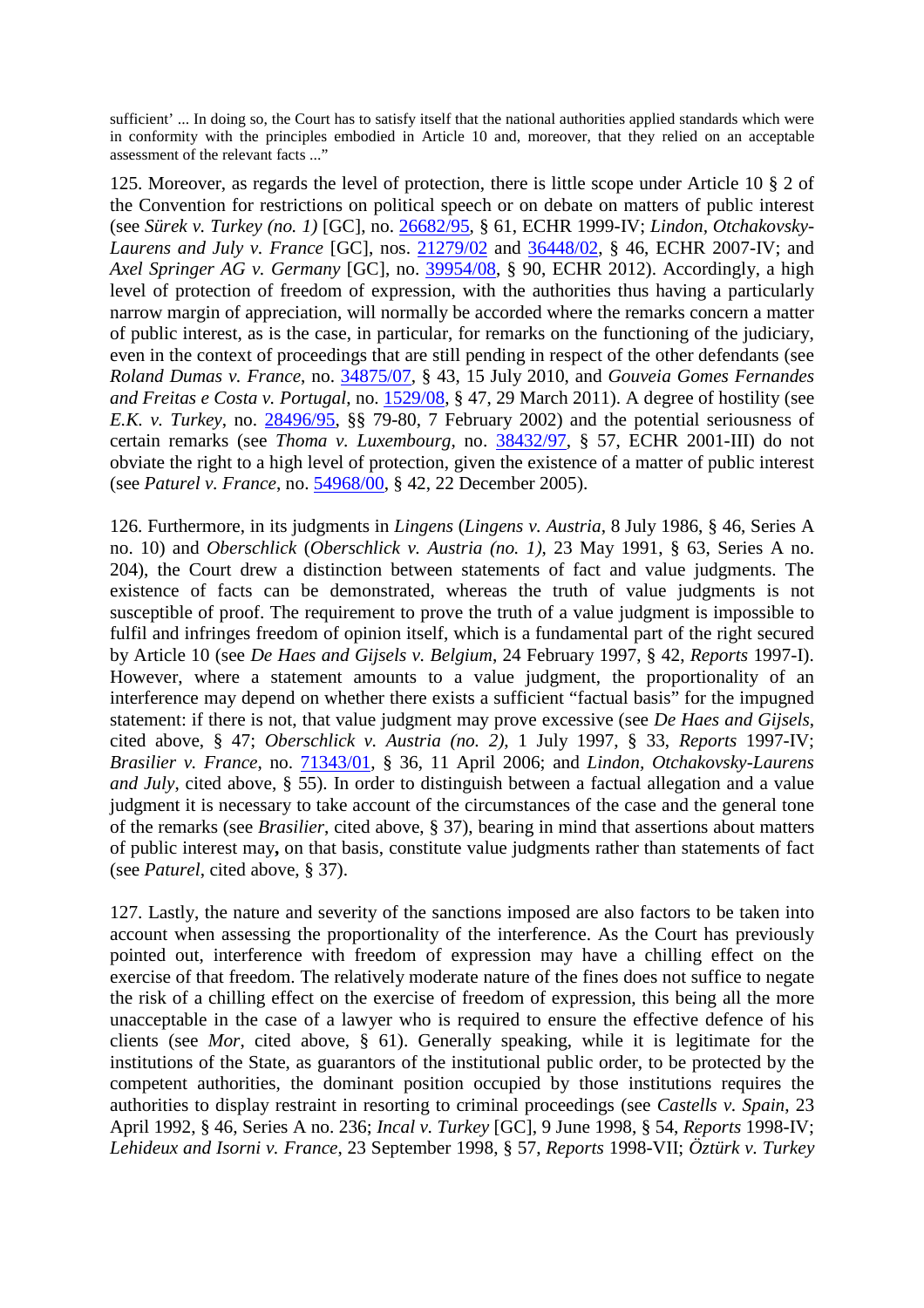[GC], 28 September 1999, § 66, ECHR 1999-VI; and *Otegi Mondragon v. Spain*, no. 2034/07, § 58, ECHR 2011).

#### **(b) Maintaining the authority of the judiciary**

128. Questions concerning the functioning of the justice system, an institution that is essential for any democratic society, fall within the public interest. In this connection, regard must be had to the special role of the judiciary in society. As the guarantor of justice, a fundamental value in a law-governed State, it must enjoy public confidence if it is to be successful in carrying out its duties. It may therefore prove necessary to protect such confidence against gravely damaging attacks that are essentially unfounded, especially in view of the fact that judges who have been criticised are subject to a duty of discretion that precludes them from replying (see *Prager and Oberschlick v. Austria*, 26 April 1995, § 34, Series A no. 313; *Karpetas v. Greece,* no. 6086/10, § 68, 30 October 2012; and *Di Giovanni v. Italy*, no. 51160/06, § 71, 9 July 2013).

129. The phrase "authority of the judiciary" includes, in particular, the notion that the courts are, and are accepted by the public at large as being, the proper forum for the resolution of legal disputes and for the determination of a person's guilt or innocence on a criminal charge; further, that the public at large have respect for and confidence in the courts' capacity to fulfil that function (see *Worm v. Austria*, 29 August 1997, § 40, *Reports* 1997-V, and *Prager and Oberschlick*, cited above).

130. What is at stake is the confidence which the courts in a democratic society must inspire not only in the accused, as far as criminal proceedings are concerned (see *Kyprianou*, cited above, § 172), but also in the public at large (see *Kudeshkina v. Russia*, no. 29492/05, § 86, 26 February 2009, and *Di Giovanni*, cited above).

131. Nevertheless – save in the case of gravely damaging attacks that are essentially unfounded – bearing in mind that judges form part of a fundamental institution of the State, they may as such be subject to personal criticism within the permissible limits, and not only in a theoretical and general manner (see *July and SARL Libération*, cited above, § 74). When acting in their official capacity they may thus be subject to wider limits of acceptable criticism than ordinary citizens (see, in particular, *July and SARL Libération*, cited above).

### **(c) The status and freedom of expression of lawyers**

132. The specific status of lawyers gives them a central position in the administration of justice as intermediaries between the public and the courts. They therefore play a key role in ensuring that the courts, whose mission is fundamental in a State based on the rule of law, enjoy public confidence (see *Schöpfer v. Switzerland*, 20 May 1998, §§ 29-30, *Reports* 1998- III; *Nikula v. Finland*, no. 31611/96, § 45, ECHR 2002-II; *Amihalachioaie v. Moldova*, no. 60115/00, § 27, ECHR 2004-III; *Kyprianou*, cited above, § 173; *André and Another v. France*, no. 18603/03, § 42, 24 July 2008; and *Mor*, cited above, § 42). However, for members of the public to have confidence in the administration of justice they must have confidence in the ability of the legal profession to provide effective representation (see *Kyprianou*, cited above, § 175).

133. That special role of lawyers, as independent professionals, in the administration of justice entails a number of duties, particularly with regard to their conduct (see *Van der Mussele v. Belgium*, 23 November 1983, Series A no. 70; *Casado Coca v. Spain*, 24 February 1994, § 46, Series A no. 285-A; *Steur v. the Netherlands*, no. 39657/98, § 38, ECHR 2003-XI;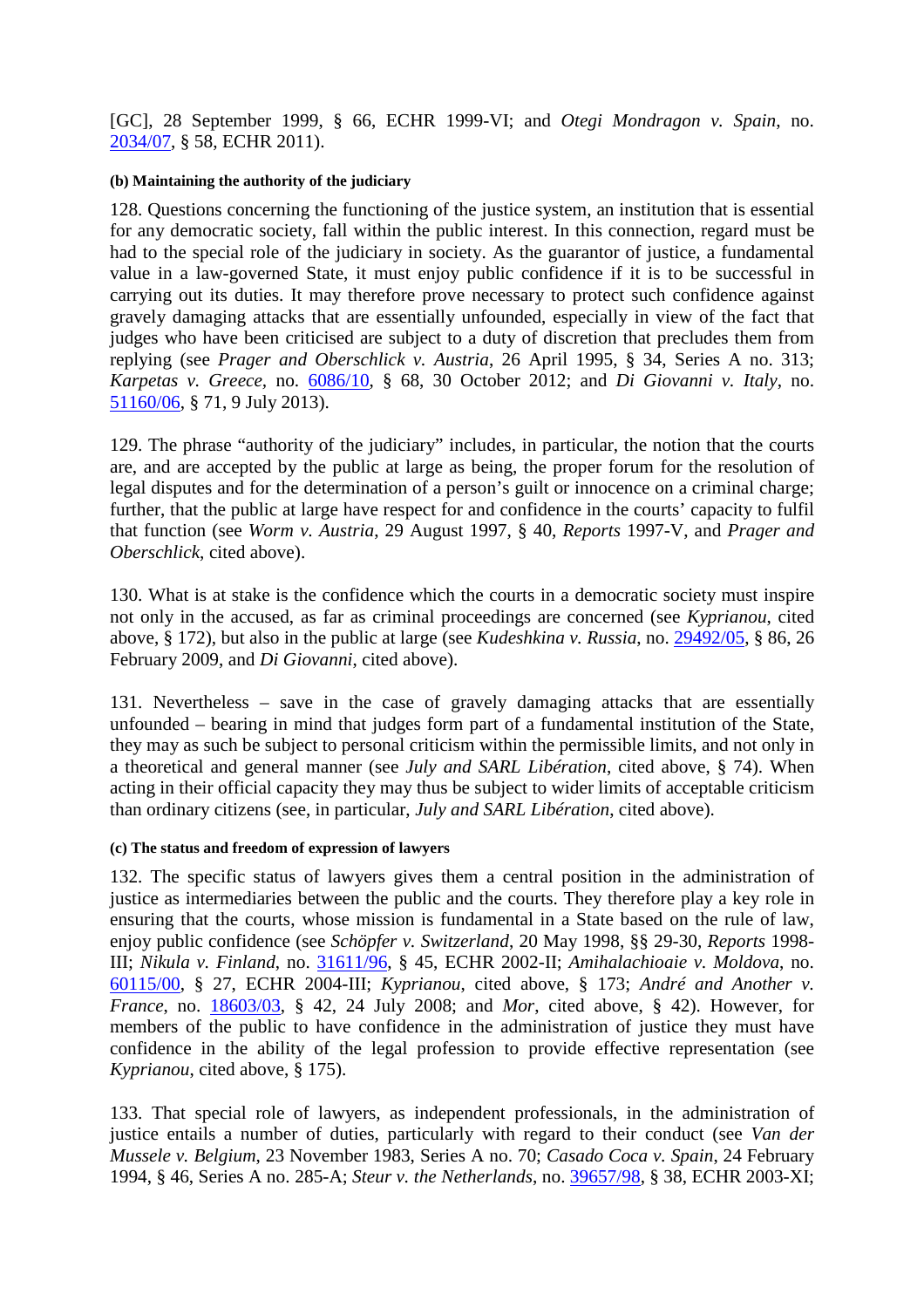*Veraart v. the Netherlands*, no. 10807/04, § 51, 30 November 2006; and *Coutant v. France* (dec.), no. 17155/03, 24 January 2008). Whilst they are subject to restrictions on their professional conduct, which must be discreet, honest and dignified, they also enjoy exclusive rights and privileges that may vary from one jurisdiction to another – among them, usually, a certain latitude regarding arguments used in court (see *Steur*, cited above).

134. Consequently, freedom of expression is applicable also to lawyers. It encompasses not only the substance of the ideas and information expressed but also the form in which they are conveyed (see *Foglia v Switzerland*, no. 35865/04, § 85, 13 December 2007). Lawyers are thus entitled, in particular, to comment in public on the administration of justice, provided that their criticism does not overstep certain bounds (see *Amihalachioaie,* cited above, §§ 27-28; *Foglia*, cited above, § 86; and *Mor*, cited above, § 43). Those bounds lie in the usual restrictions on the conduct of members of the Bar (see *Kyprianou*, cited above, § 173), as reflected in the ten basic principles enumerated by the CCBE for European lawyers, with their particular reference to "dignity", "honour" and "integrity" and to "respect for ... the fair administration of justice" (see paragraph 58 above). Such rules contribute to the protection of the judiciary from gratuitous and unfounded attacks, which may be driven solely by a wish or strategy to ensure that the judicial debate is pursued in the media or to settle a score with the judges handling the particular case.

135. The question of freedom of expression is related to the independence of the legal profession, which is crucial for the effective functioning of the fair administration of justice (see *Sialkowska v. Poland*, no. 8932/05, § 111, 22 March 2007). It is only in exceptional cases that restriction – even by way of a lenient criminal penalty – of defence counsel's freedom of expression can be accepted as necessary in a democratic society (see *Nikula*, cited above, § 55; *Kyprianou*, cited above, § 174; and *Mor*, cited above, § 44).

136. A distinction should, however, be drawn depending on whether the lawyer expresses himself in the courtroom or elsewhere.

137. As regards, firstly, the issue of "conduct in the courtroom", since the lawyer's freedom of expression may raise a question as to his client's right to a fair trial, the principle of fairness thus also militates in favour of a free and even forceful exchange of argument between the parties (see *Nikula*, cited above, § 49, and *Steur*, cited above, § 37). Lawyers have the duty to "defend their clients' interests zealously" (see *Nikula*, cited above, § 54), which means that they sometimes have to decide whether or not they should object to or complain about the conduct of the court (see *Kyprianou*, cited above, § 175). In addition, the Court takes into consideration the fact that the impugned remarks are not repeated outside the courtroom and it makes a distinction depending on the person concerned; thus, a prosecutor, who is a "party" to the proceedings, has to "tolerate very considerable criticism by ... defence counsel", even if some of the terms are inappropriate, provided they do not concern his general professional or other qualities (see *Nikula*, cited above, §§ 51-52; *Foglia*, cited above, § 95; and *Roland Dumas*, cited above, § 48).

138. Turning now to remarks made outside the courtroom, the Court reiterates that the defence of a client may be pursued by means of an appearance on the television news or a statement in the press, and through such channels the lawyer may inform the public about shortcomings that are likely to undermine pre-trial proceedings (see *Mor*, cited above, § 59). The Court takes the view, in this connection, that a lawyer cannot be held responsible for everything published in the form of an "interview", in particular where the press has edited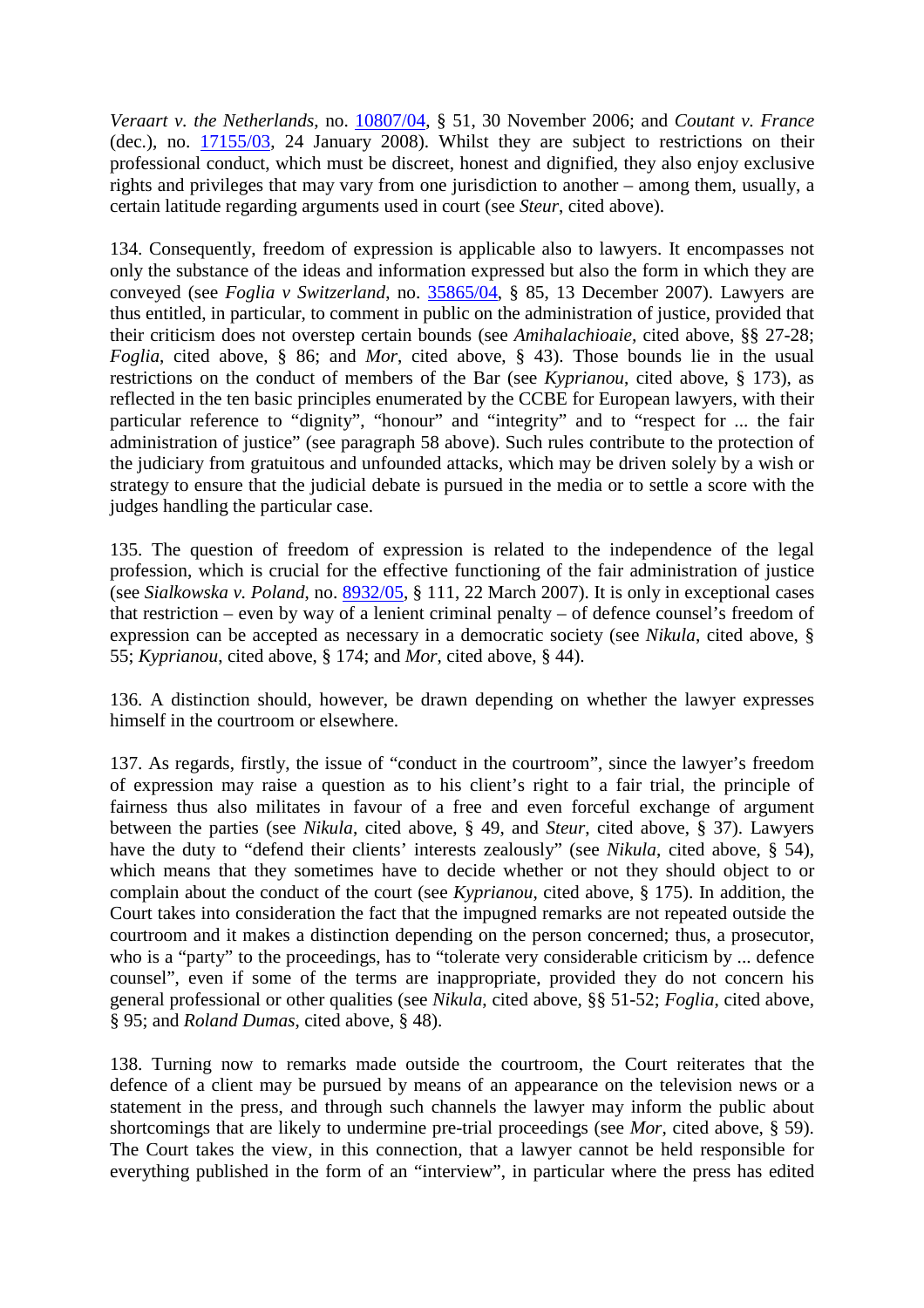the statements and he or she has denied making certain remarks (see *Amihalachioaie*, cited above, § 37). In the above-cited *Foglia* case, it also found that lawyers could not justifiably be held responsible for the actions of the press (see *Foglia*, cited above, § 97). Similarly, where a case is widely covered in the media on account of the seriousness of the facts and the individuals likely to be implicated, a lawyer cannot be penalised for breaching the secrecy of the judicial investigation where he or she has merely made personal comments on information which is already known to the journalists and which they intend to report, with or without those comments. Nevertheless, when making public statements, a lawyer is not exempted from his duty of prudence in relation to the secrecy of a pending judicial investigation (see *Mor*, cited above, §§ 55 and 56).

139. Lawyers cannot, moreover, make remarks that are so serious that they overstep the permissible expression of comments without a sound factual basis (see *Karpetas*, cited above, § 78; see also *A v. Finland* (dec.), no. 44998/98, 8 January 2004), nor can they proffer insults (see *Coutant* (dec.), cited above). In the circumstances of the *Gouveia Gomes Fernandes and Freitas e Costa* case, the use of a tone that was not insulting but caustic, or even sarcastic, in remarks about judges was regarded as compatible with Article 10 (see *Gouveia Gomes Fernandes and Freitas e Costa*, cited above, § 48). The Court assesses remarks in their general context, in particular to ascertain whether they can be regarded as misleading or as a gratuitous personal attack (see *Ormanni v. Italy*, no. 30278/04, § 73, 17 July 2007, and *Gouveia Gomes Fernandes and Freitas e Costa*, cited above, § 51) and to ensure that the expressions used had a sufficiently close connection with the facts of the case (see *Feldek v. Slovakia*, no. 29032/95, § 86, ECHR 2001-VIII, and *Gouveia Gomes Fernandes and Freitas e Costa*, cited above).

## *2. Application of those principles in the present case*

140. Turning to the present case, the Court observes that the applicant received a criminal conviction, with an order to pay damages and costs, on account of his remarks concerning the proceedings in the Borrel case, as reproduced in an article in the daily newspaper *Le Monde*, which contained the text of a letter sent by the applicant and his colleague to the Minister of Justice seeking an administrative investigation, together with statements that he had made to the journalist who wrote the impugned article.

141. The Court notes at the outset that it is not in dispute between the parties that the applicant's criminal conviction constituted an interference with the exercise of his right to freedom of expression, as guaranteed by Article 10 of the Convention. That is also the Court's opinion.

142. It further observes that the interference was prescribed by law, namely by sections 23, 29 and 31 of the Law of 29 July 1881, as the applicant acknowledged.

143. The parties also agreed that the aim of the interference was the protection of the reputation or rights of others. The Court does not see any reason to adopt a different view. While the applicant wished to qualify the point that the proceedings against him also sought to "maintain the authority and impartiality of the judiciary" (see paragraph 99 above), this question relates to the "necessity" of the interference and cannot affect the fact that it pursued at least one of the "legitimate aims" covered by paragraph 2 of Article 10.

144. It remains therefore to be examined whether the interference was "necessary in a democratic society" and this requires the Court to ascertain whether it was proportionate to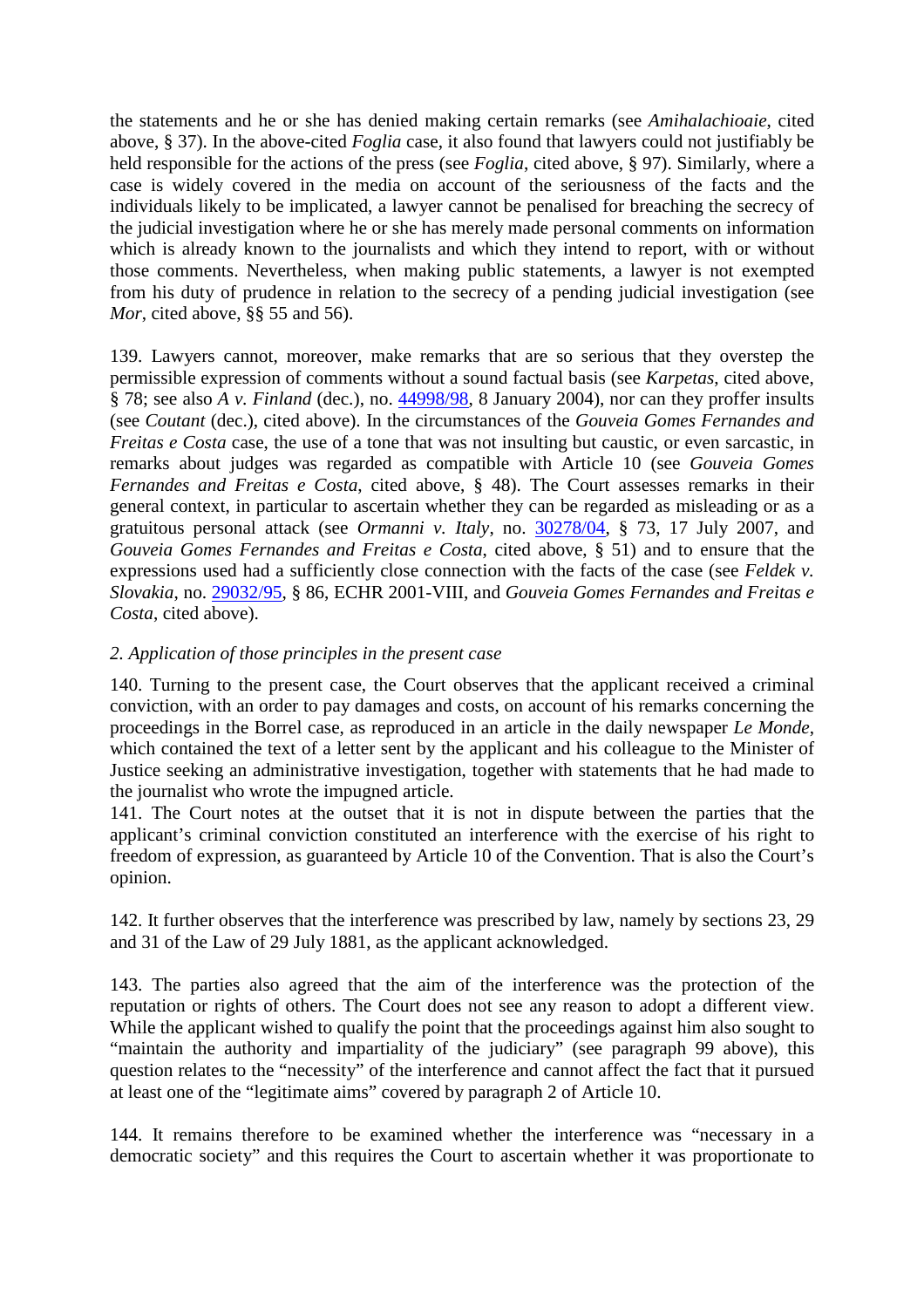the legitimate aim pursued and whether the grounds given by the domestic courts were relevant and sufficient.

145. The Court notes that, in convicting the applicant, the Court of Appeal took the view that to say that an investigating judge had shown "conduct which [was] completely at odds with the principles of impartiality and fairness" was in itself a particularly defamatory accusation (see paragraph 47 above). That court added that the applicant's comments concerning the delay in forwarding the video-cassette and his reference to the handwritten card from the public prosecutor of Djibouti to Judge M., in respect of which the applicant had used the term "connivance", merely confirmed the defamatory nature of the accusation (ibid.), the "veracity" of the allegations not having been established (see paragraph 48 above) and the applicant's defence of good faith being rejected (see paragraph 49 above).

#### **(a) The applicant's status as a lawyer**

146. The Court first observes that the remarks in question stemmed both from statements made at the request of the journalist who wrote the article and from the letter to the Minister of Justice. The remarks were made by the applicant in his capacity as lawyer acting for the civil party and concerned matters relating to the proceedings in the Borrel case.

147. In this connection the Court notes at the outset that the applicant has invited it to clarify its case-law concerning the exercise of freedom of expression by a lawyer, particularly outside the courtroom, and to afford the greatest possible protection to comments by lawyers (see paragraphs 96, 97 and 102 above). The Government, for their part, while taking the view that their status as officers of the court fundamentally distinguished lawyers from journalists (see paragraph 106 above), identified various situations in which freedom of expression would be "particularly broad", "wide", or, on the contrary, subject to "certain limits" (see paragraph 107 above).

148. The Court would refer the parties to the principles set out in its case-law, particularly with regard to the status and freedom of expression of lawyers (see paragraphs 132-139 above), with emphasis on the need to distinguish between remarks made by lawyers inside and outside the courtroom. Moreover, in view of the specific status of lawyers and their position in the administration of justice (see paragraph 132 above), the Court takes the view, contrary to the argument of the CCBE (see paragraph 116 above), that lawyers cannot be equated with journalists. Their respective positions and roles in judicial proceedings are intrinsically different. Journalists have the task of imparting, in conformity with their duties and responsibilities, information and ideas on all matters of public interest, including those relating to the administration of justice. Lawyers, for their part, are protagonists in the justice system, directly involved in its functioning and in the defence of a party. They cannot therefore be equated with an external witnesses whose task it is to inform the public.

149. The applicant argued that his statements, as published in the newspaper *Le Monde*, served precisely to fulfil his task of defending his client – a task that was for him to determine. However, while it is not in dispute that the impugned remarks fell within the context of the proceedings, they were aimed at investigating judges who had been removed from the proceedings with final effect at the time they were made. The Court therefore fails to see how his statements could have directly contributed to his task of defending his client, since the judicial investigation had by that time been entrusted to another judge who was not the subject of the criticism.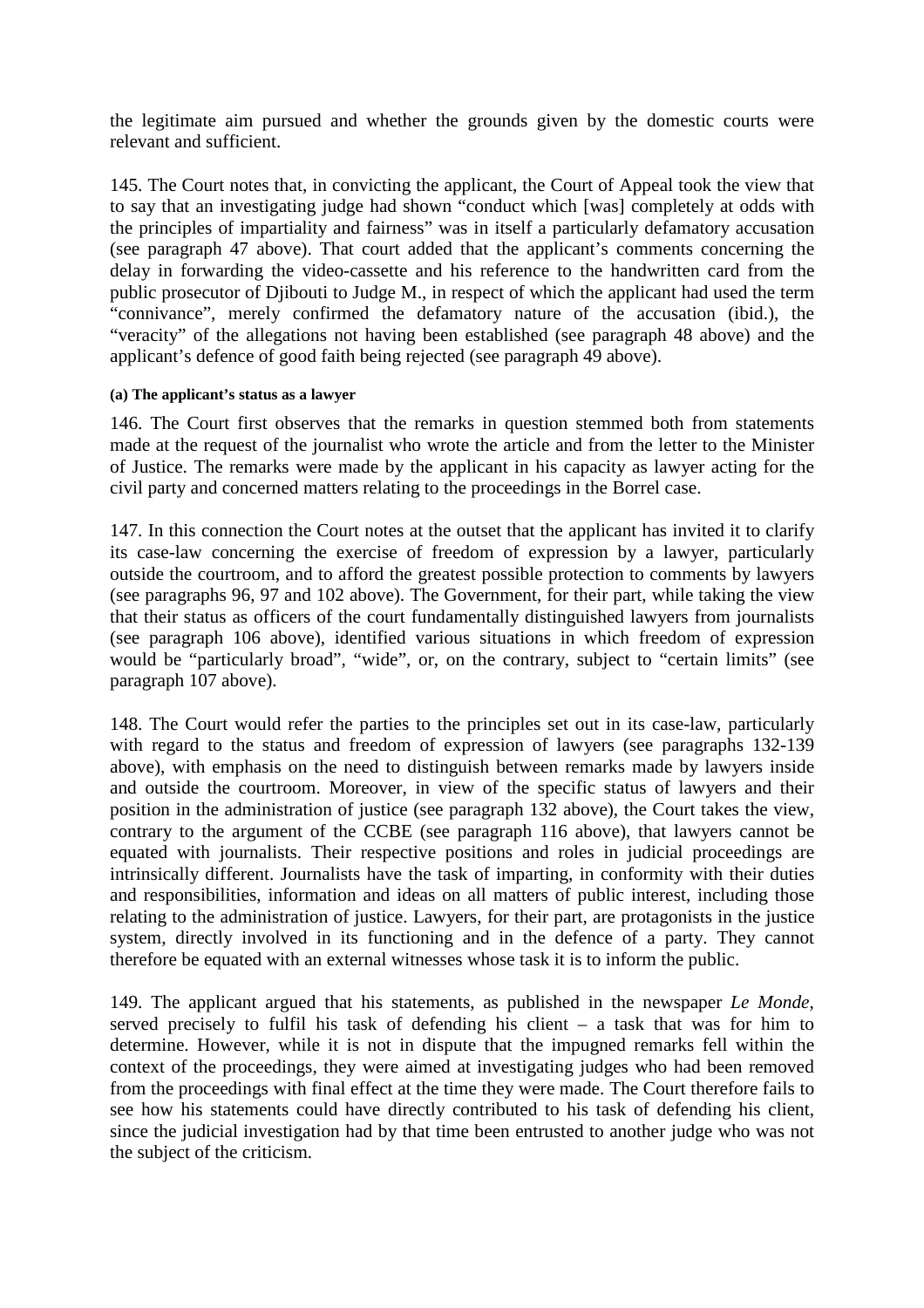#### **(b) Contribution to a debate on a matter of public interest**

150. The applicant further relied on his right to inform the public about shortcomings in the handling of ongoing proceedings and to contribute to a debate on a matter of public interest.

151. On that point, the Court notes firstly that the applicant's remarks were made in the context of the judicial investigation opened following the death of a French judge, Bernard Borrel, who had been seconded to the Djibouti Ministry of Justice as a technical adviser. The Court has already had occasion to note the significant media interest shown in this case from the outset (see *July and SARL Libération*, cited above, § 67), thus reflecting its prominence in public opinion. Like the applicant, the Court notes, moreover, that the justice system also contributed to informing the public about this case, as the investigating judge handling the case in 2007 asked the public prosecutor to issue a press release, under Article 11, paragraph 3, of the Code of Criminal Procedure, to announce that the suicide theory had been dismissed in favour of one of premeditated murder (see paragraphs 24 and 55 above).

152. In addition, as the Court has previously found, the public have a legitimate interest in the provision and availability of information about criminal proceedings (see *July and SARL Libération*, cited above, § 66) and remarks concerning the functioning of the judiciary relate to a matter of public interest (see paragraph 125 above). The Court has in fact already been called upon on two occasions, in *Floquet and Esménard* and *July and SARL Libération* (both cited above), to examine complaints relating to the Borrel case and to the right to freedom of expression in respect of comments on the handling of the judicial investigation, finding in each of those cases that there was a debate on a matter of public interest.

153. Accordingly, the Court takes the view that the applicant's impugned remarks, which also concerned, as in the said cases of *Floquet and Esménard* and *July and SARL Libération*, the functioning of the judiciary and the handling of the Borrel case, fell within the context of a debate on a matter of public interest, thus calling for a high level of protection of freedom of expression, with a particularly narrow margin of appreciation accordingly being afforded to the authorities.

### **(c) The nature of the impugned remarks**

154. The Court notes that after the applicant's remarks had been found "particularly defamatory", he had been unable to establish their veracity on the basis of evidence that, according to the Criminal Court, had to "be flawless and complete and relate directly to all the allegations found to be defamatory" (see paragraph 40 above). His defence of good faith was also rejected. On that point, the Criminal Court and the Court of Appeal took the view, in particular, that the attacks on the professional and moral integrity of Judges M. and L.L. clearly overstepped the right of permissible criticism (see paragraphs 40 and 50 above). In addition, while the Criminal Court took the view that the profound disagreements between Mrs Borrel's lawyers and the investigating judges could not justify a total lack of prudence in their expression, the Court of Appeal concluded that the decision in the applicant's favour to discontinue the proceedings brought against him by the two judges did not rule out bad faith on his part. It held that the applicant's personal animosity and the wish to discredit the judges, in particular Judge M., stemmed from the excessive nature of his comments and from the fact that the article on the Borrel case had been published at the same time as the bringing of proceedings against Judge M. before the Indictment Division in connection with the Scientology case (ibid.).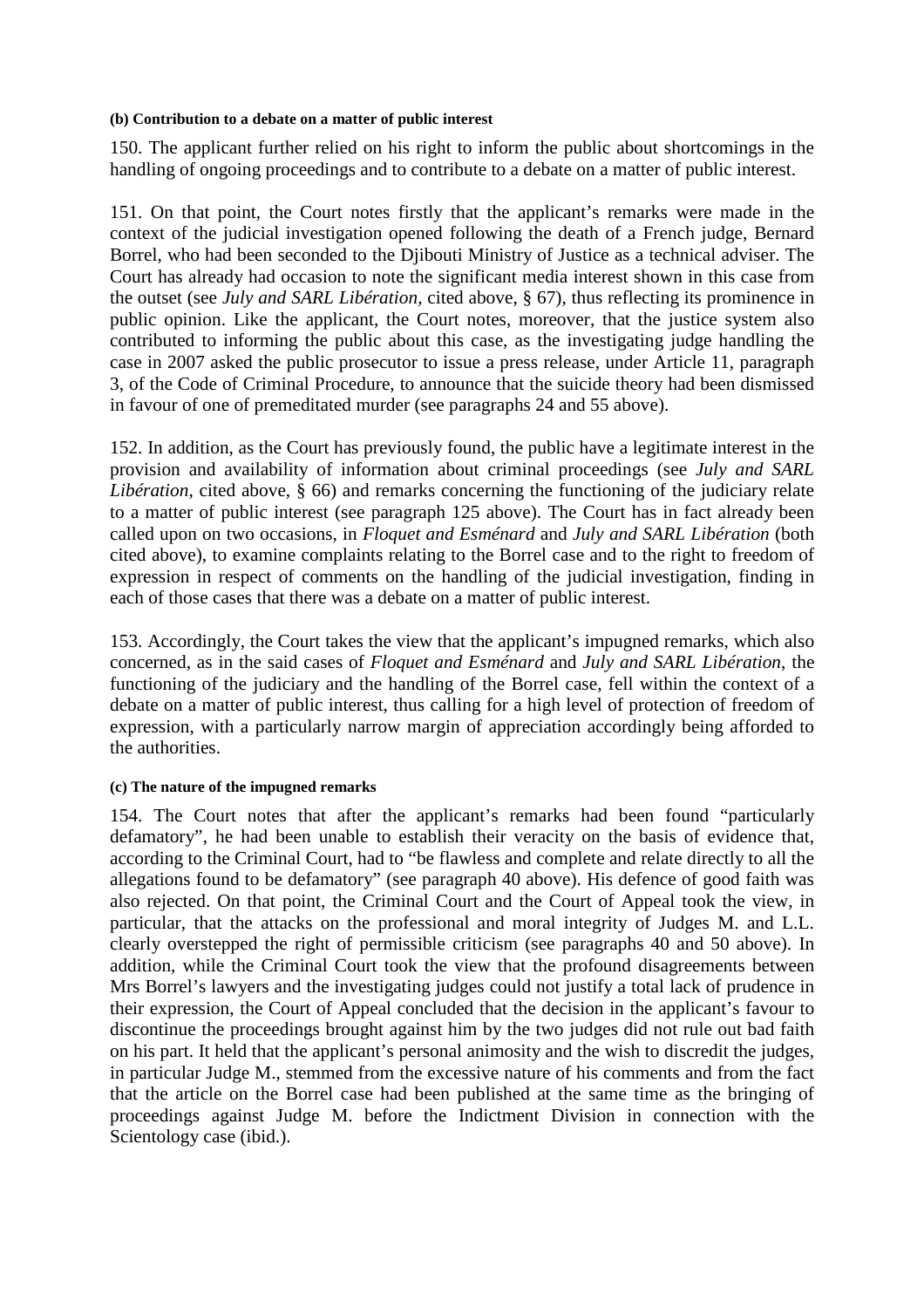155. As the Court has already observed, it is necessary to distinguish between statements of fact and value judgments (see paragraph 126 above). The existence of facts can be demonstrated, whereas the truth of value judgments is not susceptible of proof; a requirement to prove the truth of a value judgment is impossible to fulfil and infringes freedom of opinion itself, which is a fundamental part of the right secured by Article 10 (ibid.). In addition, the existence of procedural safeguards for the benefit of a defendant in defamation proceedings is among the factors to be taken into account in assessing the proportionality of an interference under Article 10. In particular, it is important for the defendant to be afforded a realistic chance to prove that there was a sufficient factual basis for his allegations (see, among other authorities, *Steel and Morris v. the United Kingdom*, no. 68416/01, § 95, ECHR 2005-II; *Andrushko v. Russia*, no. 4260/04, § 53, 14 October 2010; *Dilipak and Karakaya v. Turkey*, nos. 7942/05 and 24838/05, § 141, 4 March 2012; and *Hasan Yazıcı v. Turkey*, no. 40877/07, § 54, 15 April 2014). No such chance was afforded in the present case.

156. The Court takes the view that, in the circumstances of the case, the impugned statements were more value judgments than pure statements of fact, in view of the general tone of the remarks and the context in which they were made, as they reflected mainly an overall assessment of the conduct of the investigating judges in the course of the investigation.

157. It thus remains to be examined whether the "factual basis" for those value judgments was sufficient.

158. The Court is of the opinion that this condition was fulfilled in the present case. After the case had been withdrawn from Judges M. and L.L. by the Indictments Division of the Paris Court of Appeal (see paragraph 23 above), it became apparent that an important item of evidence in the file, namely a video-cassette recorded during a visit by the judges, accompanied by experts, to the scene of the death, even though it had been referred to in the last decision given by those judges, had not been forwarded with the investigation file to the judge appointed to replace them. That fact was not only established but it was also sufficiently serious to justify the drafting by Judge P. of a report in which he recorded the following: first, the video-cassette did not appear in the investigation file and was not registered as an exhibit; and second, it had been given to him in an envelope, which showed no sign of having been placed under seal, bearing the name of Judge M. as addressee and also containing a handwritten card with the letter head of the public prosecutor of Djibouti, written by him and addressed to Judge M. (see paragraph 32 above).

159. Moreover, in addition to the fact that the card showed a certain friendliness on the part of the public prosecutor of Djibouti towards Judge M. (see paragraph 32 above), it accused the civil parties' lawyers of "orchestrating their manipulation". The Court would emphasise in this connection that, not only have the Djibouti authorities supported the theory of suicide from the outset, but also a number of representatives of that State have been personally implicated in the context of the judicial investigation conducted in France, as can be seen in particular from the judgment of the International Court of Justice (see paragraphs 63-64 above) and from the proceedings brought on a charge of procuring of false evidence (see paragraph 18 above).

160. Lastly, it has been established that the applicant acted in his capacity as lawyer in two high-profile cases in which Judge M. was an investigating judge. In both of them the applicant succeeded in obtaining findings by the appellate courts that there had been shortcomings in the proceedings, leading to the withdrawal of the cases from Judge M. (see paragraphs 22-23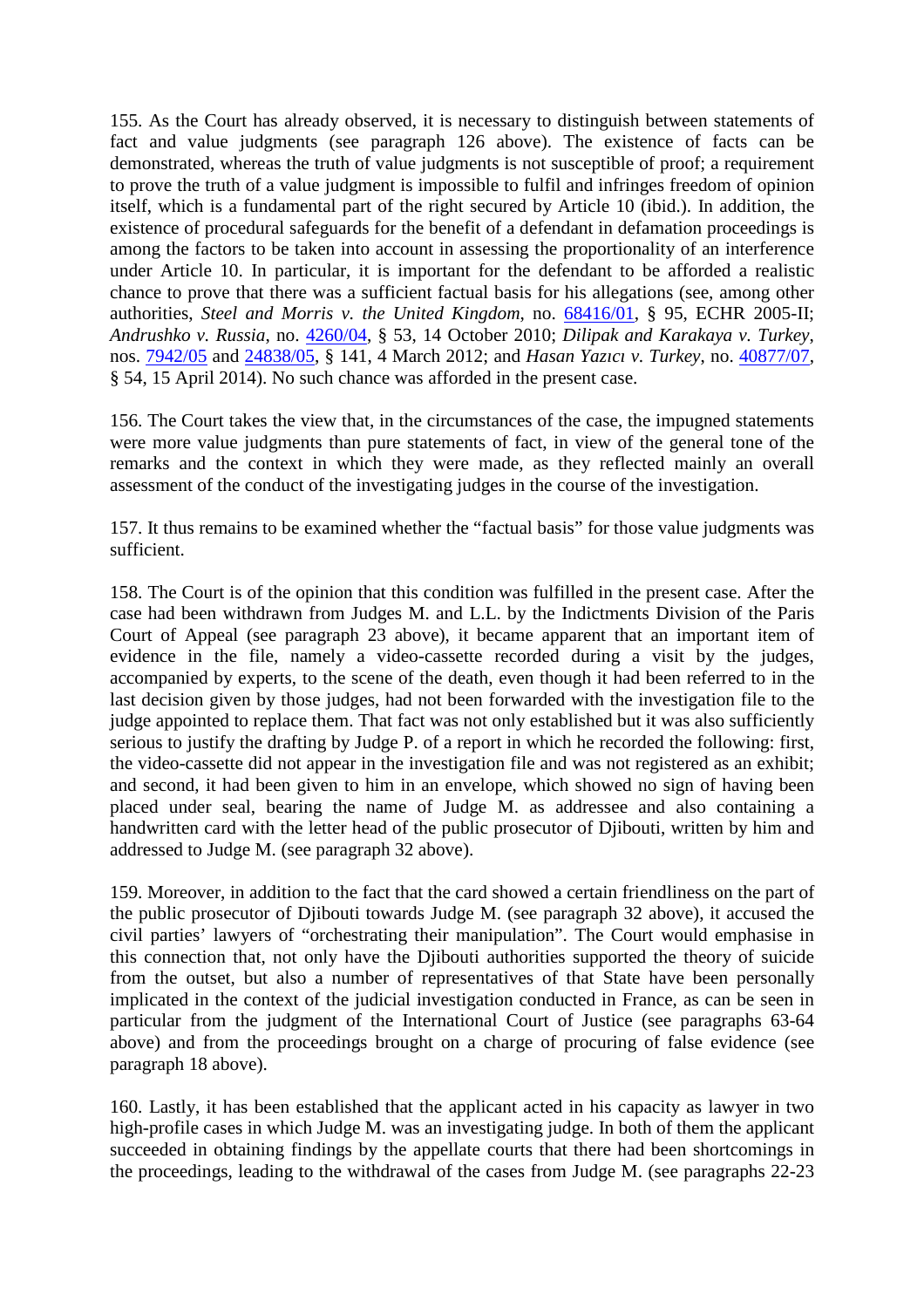and 26 above). In the context of the first case, known as the "Scientology" case, the applicant additionally secured a ruling that the French State was liable for the malfunctioning of the justice system (see paragraph 30 above).

161. It further considers that the expressions used by the applicant had a sufficiently close connection with the facts of the case, in addition to the fact that his remarks could not be regarded as misleading or as a gratuitous attack (see paragraph 139 above). It reiterates in this connection that freedom of expression "is applicable not only to 'information' or 'ideas' that are favourably received or regarded as inoffensive or as a matter of indifference, but also to those that offend, shock or disturb". Similarly, the use of a "caustic tone" in comments aimed at a judge is not incompatible with the provisions of Article 10 of the Convention (see, for example, *Gouveia Gomes Fernandes and Freitas e Costa*, cited above, § 48).

#### **(d) The specific circumstances of the case**

#### *(i) The need to take account of the overall background*

162. The Court reiterates that, in the context of Article 10 of the Convention, it must take account of the circumstances and overall background against which the statements in question were made (see, among many other authorities, *Lingens*, cited above, § 40, and Bladet Tromsø *and Stensaas v. Norway* [GC], no. 21980/93, § 62, ECHR 1999-III). In the present case, the background can be explained not only by the conduct of the investigating judges and by the applicant's relations with one of them, but also by the very specific history of the case, its inter-State dimension and its substantial media coverage. The Court would observe, however, that the Court of Appeal attributed an extensive scope to the impugned remark of the applicant criticising an investigating judge for "conduct which [was] completely at odds with the principles of impartiality and fairness", finding that this was in itself a particularly defamatory accusation, tantamount to saying that there had been a breach of professional ethics and of the judicial oath on the part of that judge (see paragraph 47 above). That quotation should, however, have been assessed in the light of the specific circumstances of the case, especially as it was in reality not a statement made to the author of the article, but an extract from the letter sent by the applicant and his colleague Mr L. de Caunes to the Minister of Justice on 6 September 2000. In addition, at the time when the applicant answered his questions the journalist had already been informed of the letter to the Minister of Justice, not by the applicant himself, but by his own sources, as the Criminal Court acknowledged (see paragraph 40 above). The applicant further argued, without this being in dispute, that the article's author was solely responsible for the reference to the disciplinary proceedings against Judge M. in the context of the "Scientology" case. In that connection, the Court reiterates that lawyers cannot be held responsible for everything appearing in an "interview" published by the press or for actions by the press.

163. The Court of Appeal was thus required to examine the impugned remarks with full consideration of both the background to the case and the content of the letter, taken as a whole.

164. For the same reasons, since the impugned remarks could not be assessed out of context, the Court cannot share the view of the Paris Court of Appeal that the use of the term "connivance" constituted "in itself" a serious attack on the honour and reputation of Judge M. and the public prosecutor of Djibouti (see paragraph 47 above).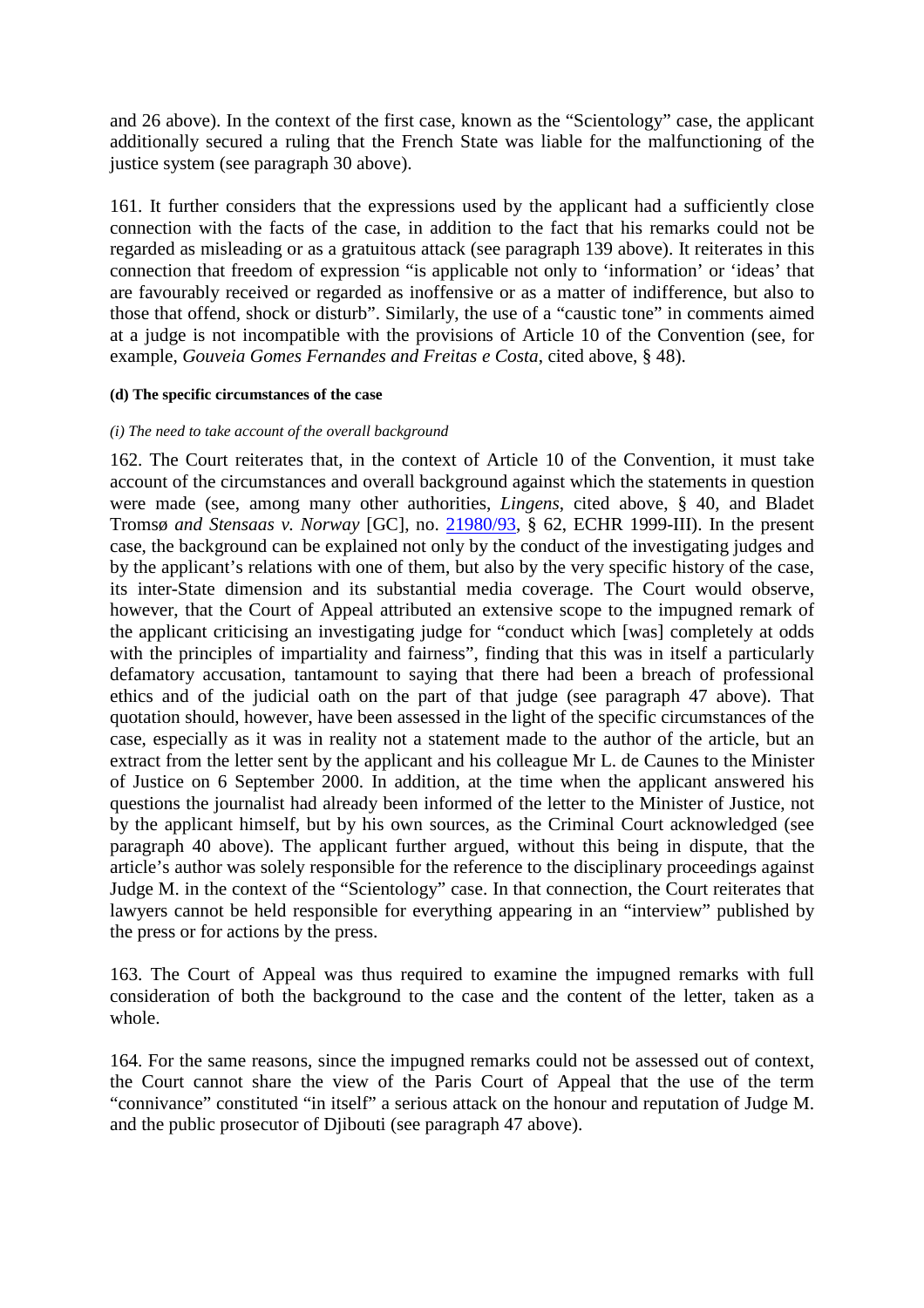165. As to the question of personal animosity on the part of the applicant towards Judge M., on account of conflicts in the context of the Borrel and "Scientology" cases, the Court takes the view that this aspect was insufficiently relevant and serious to warrant the applicant's conviction. In any event, since the courts acknowledged the existence of conflicts between the two protagonists, and in view of the particular circumstances of the present case, such a reproach of personal animosity could have been made as much to Judge M. as to the applicant (see, *mutatis mutandis*, *Paturel*, cited above, § 45), especially as before filing a complaint against the applicant for complicity in defamation Judge M. had already unsuccessfully filed a complaint against him for false accusation (see paragraph 35 above). The Court of Appeal's reliance on the applicant's personal animosity is also at least undermined, if not contradicted, by other factors. Firstly, the remark concerning "conduct which [was] completely at odds with the principles of impartiality and fairness" was directed not only at Judge M., but also at Judge L.L., in respect of whom the applicant was not accused of showing any personal animosity. Furthermore, while the proceedings against the applicant concerned the abovecited extract from the letter to the Minister of Justice, that letter had in reality been signed and sent by two lawyers, the applicant and his colleague Mr de Caunes. In the case of the latter, however, not only has he not been prosecuted for remarks that were attributable as much to him as to the applicant, he has not been accused of showing any animosity towards Judge M. or Judge L.L.

166. In conclusion, the Court considers that the applicant's statements could not be reduced to the mere expression of personal animosity, that is to say an antagonistic relationship between two individuals, the applicant and Judge M. The impugned remarks fell, in reality, within a broader context, also involving another lawyer and another judge. In the Court's opinion, that fact is capable of supporting the idea that the remarks were not part of any personal action on the part of the applicant, out of a desire for vengeance, but rather formed part of a joint professional initiative by two lawyers, on account of facts that were new, established and capable of revealing serious shortcomings in the justice system, involving the two judges who had formerly been conducting the investigation in a case in which the two lawyers' clients were civil parties.

167. In addition, while the applicant's remarks certainly had a negative connotation, it should be pointed out that, notwithstanding their somewhat hostile nature (see *E.K. v. Turkey*, no. 28496/95, §§ 79-80, 7 February 2002) and seriousness (see *Thoma*, cited above), the key question in the statements concerned the functioning of a judicial investigation, which was a matter of public interest, thus leaving little room for restrictions on freedom of expression. In addition, a lawyer should be able to draw the public's attention to potential shortcomings in the justice system; the judiciary may benefit from constructive criticism.

#### *(ii) Maintaining the authority of the judiciary*

168. The Government relied on the fact that the judicial authorities had no right of reply. It is true that the particular task of the judiciary in society requires judges to observe a duty of discretion (see paragraph 128 above). However, that duty pursues a specific aim, as noted by the third-party interveners: the speech of judges, unlike that of lawyers, is received as the expression of an objective assessment which commits not only the person expressing himself, but also, through him, the entire justice system. Lawyers, for their part, merely speak in their own name and on behalf of their clients, thus also distinguishing them from journalists, whose role in the judicial debate and purpose are intrinsically different. Nevertheless, while it may prove necessary to protect the judiciary against gravely damaging attacks that are essentially unfounded, bearing in mind that judges are prevented from reacting by their duty of discretion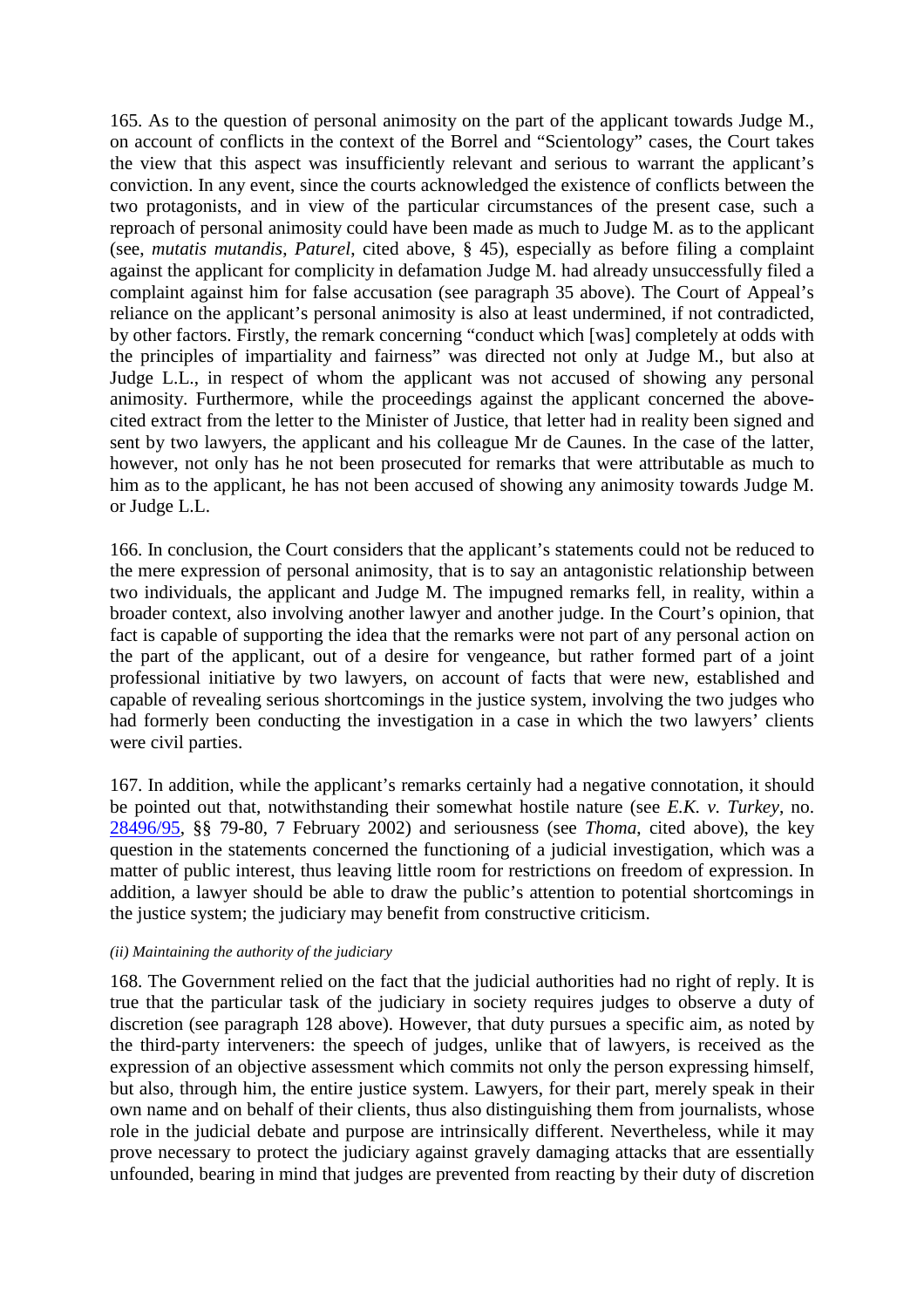(see paragraph 128 above), this cannot have the effect of prohibiting individuals from expressing their views, through value judgments with a sufficient factual basis, on matters of public interest related to the functioning of the justice system, or of banning any criticism of the latter. In the present case, Judges M. and L.L. were members of the judiciary and were thus both part of a fundamental institution of the State: they were therefore subject to wider limits of acceptable criticism than ordinary citizens and the impugned comments could therefore be directed against them in that capacity (see paragraphs 128 and 131 above).

169. The Court further finds, contrary to what has been argued by the Government, that the applicant's remarks were not capable of undermining the proper conduct of the judicial proceedings, in view of the fact that the higher court had withdrawn the case from the two investigating judges concerned by the criticisms. Neither the new investigating judge nor the higher courts were targeted in any way by the impugned remarks.

170. Nor can it be considered, for the same reasons, and taking account of the foregoing, that the applicant's conviction could serve to maintain the authority of the judiciary. The Court would nevertheless emphasise the importance, in a State governed by the rule of law and in a democratic society, of maintaining the authority of the judiciary. In any event, the proper functioning of the courts would not be possible without relations based on consideration and mutual respect between the various protagonists in the justice system, at the forefront of which are judges and lawyers.

#### *(iii) The use of available remedies*

171. With regard to the Government's argument as to the possibility of using available remedies, the Court finds it pertinent but not sufficient in the present case to justify the applicant's conviction. It first notes that the use of available remedies, on the one hand, and the right to freedom of expression, on the other, do not pursue the same aim and are not interchangeable. That being said, the Court takes the view that the defence of a client by his lawyer must be conducted not in the media, save in very specific circumstances (see paragraph 138 above), but in the courts of competent jurisdiction, and this involves using any available remedies. It notes that in the present case the referral to the Indictments Division of the Paris Court of Appeal patently showed that the initial intention of the applicant and his colleague was to resolve the matter using the available remedies. It was, in reality, only after that remedy had been used that the problem complained of occurred, as recorded by the investigating judge P. in his official report of 1 August 2000 (see paragraph 32 above). At that stage the Indictments Division was no longer in a position to examine such complaints, precisely because it had withdrawn the case from Judges M. and L.L. The Court further notes that, in any event, four and a half years had already elapsed since the opening of the judicial investigation, which has still not been closed to date. It also observes that the civil parties and their lawyers took an active part in the proceedings and, in particular, that they succeeded, according to the judgment of the Versailles Court of Appeal of 28 May 2009, in having a material witness examined in Belgium in spite of a lack of interest in him on the part of the investigating judges M. and L.L. (see paragraph 16 above).

172. Moreover, the request for an investigation made to the Minister of Justice complaining about these new facts was not a judicial remedy – such as to justify possibly refraining from intervention in the press – but a mere request for an administrative investigation subject to the discretionary decision of the Minister of Justice. The Court notes in this connection that the domestic judges themselves, both at first instance and on appeal, took the view that the letter could not enjoy the immunity afforded to judicial acts, the Criminal Court having found that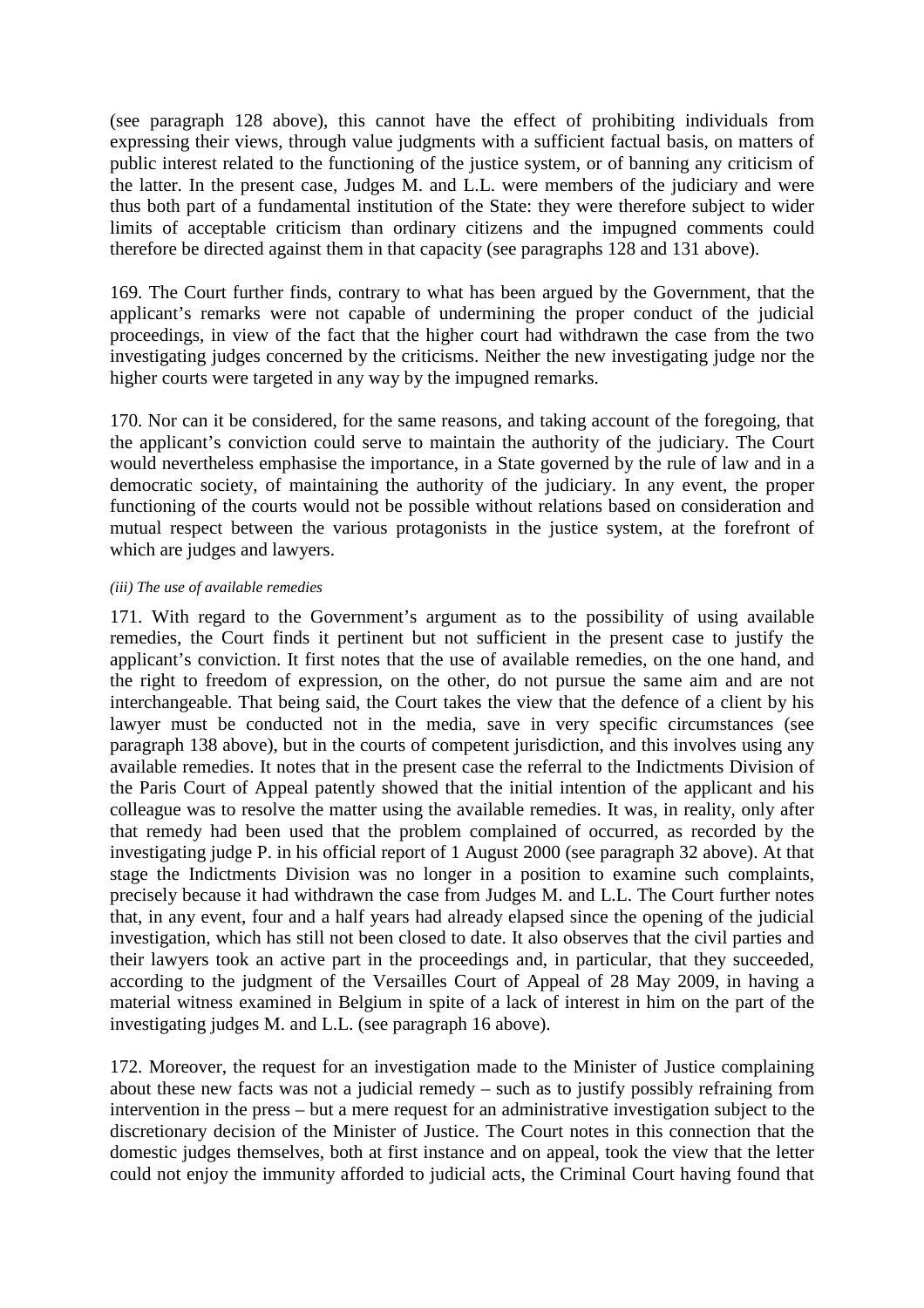its content was purely informative (see paragraphs 38 and 46 above). The Court observes that it has not been argued that this request was acted upon and, in addition, it notes that Judges M. and L.L. clearly did not see it as the normal use of a remedy available under domestic law, but as an act justifying the filing of a complaint for false accusation (see paragraph 35 above).

173. Lastly, the Court finds that neither the Principal Public Prosecutor nor the relevant Bar Council or chairman of the Bar found it necessary to bring disciplinary proceedings against the applicant on account of his statements in the press, although such a possibility was open to them (see *Mor*, cited above, § 60).

#### *(iv) Conclusion as to the circumstances of the present case*

174. The Court is of the view that the impugned remarks by the applicant did not constitute gravely damaging and essentially unfounded attacks on the action of the courts, but criticisms levelled at Judges M. and L.L. as part of a debate on a matter of public interest concerning the functioning of the justice system, and in the context of a case which had received wide media coverage from the outset. While those remarks could admittedly be regarded as harsh, they nevertheless constituted value judgments with a sufficient "factual basis".

#### **(e) The sanctions imposed**

175. As to the sentences imposed, the Court reiterates that, in assessing the proportionality of the interference, the nature and severity of the penalties imposed are also factors to be taken into account (see, for example, *Sürek*, cited above, § 64; *Chauvy and Others v. France*, no. 64915/01, § 78, ECHR 2004-VI; and *Mor*, cited above, § 61). In the present case, the Court of Appeal sentenced the applicant to pay a fine of EUR 4,000. This amount corresponds precisely to that fixed by the first-instance court, where the judges had expressly taken into account the applicant's status as a lawyer to justify their severity and to impose on him "a fine of a sufficiently high amount" (see paragraph 41 above). In addition to ordering the insertion of a notice in the newspaper *Le Monde*, the court ordered him to pay, jointly with the journalist and the publication director, EUR 7,500 in damages to each of the two judges, together with EUR 4,000 to Judge L.L. in costs. The Court notes, moreover, that the applicant alone was ordered to pay a sum to Judge M. in respect of costs, amounting to EUR 1,000.

176. The Court reiterates that even when the sanction is the lightest possible, such as a guilty verdict with a discharge in respect of the criminal sentence and an award of only a "token euro" in damages (see *Mor*, cited above, § 61), it nevertheless constitutes a criminal sanction and, in any event, that fact cannot suffice, in itself, to justify the interference with the applicant's freedom of expression (see *Brasilier*, cited above, § 43). The Court has emphasised on many occasions that interference with freedom of expression may have a chilling effect on the exercise of that freedom (see, *mutatis mutandis*, *Cumpănă and Mazăre v. Romania* [GC], no. 33348/96, § 114, ECHR 2004-XI, and *Mor*, cited above) – a risk that the relatively moderate nature of a fine would not suffice to negate (see *Dupuis and Others*, cited above, § 48). It should also be noted that imposing a sanction on a lawyer may have repercussions that are direct (disciplinary proceedings) or indirect (in terms, for example, of their image or the confidence placed in them by the public and their clients). The Court would, moreover, reiterate that the dominant position of the State institutions requires the authorities to show restraint in resorting to criminal proceedings (see paragraph 127 above). The Court observes, however, that in the present case the applicant's punishment was not confined to a criminal conviction: the sanction imposed on him was not the "lightest possible", but was, on the contrary, of some significance, and his status as a lawyer was even relied upon to justify greater severity.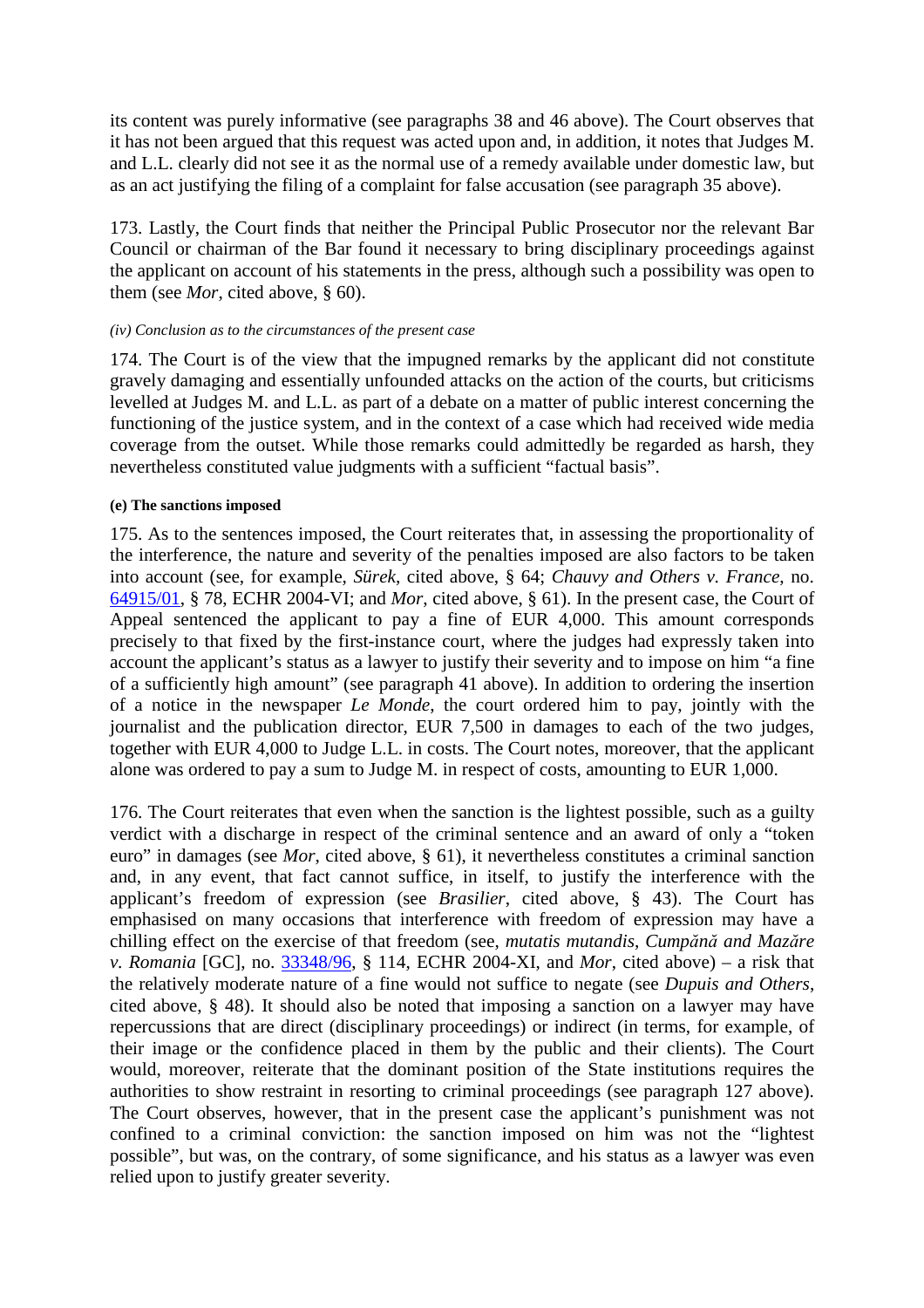### *3. Conclusion*

177. In view of the foregoing, the Court finds that the judgment against the applicant for complicity in defamation can be regarded as a disproportionate interference with his right to freedom of expression, and was not therefore "necessary in a democratic society" within the meaning of Article 10 of the Convention.

178. Accordingly, there has been a violation of Article 10 of the Convention.

## III. APPLICATION OF ARTICLE 41 OF THE CONVENTION

### 179. Article 41 of the Convention provides:

"If the Court finds that there has been a violation of the Convention or the Protocols thereto, and if the internal law of the High Contracting Party concerned allows only partial reparation to be made, the Court shall, if necessary, afford just satisfaction to the injured party."

## **A. Damage**

180. The applicant claimed 4,270 euros (EUR) in respect of pecuniary damage, corresponding to the amounts he was ordered to pay on account of the judgment against him, and EUR 20,000 in respect of non-pecuniary damage on account of the violation of Articles 6 and 10 of the Convention.

181. The Government did not comment on those claims before the Grand Chamber.

182. The Court observes that the applicant was ordered to pay a fine of EUR 4,000, together with the sum of EUR 1,000 in respect of Judge M.'s costs and expenses, in addition to an award of EUR 7,500 in damages to each of the judges to be paid jointly with the other two codefendants, and EUR 4,000 in respect of Judge L.L.'s costs (see paragraph 46 above). It thus takes the view that there is a sufficient causal link between the alleged pecuniary damage and the violation found under Article 6 and, especially, under Article 10 of the Convention. It is thus appropriate to order, under the head of pecuniary damage, the reimbursement of the sums that the applicant was required to pay, within the limit indicated in his claim, namely EUR 4,270, which corresponds to the amount of the fine, plus taxes and court courts, that was paid to the Treasury.

183. The Court further finds that the applicant clearly sustained non-pecuniary damage on account of his criminal conviction and, ruling on an equitable basis, it awards him EUR 15,000 on that basis.

## **B. Costs and expenses**

184. The applicant claimed EUR 26,718.80 in respect of costs and expenses for the proceedings before the Court.

185. The Government made no comment on this claim before the Grand Chamber.

186. The Court reiterates that costs and expenses will not be awarded under Article 41 unless it is established that they were actually incurred, were necessarily incurred and were also reasonable as to quantum (see, among many other authorities, *Iatridis v. Greece* [GC] (just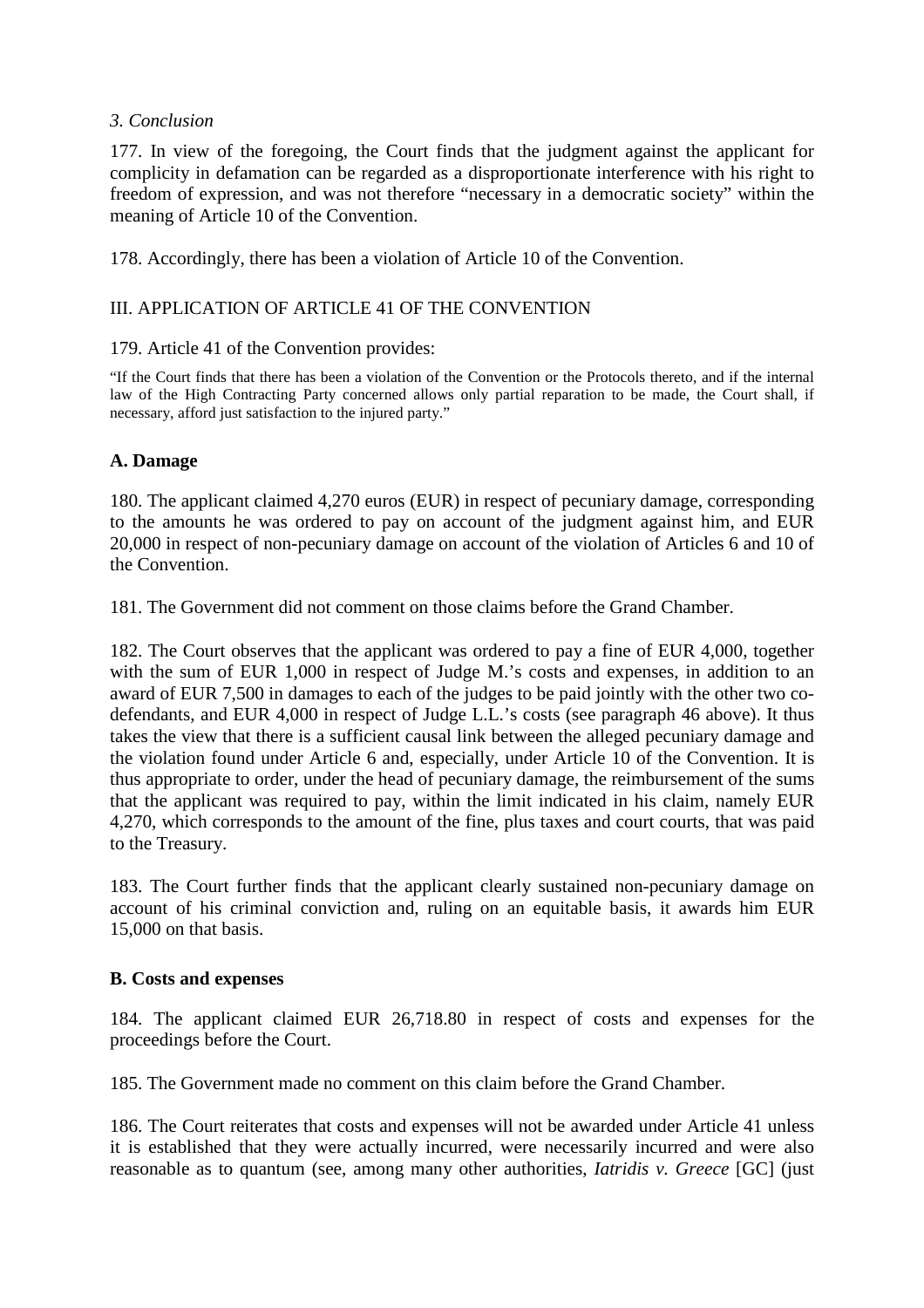satisfaction), no. 31107/96, § 54, ECHR 2000-XI; *Beyeler v. Italy* (just satisfaction) [GC], no. 33202/96, § 27, 28 May 2002; and *Kurić and Others v. Slovenia* (just satisfaction) [GC], no. 26828/06, ECHR 2014).

187. In the present case, taking account of the documents in its possession and the abovementioned criteria, the Grand Chamber finds it reasonable to award EUR 14,400 on that basis to the applicant.

## **C. Default interest**

188. The Court considers it appropriate that the default interest rate should be based on the marginal lending rate of the European Central Bank, to which should be added three percentage points.

 $(\ldots)$ 

 $\overline{a}$ 

## **Advocaten in de media. Het EHRM op de bres voor het recht op expressievrijheid van advocaten.**

*Het uiten van felle kritiek in de media op (individuele) rechters is een heikel thema in de relatie tussen media en justitie. Het ligt nog gevoeliger als die kritiek komt van advocaten, in verband met een rechtszaak waarin ze zelf betrokken zijn. Vooral in strafzaken komen advocaten zelf in de picture, soms met felle aanklachten tegen de onderzoeksrechters of magistraten die het onderzoek of de terechtzittingen leiden. Vanuit justitie en de advocatuur wordt hierop vaak negatief of zelfs misprijzend gereageerd. Onlangs nog beklemtoonde oudstafhouder en voormalig OVB-voorzitter Jo Stevens dat het proces "uiteraard in de rechtbank moet gevoerd worden en niet in de media"<sup>2</sup> . Een forumbijdrage van Hugo Lamon kreeg in een recent nummer in* De Juristenkrant *de titel mee: "Waarom advocaten soms beter zwijgen"<sup>3</sup> en ook de huidige voorzitter van de Orde van Vlaamse Balies liet onlangs in een opiniestuk in* De Morgen *zijn ongenoegen blijken omtrent de wijze waarop sommige advocaten al te forse stellingen verkondigen en interviews geven in de media<sup>4</sup> .* 

*Met een arrest van 23 april 2015 heeft de Grote Kamer van het Europees Mensenrechtenhof de expressievrijheid van advocaten via de media nochtans duidelijk opgetild: hoewel de rol van advocaten niet dezelfde is als die van journalisten, erkent het Hof dat ook advocaten het recht hebben om openlijk flinke kritiek te uiten op justitie, als onderdeel van het maatschappelijk debat. In de zaak* Morice t. Frankrijk *erkent het Hof het recht van advocaten* 

<sup>2</sup> R. BOONE, "Stafhouders hebben aan soortgelijk gewicht ingeboet bij gerechtelijke hervorming", *De Juristenkrant* 2015/311 (interview met Jo Stevens, naar aanleiding van nieuwe editie van J. STEVENS, *Advocatuur. Regels & Deontologie*, Wolters Kluwer, 2015, 1102 p.). In de nieuwe editie van zijn boek schrijft Stevens (p. 579) : "Advocaten worden in tv-journaals vaak gebruikt als plaatje bij een nieuwsitem; zoals brandweermannen bij een brand en ziekenwagens bij een ongeluk. Zonder inhoudelijke meerwaarde voor de cliënt, maar met een voor hun kleinburgerlijk publicitair genoegen "op TV geweest te zijn". Hun mediatieke tussenkomsten zijn vaak van een ontluisterende onbenulligheid, indien al niet ronduit juridisch fout".

<sup>3</sup> H. LAMON, "Waarom advocaten soms beter zwijgen", *De Juristenkrant* 2015/310, 13. Deze bijdrage van Lamon was een reactie op L. NEELS, "Het woord te voeren past de advocaat. Toch?", *De Juristenkrant* 2015/309, 11.

<sup>&</sup>lt;sup>4</sup> D. MATTHYS, "Waar halen sommige advocaten het" en R. WOUTERS, "Orde van Vlaamse Balies fluit media-advocaten. 'Rechtspraak is geen spektakel'", *De Morgen* 12 augustus 2015, 1-2.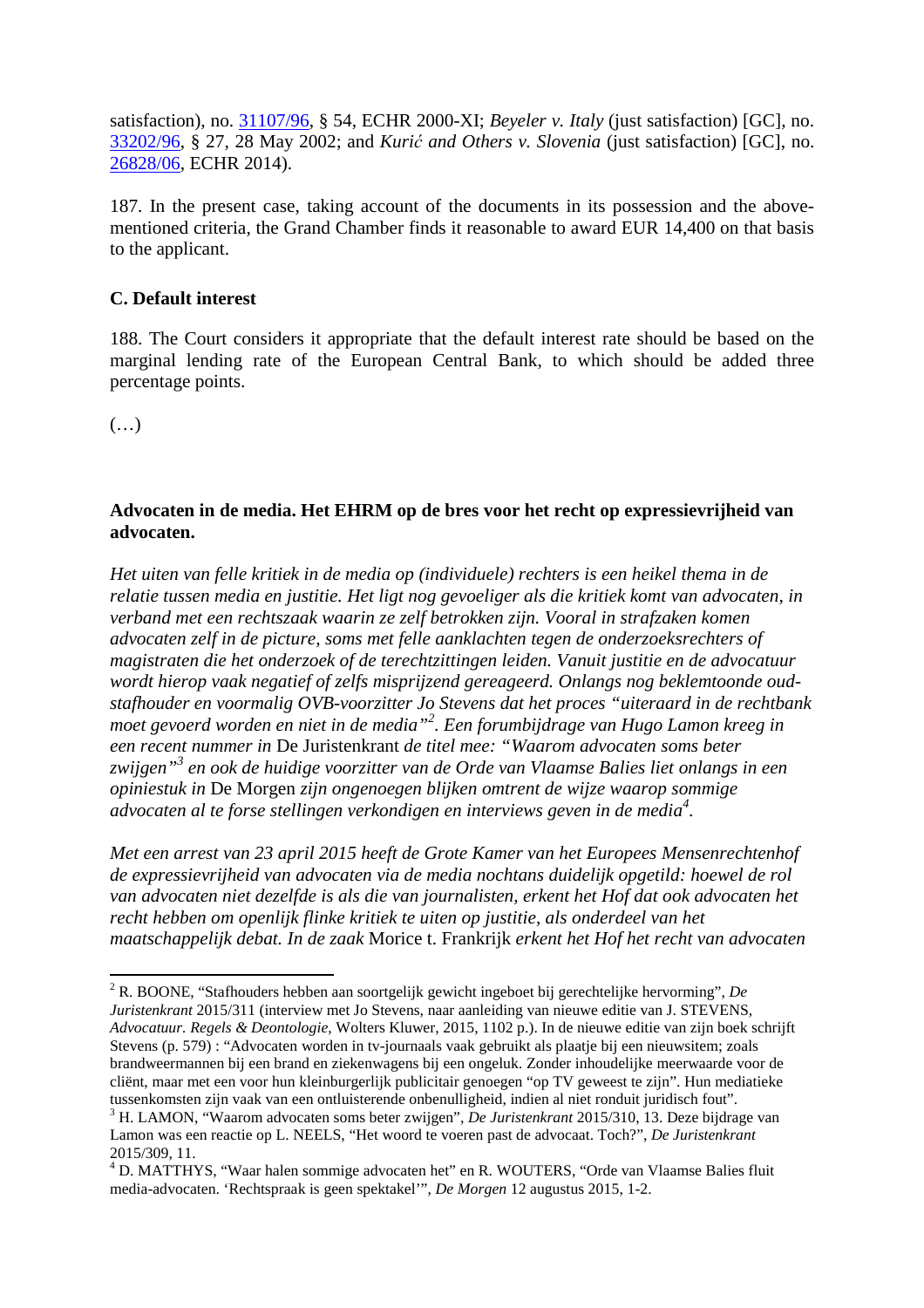*om gegronde twijfels over de integriteit en onpartijdigheid van (onderzoeks)rechters in een concrete zaak (ook) via de media onder de aandacht te brengen. De strafrechtelijke veroordeling van Morice wegens laster en eerroof beoordeelt het EHRM strijdig met artikel 10 EVRM dat het recht op expressievrijheid waarborgt 5 .* 

*Het arrest van de Grote Kamer zal ongetwijfeld bij justitie en binnen de advocatuur voorwerp zijn van grondige analyse en discussie. Hoewel het arrest duidelijk maakt dat advocaten in dit soort zaken maar moeilijk het zwijgen kunnen worden opgelegd via strafrechtelijke weg, laat de Grote Kamer van het EHRM nog wel voldoende opening om bepaalde beperkingen op te leggen aan media-optredens door advocaten. Pertinente en proportionele vormen van inmenging of beperkingen inzake media-optredens door advocaten blijven mogelijk, maar dan eerder in toepassing van concrete deontologische voorschriften. Het Hof maakt duidelijk dat correctionele vervolging van en strafsancties voor advocaten maar moeilijk kunnen verantwoord worden in een democratische samenleving. Uit het arrest volgt ook dat een algemeen verbod van commentaar en kritiek door advocaten in de media, de toets aan artikel 10 EVRM niet kan doorstaan.* 

# **Situering**

l

In 2000 werkte de Franse advocaat Olivier Morice mee aan een artikel in de krant *Le Monde*. Daarin werd gerapporteerd over de controverses in een gerechtelijk onderzoek naar het verdacht overlijden (zelfdoding of moord?) van een Franse rechter in Djibouti (Bernard Borrel). Er was sprake van manipulaties door de twee onderzoeksrechters die het gerechtelijk onderzoek hadden geleid. De journalist die het artikel schreef, de directeur van *Le Monde* en Morice werden veroordeeld voor laster en eerroof, in toepassing van de Franse perswet van 1881. Het Hof van Cassatie bevestigde de veroordelingen. De Franse rechtscolleges waren van oordeel dat het om zeer ernstige beschuldigingen ging waarvoor geen voldoende feitelijk bewijs geleverd kon worden. Morice kon zich evenmin beroepen op de immuniteit als advocaat, omdat de lasterlijke uitingen niet waren uitgesproken tijdens een terechtzitting.

Het EHRM werd gevraagd om de veroordeling van Morice tegen het licht te houden van artikel 10 EVRM (recht op vrijheid van meningsuiting). Het Hof was van oordeel dat Morice "*a adopté un comportement dépassant les limites que les avocats doivent respecter dans la critique publique de la justice".* De geldboete van 4.000 euro en de aanvullende schadevergoeding van 7.500 euro die Morice moest betalen, achtte het Hof, gelet op de appreciatiemarge van de veroordelende staat, niet excessief. De vijfde sectie van het Hof kwam in een arrest van 11 juli 2013 tot de conclusie dat van schending van artikel 10 EVRM geen sprake was. Dit arrest werd evenwel niet definitief, want op 9 december 2013 verwees het panel van vijf rechters, op verzoek van Morice, de zaak naar de Grote Kamer van Hof, in toepassing van artikel 43 EVRM.

Op 23 april 2015 kwam de Grote Kamer, unaniem, tot een heel andere conclusie. De Grote Kamer concludeert dat de veroordeling van Morice neerkomt op een overheidsinmenging in de expressievrijheid die niet nodig is in een democratische samenleving en daarom een inbreuk is op artikel 10 EVRM.

<sup>&</sup>lt;sup>5</sup> Voor een situering, zie D. VOORHOOF, "Vrijheid van meningsuiting en drukpersvrijheid", in J. VANDE LANOTTE, G. GOEDERTIER, Y. HAECK, J. GOOSSENS en T. DE PELSEMAEKER, *Belgisch Publiek Recht, Deel I,* Brugge, Die Keure, 2015, 577-613.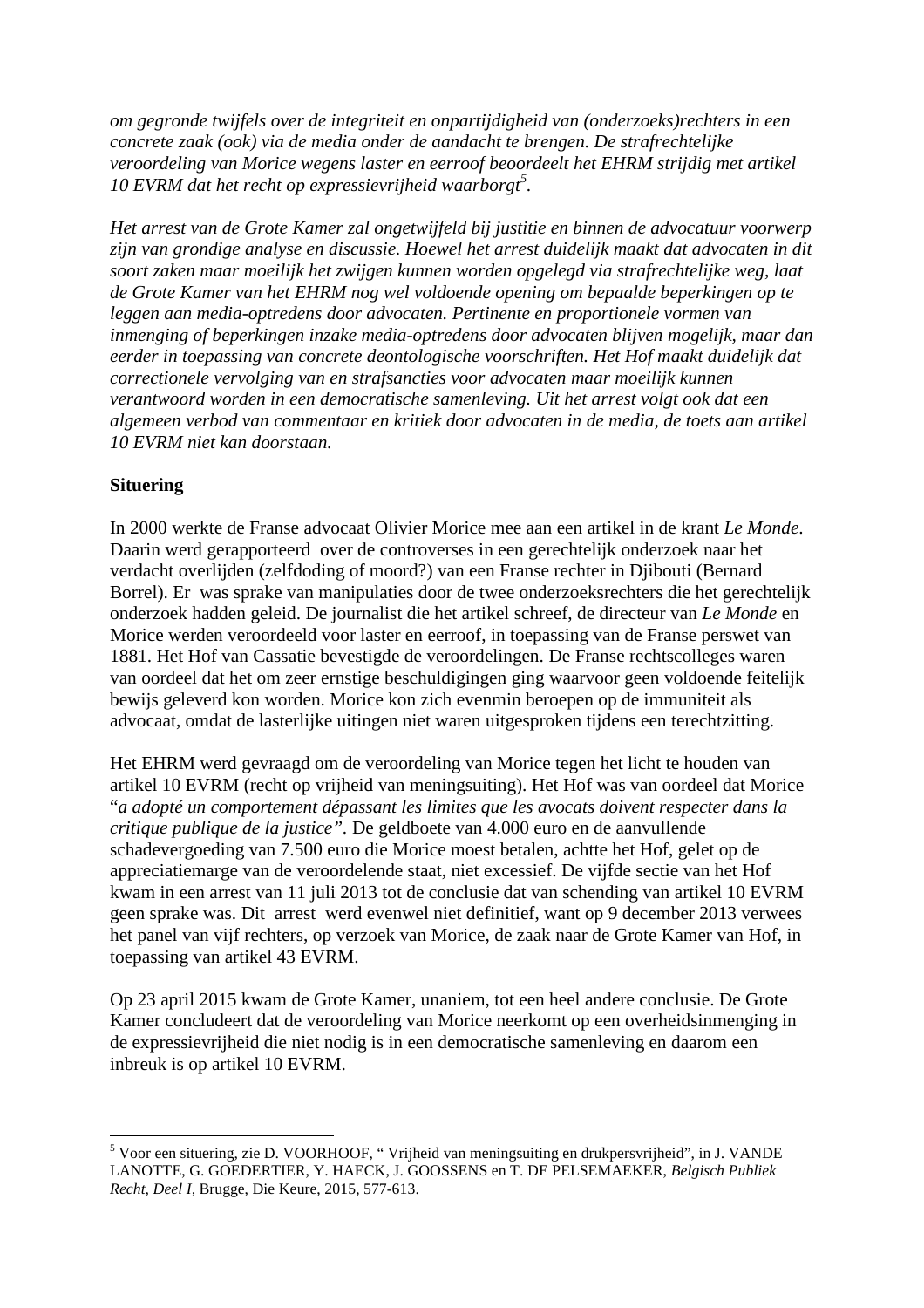Dat journalisten soms flink mogen uithalen naar rechters heeft het Hof eerder al aanvaard, onder andere in de zaak *De Haes en Gijsels t. België*<sup>6</sup> . De 17 rechters van de Grote Kamer van het EHRM, die zelf ook regelmatig een flinke portie kritiek in de media en rechtsleer te verwerken krijgen, hebben nu duidelijk gemaakt dat ook hun collega-rechters in de 47 lidstaten van het EVRM bestand moeten zijn tegen soms ernstige aantijgingen in de media<sup>7</sup>, ook wanneer die geuit worden door advocaten<sup>8</sup>.

Basisvoorwaarde is wel dat die kritiek verband houdt met een zaak van maatschappelijk belang en de aantijgingen of kritiek een voldoende feitelijke basis hebben. De Grote Kamer gaat met dit arrest diametraal in tegen de bevindingen van het kamerarrest van de vijfde sectie, dat duidelijk meer de klemtoon legde op het bewaren van het vertrouwen van het publiek in justitie, de te felle persoonlijke uitval door Morice tegen de twee onderzoeksrechters en het speculatief karakter van de zeer ernstige aantijgingen.

Met het arrest van 23 april 2015 kiest het EHRM duidelijk voor een ruimer draagvlak voor de expressievrijheid van advocaten, met oog voor hun professionele rol in de samenleving en het belang van hun stem in het publieke debat, zeker over aangelegenheden die verband houden met justitie(beleid) en belangrijke rechtszaken. Ook al worden dan soms, onvermijdelijk, individuele rechters in het vizier genomen.

### **Het arrest**

 $\overline{a}$ 

Het Hof neemt andermaal een aanloop met verwijzing naar de basisprincipes uit eerdere rechtspraak betreffende expressievrijheid van advocaten. In algemene termen laat het Hof noteren dat het uitgangspunt is en blijft dat ook advocaten kritiek moeten kunnen uiten op leden van rechterlijke macht . Daarom moeten de overheden er zich zoveel mogelijk van onthouden om via strafvervolging beperkingen op de leggen aan het recht op expressievrijheid van advocaten:

*"Generally speaking, while it is legitimate for the institutions of the State, as guarantors of the institutional public order, to be protected by the competent authorities, the dominant position occupied by those institutions requires the authorities to display restraint in resorting to criminal proceedings"* (§ 127).

<sup>6</sup> EHRM 24 februari 1997, *De Haes en Gijsels t. België*; D. VOORHOOF, "De grenzen aan de kritiek op (leden van) de rechterlijke macht. Enkele beschouwingen bij de vonnissen inzake de magistraten W., X., Y. en Z. tegen De Morgen en Humo", *Recht en Kritiek*, 1989/3, 280-304; D. VOORHOOF, "Media en gerechtsverslaggeving. De bescherming van de eer en goede naam van magistraten en het waarborgen van het gezag en de onpartijdigheid van de rechterlijke macht als beperking op de vrijheid van expressie en informatie", *Panopticon*, 1989/3, 217-237; D. VOORHOOF, "België veroordeeld wegens inbreuk op artikel 10 van het EVRM. Situering EHRM 24 februari 1997", *Auteurs & Media* 1997/2, 196-197 en D. VOORHOOF, "Het Humo-arrest, scherpe kritiek op rechters geoorloofd", *Mediaforum* 1997/4, 68-69. Zie ook D. VOORHOOF, "Criticising Judges in Belgium", in M. ADDO (ed.), *Freedom of Expression and the Criticism of Judges. A comparative study of European legal standards*, Aldershot, Ashgate Publishing Limited, 2000, 89-111.

<sup>7</sup> Zie eerder ook de arresten van het EHRM in *Amihalachioaie t. Moldavië, Kyprianou t. Cyprus* (Grote Kamer); *Foglia t. Zwitserland*; *Kabanov t. Rusland; Gouveia Gomes Fernandes en Freitas e Costa t. Portugal; Mor t. Frankrijk; Ümit Bilgiç t. Turkije* en *Mustafa Erdoğan t. Turkije.* Vgl. *Barfod t. Denmarken, Prager en Oberschlick t. Oostenrijk; Schöpfer t. Zwitserland; Hrico t. Slovakije; Perna t. Italië (Grote Kamer); Cumpănă en Mazăre t. Roemenië (Grote Kamer)* en *Karpetas t. Griekenland.* 

<sup>8</sup> Voor een overzicht van de EHRM-rechtspraak betreffende het recht op expressievrijheid van advocaten, zie I. HØEDT-RASMUSSEN, *Developing Identity for Lawyers - Towards Sustainable Lawyering*, CBS, Copenhagen 2014, 80-91*,* http://openarchive.cbs.dk/handle/10398/8908.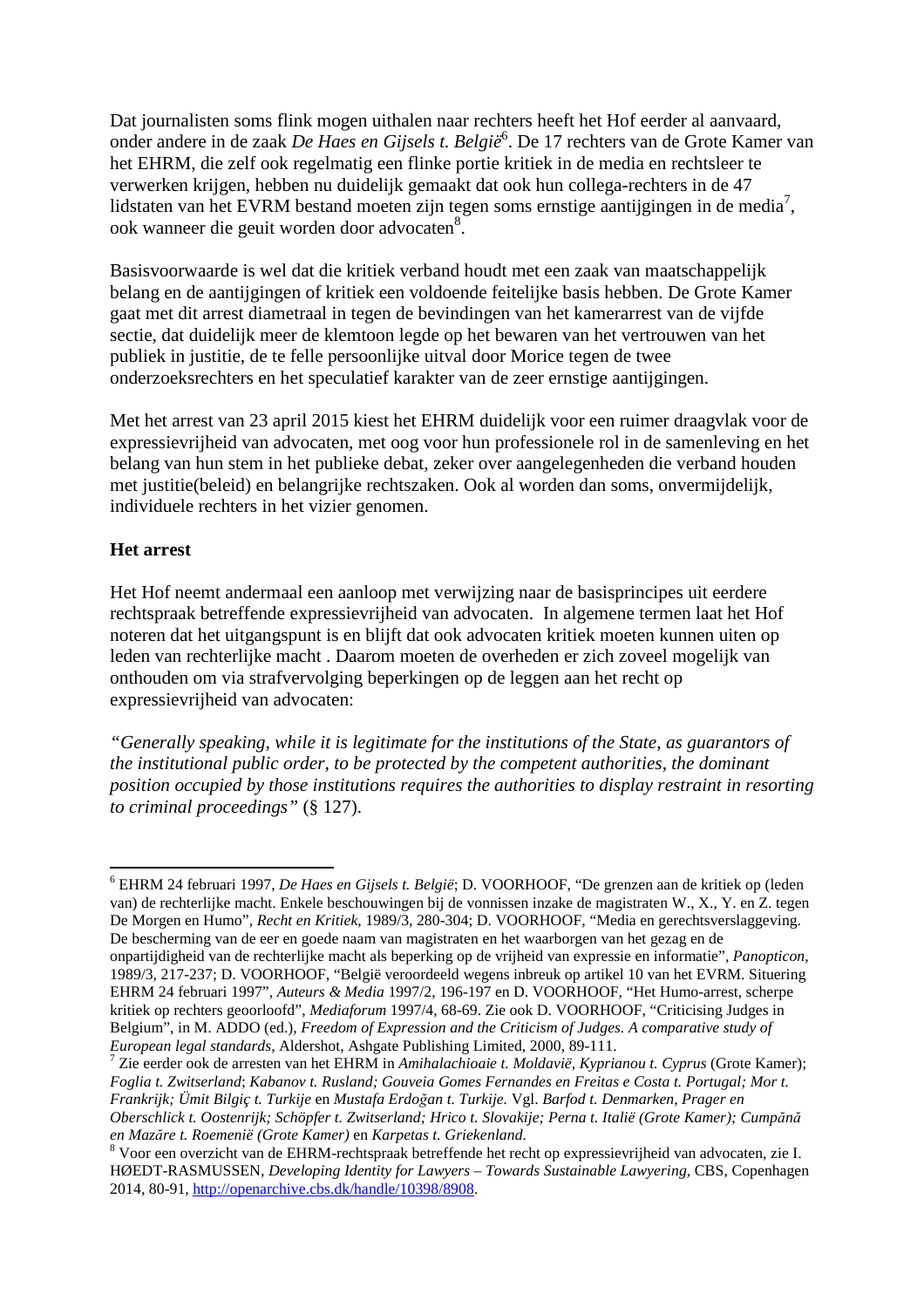Limieten tegen ongefundeerde uitvallen tegen rechters zijn er zeker wel:

*"Questions concerning the functioning of the justice system, an institution that is essential for any democratic society, fall within the public interest. In this connection, regard must be had to the special role of the judiciary in society. As the guarantor of justice, a fundamental value in a law-governed State, it must enjoy public confidence if it is to be successful in carrying out its duties. It may therefore prove necessary to protect such confidence against gravely damaging attacks that are essentially unfounded, especially in view of the fact that judges who have been criticised are subject to a duty of discretion that precludes them from replying"* (§ 128).

Die beperkingen mogen evenwel niet van aard zijn het basisrecht op expressievrijheid in de praktijk te ondergraven. Ook rechters maken immers zelf deel uit van de staatsinstellingen die voorwerp van kritiek moeten kunnen zijn:

*"Nevertheless – save in the case of gravely damaging attacks that are essentially unfounded – bearing in mind that judges form part of a fundamental institution of the State, they may as such be subject to personal criticism within the permissible limits, and not only in a theoretical and general manner"* (§§ 130-131).

Het Hof verduidelijkt dat de limieten van kritiek op magistraten, geuit door advocaten in de media, vertolkt zijn in een reeks deontologische voorschriften:

*"Consequently, freedom of expression is applicable also to lawyers. It encompasses not only the substance of the ideas and information expressed but also the form in which they are conveyed (..). Lawyers are thus entitled, in particular, to comment in public on the administration of justice, provided that their criticism does not overstep certain bounds (..). Those bounds lie in the usual restrictions on the conduct of members of the Bar (..), as reflected in the ten basic principles enumerated by the CCBE for European lawyers, with their particular reference to "dignity", "honour" and "integrity" and to "respect for ... the fair administration of justice"*<sup>9</sup> (§ 134).

Om alle aspecten van de zaak te kunnen overzien beoordeelt het Hof vervolgens de zaak vanuit vijf verschillende criteria. Het analyseert (a) de rol van Morice als advocaat, (b) de bijdrage van zijn interview in *Le Monde* aan een debat van publiek belang, (c) de aard van de aantijgingen en commentaar in het gewraakte artikel, (d) de overige specifieke kenmerken van de zaak en (e) de aard en impact van de opgelegde sancties.

Het Hof wijst er op dat een onderscheid gemaakt moet worden tussen kritiek in de rechtszaal en kritiek op rechters via de media. Scherpe kritiek op rechters in de rechtszaal is acceptabel, zeker als zo'n tussenkomst van de advocaat de rechten van de cliënt beoogt te vrijwaren. In de zaak Morice gaat het evenwel om een heel andere context, buiten de rechtszaal en zijn commentaar in *Le Monde* draagt niet bij tot de bescherming van de belangen van zijn cliënt. Het Hof gaat ook niet akkoord met de stelling als zou een advocaat, net zoals een journalist, de taak hebben om het publiek te informeren over het reilen en zeilen bij justitie. Door zijn relatie met zowel justitie als met zijn cliënt heeft de advocaat een heel andere rol en positie:

l

<sup>&</sup>lt;sup>9</sup> In § 58 van het arrest verwijst het Hof naar de CCBE Code of Conduct en het CCBE-Charter, beide opgesteld door de Council of Bars and Law Societies.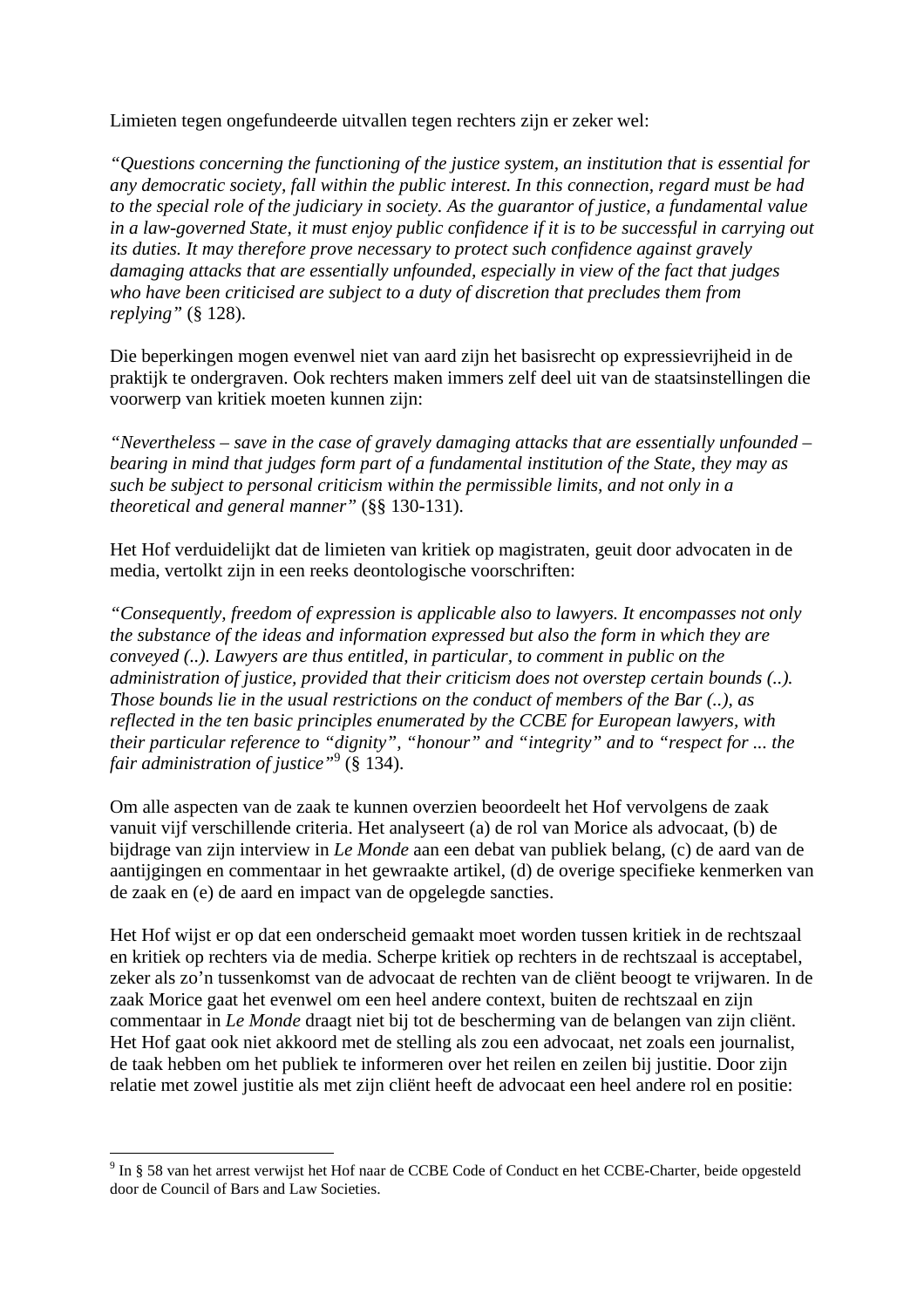*"Journalists have the task of imparting, in conformity with their duties and responsibilities, information and ideas on all matters of public interest, including those relating to the administration of justice. Lawyers, for their part, are protagonists in the justice system, directly involved in its functioning and in the defence of a party. They cannot therefore be equated with an external witnesses whose task it is to inform the public"* (§ 148).

Dat Morice met zijn commentaar in *Le Monde* heeft bijgedragen tot een fel debat in een zeer belangrijke rechtszaak staat voor de Grote Kamer evenwel buiten kijf. Dat heeft tot gevolg dat het EHRM geen te brede appreciatiemarge moet laten aan de nationale rechtscolleges bij de beoordeling van de feiten en het Hof dus tot een strikte monitoring kan overgaan om te oordelen of de inmenging in de expressievrijheid gerechtvaardigd was. Cruciaal is de vaststelling door het Hof dat de opmerkingen van Morice eerder als waardeoordelen te beschouwen zijn en neerkomen op een algemene kritiek op het optreden door de twee onderzoeksrechters.

Het Hof verwerpt de vaststellingen door de Franse rechtscolleges als zouden de commentaren van Morice een onvoldoende feitelijke basis hebben en een onbetamelijke aanval zijn op de eer en integriteit van de twee rechters. Overigens kan een advocaat niet aansprakelijk worden gesteld voor bepaalde beweringen of stellingnames van de journalist die het artikel schreef.

Het Hof vindt ook niet dat de verklaringen van Morice louter ingegeven waren door een persoonlijke vete met één van de twee onderzoeksrechters. Het doel van Morice was om ernstige gebreken bij justitie in deze zaak bloot te leggen en zijn publieke verklaringen waren niet van aard het vertrouwen of het gezag van justitie aan te tasten.

Het Hof wijst er wel op dat een advocaat zijn gelijk moet proberen halen via procedures en rechtsmiddelen, en zijn proces niet in de media moet voeren. Expliciet erkent het Hof dat er wel heel specifieke omstandigheden kunnen zijn die de advocaat het recht geven zich via de media te uiten. Het beklemtoont dat een advocaat de aandacht van het publiek moet kunnen vestigen op eventuele disfuncties bij justitie, constructieve kritiek waarmee justitie dan haar voordeel kan doen:

*"The key question in the statements concerned the functioning of a judicial investigation, which was a matter of public interest, thus leaving little room for restrictions on freedom of expression. In addition, a lawyer should be able to draw the public's attention to potential shortcomings in the justice system; the judiciary may benefit from constructive criticism"* (§ 167).

Het waarborgen van het gezag van de rechterlijke macht kan evenwel geen argument zijn om de expressievrijheid van advocaten te verregaand in te perken. Daardoor is er dus ruimte voor commentaar en kritiek door advocaten op het functioneren van justitie, al moet dit wel zelf blijk geven van het nodige respect voor het justitiesysteem waarin rechters en advocaten een cruciale rol spelen:

*"In any event, the proper functioning of the courts would not be possible without relations based on consideration and mutual respect between the various protagonists in the justice system, at the forefront of which are judges and lawyers*" (§ 170).

Het Hof laat noteren dat de kritiek die Morice formuleerde in *Le Monde* aan de voorwaarde van "*mutual respect*" tegemoet komt, voldoende gefundeerd is en zich duidelijk situeerde in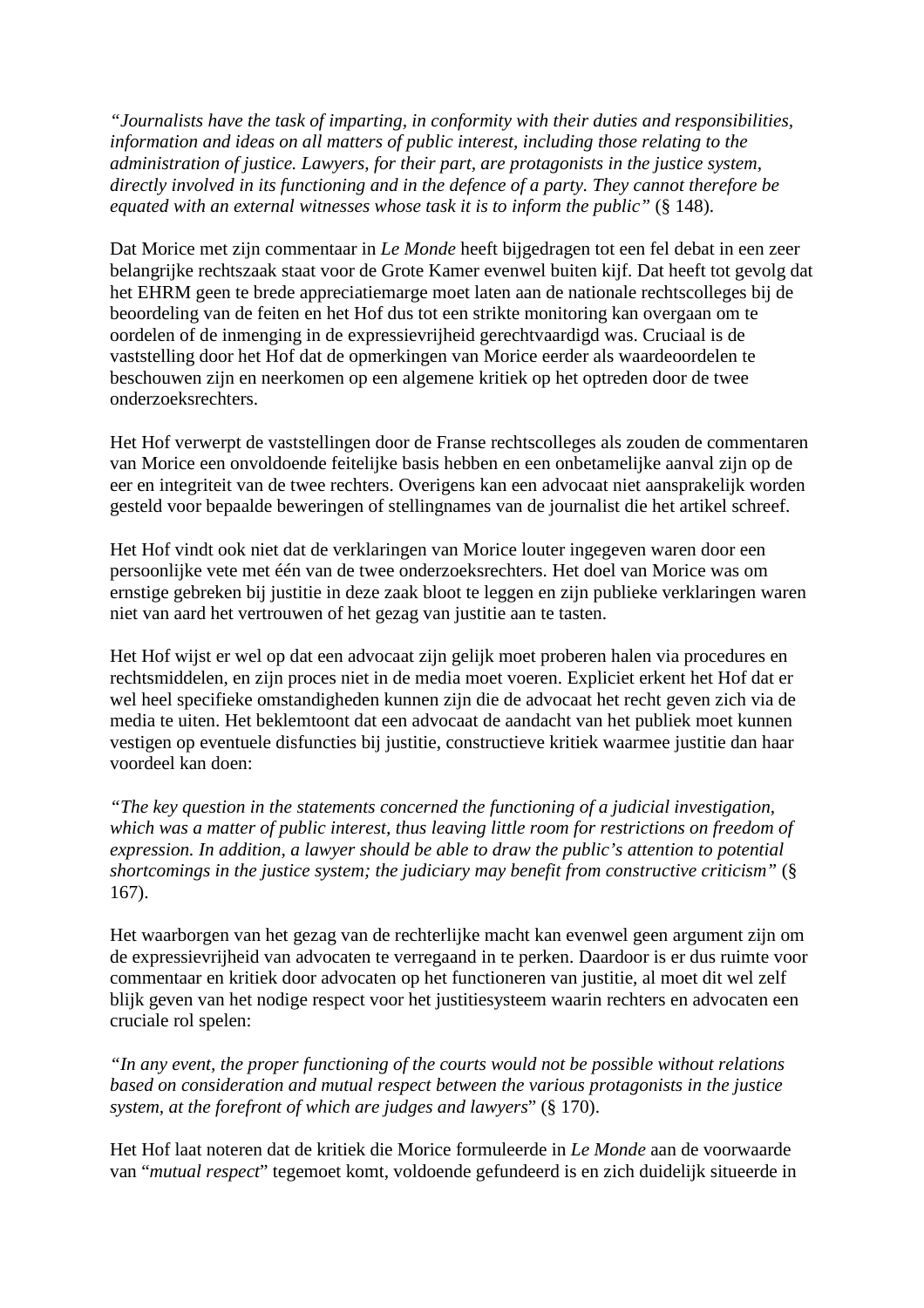een ruimer publiek debat over het functioneren van justitie in een heel belangrijke zaak:

*"The Court is of the view that the impugned remarks by the applicant did not constitute gravely damaging and essentially unfounded attacks on the action of the courts, but criticisms levelled at Judges M. and L.L. as part of a debate on a matter of public interest concerning the functioning of the justice system, and in the context of a case which had received wide media coverage from the outset. While those remarks could admittedly be regarded as harsh, they nevertheless constituted value judgments with a sufficient "factual basis""* (§ 174).

De strafrechtelijke veroordeling van Morice en de schadevergoeding die hem werd opgelegd acht de Grote Kamer een onbetamelijke inmenging in de expressievrijheid van de advocaat, met een verkillend effect :

*"The Court reiterates that even when the sanction is the lightest possible, such as a guilty verdict with a discharge in respect of the criminal sentence and an award of only a "token euro" in damages (..), it nevertheless constitutes a criminal sanction and, in any event, that fact cannot suffice, in itself, to justify the interference with the applicant's freedom of expression (..). The Court has emphasised on many occasions that interference with freedom of expression may have a chilling effect on the exercise of that freedom (..) - a risk that the relatively moderate nature of a fine would not suffice to negate (..). It should also be noted that imposing a sanction on a lawyer may have repercussions that are direct (disciplinary proceedings) or indirect (in terms, for example, of their image or the confidence placed in them by the public and their clients). The Court would, moreover, reiterate that the dominant position of the State institutions requires the authorities to show restraint in resorting to criminal proceedings (..). The Court observes, however, that in the present case the applicant's punishment was not confined to a criminal conviction: the sanction imposed on him was not the "lightest possible", but was, on the contrary, of some significance, and his status as a lawyer was even relied upon to justify greater severity"* (§ 176).

Het Hof concludeert dat de veroordeling van Morice neerkomt op een ontoelaatbare overheidsinmenging die niet nodig is in een democratische samenleving en daarom in strijd is met artikel 10 EVRM.

### **Het EHRM-arrest en de OVB-codex in verband met advocaat en media**

De Grote Kamer van het Hof laat er geen twijfel over bestaan dat in het algemeen aan advocaten niet het recht kan ontzegd worden om commentaar te geven in de media over rechtszaken waarin ze zelf als raadsman betrokken zijn. Met verwijzing naar eerdere rechtspraak (*Mor t. Frankrijk*, § 59) brengt het Hof in herinnering:

"*that the defence of a client may be pursued by means of an appearance on the television news or a statement in the press, and through such channels the lawyer may inform the public about shortcomings that are likely to undermine pre-trial proceedings*" (§ 138).

In *Morice t. Frankrijk* gaat het Hof nog een stap verder. Het erkent dat zelfs wanneer de commentaar niet de concrete rechtsbelangen van de cliënt op het oog heeft, maar een thematiek betreft van algemeen belang, ook dan de advocaat, onder bepaalde voorwaarden (zie CCBE-code, cfr. *supra),* scherpe kritiek mag uiten, zelfs op een manier die een aantasting kan inhouden van de eer en goede naam van de behandelende magistraten in een concrete zaak. Het Grote Kamer-arrest benadrukt ook dat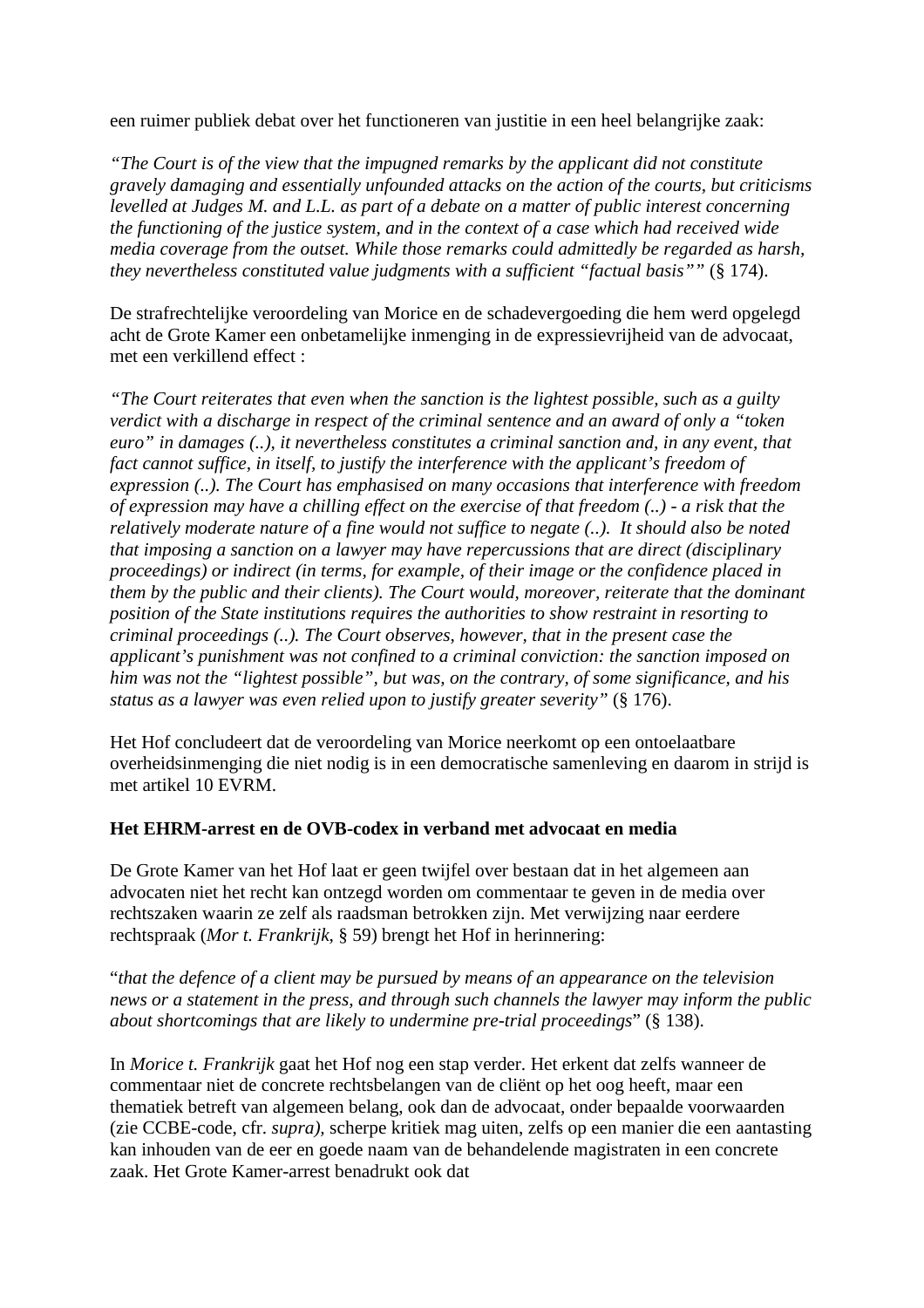*"while it may prove necessary to protect the judiciary against gravely damaging attacks that are essentially unfounded, bearing in mind that judges are prevented from reacting by their duty of discretion (..), this cannot have the effect of prohibiting individuals from expressing their views, through value judgments with a sufficient factual basis, on matters of public interest related to the functioning of the justice system, or of banning any criticism of the latter"* (§ 168).

Hoewel het arrest in de zaak *Morice t. Frankrijk* de strafrechtelijke veroordeling betreft van een advocaat wegens lasterlijke uitingen in de media, in Frankrijk, heeft het arrest ook repercussies voor de relatie tussen media, advocaten en justitie in België, en meer bepaald in Vlaanderen. De Codex Deontologie voor Advocaten van de OVB (Orde van Vlaamse Balies)<sup>10</sup> bevat immers een bepaling die best grondig tegen het licht van dit Grote Kamerarrest wordt gehouden. Meer bepaald stipuleert de OVB-codex over advocaat en media in Afdeling III.5.2. (Media), $^{11}$  in artikel 3.1. het volgende:

### "*De advocaat voert het proces niet in de media en onthoudt zich van alle commentaren, behalve indien, als gevolg van mededelingen in de media van het openbaar ministerie, de persrechter of derden in de media, de wapengelijkheid een reactie noodzakelijk maakt*".

De tuchtrechtelijk gesanctioneerde verplichting voor de advocaat om zich "*van alle commentaren*" in de media te onthouden is in strijd met de basisprincipes die het EHRM vooropstelt in toepassing van artikel 10 EVRM. Dat er enkel een recht op commentaar voor de advocaat is als reactie op eerdere mededelingen via de media door het openbaar ministerie, een persrechter of derden teneinde de wapengelijkheid (in de media?) te waarborgen, is een te verregaande vernauwing en uitholling van het aan de advocaat gewaarborgde recht op expressievrijheid in toepassing van artikel  $10$  EVRM<sup>12</sup>. Uit niets blijkt immers dat dit recht pas in subsidiaire orde zou gelden, nl. enkel als reactie op eerdere mededelingen in de media die het recht op eerlijk proces van de cliënt bedreigen. Het arrest in de zaak *Morice t. Frankrijk* maakt duidelijk dat er ook daarbuiten omstandigheden kunnen zijn die het spreekrecht van de advocaten in toepassing van artikel 10 EVRM waarborgen.

Dat de advocaat er zich in principe moet van onthouden het proces in de media te voeren, is overigens ook een overweging van het EHRM: *"the Court takes the view that the defence of a client by his lawyer must be conducted not in the media, save in very specific circumstances"* (§ 171). Het Hof laat evenwel expliciet een opening ("*in very specific circumstances*"), terwijl de formulering van artikel 3.1. in de OVB-codex een absolute strekking heeft en commentaar in de media vanwege een advocaat reduceert tot een reactiemogelijkheid naar aanleiding van

l

<sup>10</sup> De Codex integreert het OVB-Reglement over advocaat en media van 18 december 2013, *B.S.* 16 januari 2014: OVB, *Codex Deontologie voor Advocaten*, *B.S.* 30 september 2014. Merk op dat ook (milde) tuchtsancties opgelegd door de tuchtoverheden binnen de advocatuur, als een ongeoorloofde inmenging in de expressievrijheid van de advocaat, een schending van artikel 10 (of 11) EVRM kunnen opleveren: zie *Ezelin t. Frankrijk, Steur t. Nederland, Veraart t. Nederland* en *Kabanov t. Rusland.* Zie ook D. VOORHOOF, De vrijheid van meningsuiting van de advocaat. Noot onder Cass. 4 juni 1987, *T.G.R. (Tijdschrift voor Gentse Rechtspraak)* 1987/3, 65-67.

<sup>11</sup> Zie ook J. STEVENS, *Advocatuur. Regels & Deontologie*, Wolters Kluwer, 2015, 573-579.

<sup>&</sup>lt;sup>12</sup> Zie ook art. 28 *quinquies*, § 4 en art. 57 § 4 Sv. dat de advocaat het recht heeft om het onderzoeksgeheim ondergeschikt te maken aan de persvoorlichting in het openbaar belang: de advocaat kan "*indien het belang van zijn cliënt het vereist*" aan de media gegevens verstrekken in verband met een opsporingsonderzoek of een gerechtelijk onderzoek waarin zijn cliënt betrokken is. De advocaat moet hierbij waken over het vermoeden van onschuld, de rechten van de verdediging van de verdachte, het slachtoffer en derden, het privéleven en de waardigheid van personen en hoe dan ook "*de regels van het beroep"* respecteren.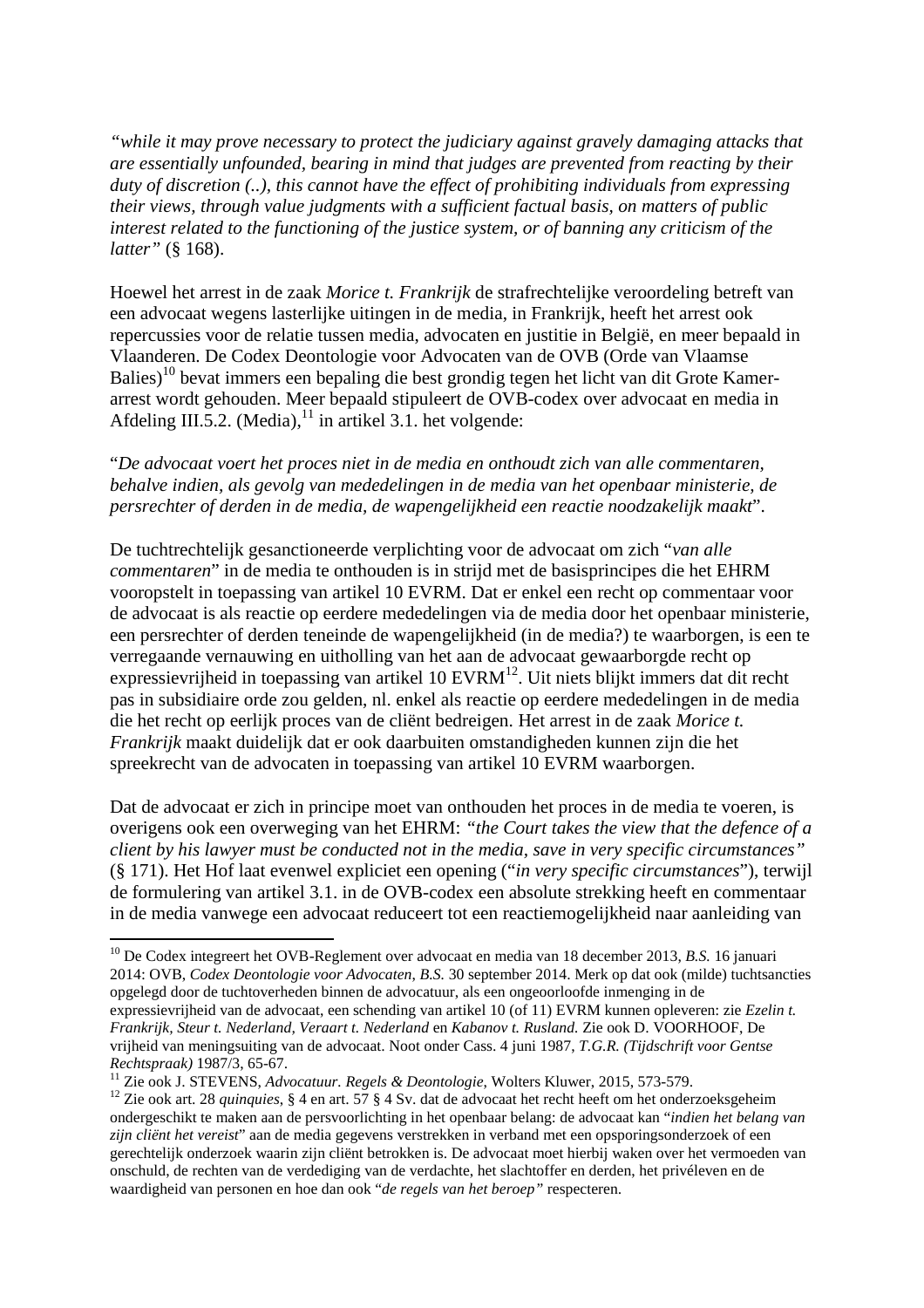mediaverklaringen door OM, persrechters of derden, en daardoor in zijn toepassing in strijd komt met artikel 10 EVRM. Het artikel 3.1. van de OVB-codex lijkt overigens ook in te gaan tegen het in artikel 1.1. geponeerde algemene beginsel dat de advocaat "*in alle omstandigheden (..) in de media, publiek gebruik (mag) maken van zijn titel en van zijn recht op vrije meningsuiting*". Ook artikel III.5.2.4 van de Codex dat ongeclausuleerd bepaalt dat nadat de advocaat is opgevolgd, hij zich "*van elke commentaar in de media*" dient te onthouden, kan in bepaalde "*very specific circumstances*" op gespannen voet komen te staan met artikel 10 EVRM. Het is inderdaad "*niet omdat hij behoort tot een gereglementeerd beroep met eigen tuchtorganen, dat licht mag worden omgesprongen met een fundamenteel recht als de vrijheid van meningsuiting van de advocaat*" *.* Advocaten moeten juist door de functie die ze in de maatschappij vervullen *"in de uitoefening van hun beroep genieten van een extra ruime vrijheid van meningsuiting binnen en buiten de rechtbank"*<sup>13</sup> .

Artikel III.5.2.2 en III.5.2.3 van de OVB-codex kunnen in het licht van het EHRM-arrest in de zaak *Morice t. Frankrijk* best niet te restrictief worden geïnterpreteerd. Artikel III.5.2.2. viseert de mogelijkheid tot het geven van commentaar in de media door de advocaat "*over zaken waarin hijzelf niet betrokken was of is*", maar laat toch de mogelijkheid open om daarnaast via de media inlichtingen, toelichtingen en uiteenzettingen te verschaffen "*over maatschappelijke evenementen en vraagstukken in het openbaar*", zonder dat daaraan de voorwaarde van niet-betrokkenheid is verbonden. Op basis van het arrest van 23 april 2015 moet de (uitzonderlijke) mogelijkheid van commentaar in de media inderdaad mogelijk blijven, ook over een zaak waarin de advocaat zelf betrokken is<sup>14</sup>. Het is ook zoals Jo Stevens schrijft in de nieuwe editie van *Advocatuur. Regels & Deontologie* : hoe zouden advocaten er in slagen vertrouwen te wekken, "*wanneer ze zelf niet van een minimale transparantie blijk*  zouden mogen geven<sup>",15</sup>.

De eis, "*zo mogelijk*", om vooraf de stafhouder te raadplegen, zijn standpunt in te winnen en zijn richtlijnen te volgen (art. 3.5 OVB-codex) kan eveneens strijd opleveren met artikel 10 EVRM, aangezien een gerechtvaardigde commentaar door een advocaat in de media maar moeilijk preventief afhankelijk kan worden gemaakt van een consultatieplicht bij de stafhouder, laat staan dat het aan de stafhouder zou toekomen invulling te geven aan de inhoud van de commentaar van de advocaat in kwestie. Cruciaal blijft ook de overweging van het Hof in *Morice t. Frankrijk*: "(..) *a lawyer should be able to draw the public's attention to potential shortcomings in the justice system; the judiciary may benefit from constructive criticism".* Dit recht van de advocaat kan niet afhankelijk worden gemaakt van een voorafgaande melding aan de stafhouder of diens inhoudelijke directieven<sup>16</sup>. Een stafhouder kan ook geen "*mediastilte"*, of een "*spreekverbod"* opleggen<sup>17</sup>.

l

<sup>13</sup> Zie ook J. STEVENS, *Advocatuur. Regels & Deontologie*, *o.c*. 640 (nr. 890).

<sup>&</sup>lt;sup>14</sup> De tuchtrechtspraak betreffende advocaten blijkt de lat hoger te leggen, namelijk door de advocaten enkel toe te laten "zich in het algemeen uit te spreken over de eventuele slechte werking van de rechterlijke macht, disfuncties aan de kaak te stellen en/of de inhoud van gerechtelijke beslissingen gemotiveerd te bekritiseren" en "wetenschappelijk/juridische kritiek (te) leveren op gerechtelijke uitspraken". De "plicht tot kiesheid" verzet er zich er evenwel tegen dat de advocaat dit zou doen "met betrekking tot een uitspraak waarin hijzelf of zijzelf als raadsman van een betrokken partij is opgetreden" : Tuchtraad voor advocaten van de ordes van het rechtsgebied van het Hof van Beroep te Antwerpen van 27 juni 2013, TAA/SH/0139/2013, bevestigd door Nederlandstalige Tuchtraad van Beroep voor Advocaten, Eerste Kamer, 10 December 2013, dossier nr. TB-0084-2013. <sup>15</sup> J. STEVENS, *Advocatuur. Regels & Deontologie*, *o.c*., 640 (nr. 890).

<sup>&</sup>lt;sup>16</sup> In de beslissing van de Nederlandstalige Tuchtraad van Beroep voor Advocaten, Eerste Kamer, 10 December 2013, dossier nr. TB-0084-2013, is de stelling bevestigd dat wanneer een incident ontstaat met een magistraat, de advocaat zich tot zijn Stafhouder dient te wenden. In toepassing van art. 429 Ger.W. heeft de eerbied die een advocaat aan het gerecht en de openbare overheid verschuldigd is, tot gevolg dat de advocaat "geen blijken van afkeuring van een magistraat of van diens beslissing kenbaar maakt". De beslissing van de Tuchtraad van Beroep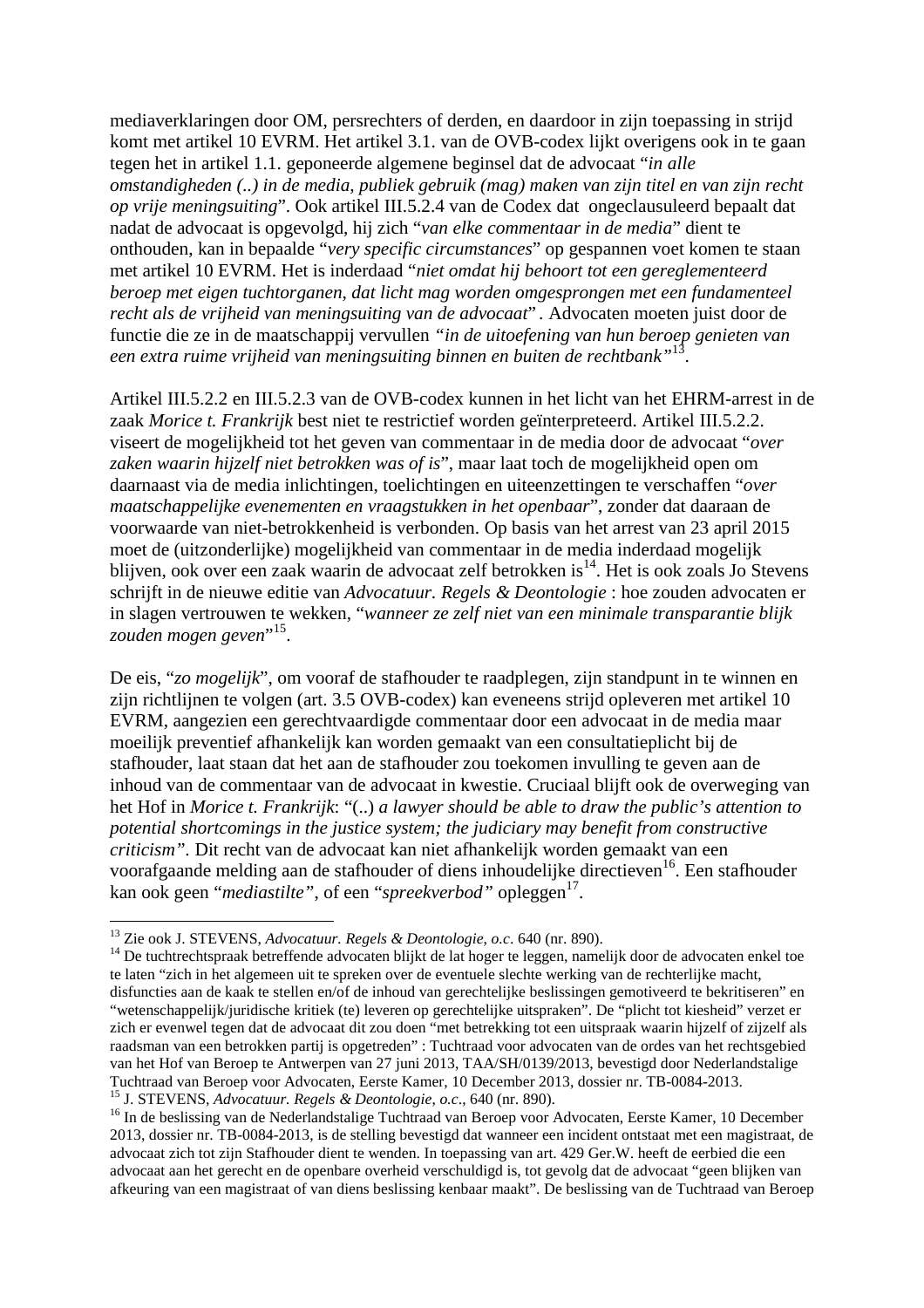Voor het overige valt overigens wel op dat de andere bepalingen van de OVB-codex inzake "Media"<sup>18</sup> goed aansluiten bij een reeks principiële overwegingen en concrete richtlijnen die de Grote Kamer meegaf in het arrest van 23 april 2015, zoals de verwijzingen in artikel III.5.2.1. naar de principes van waardigheid, rechtschapenheid en kiesheid, de centrale rol van de advocaat in de rechtsbedeling (art. 1.2 en 1.3.), het respect voor loyaliteit (art. 1.5.), de plicht correcte informatie te verschaffen, op een serene manier (art. 1.6.), en het waken over de waardigheid en de regels van het beroep (art. 1.7). Ook benadrukt het OVB-reglement terecht dat de advocaat verantwoordelijk is voor zijn mededelingen in de media en in die context niet beschikt over de immuniteit van het pleidooi $^{19}$  (art. 1.10).

Het arrest van de Grote Kamer in de zaak *Morice t. Frankrijk* zal ongetwijfeld onder magistraten en binnen de advocatuur nog voorwerp zijn van grondige analyse en discussie. Hoewel het arrest van 23 april 2015 enkele duidelijke principes vooropzet, moet rekening worden gehouden met de heel specifieke context, de aard van de kritiek of de commentaar in de media, en de concrete omstandigheden waarin deze zaak zich situeerde. In andere omstandigheden, tegen de achtergrond van een andere feitelijke context zal de toepassing van artikel 10 EVRM minder verregaande garanties bieden voor de expressievrijheid van de advocaat bij het uiten van kritiek op leden van de magistratuur, zoals o.a. ook onlangs bleek in het arrest in de zaak *Peruzzi t. Italië*<sup>20</sup>. Het Hof vindt aansluiting bij de benadering in de zaak Morice voor wat één concrete aantijging betreft, maar is van oordeel dat een andere lasterlijke aantijging die publiek was geuit door een advocaat aan het adres van een magistraat niet ten volle aanspraak kan maken op de bescherming van artikel 10 EVRM. Het Hof concludeert, met een 5/2 stemverhouding:

*" Eu égard à ce qui précède, la Cour estime que la condamnation du requérant pour les propos diffamatoires contenus dans sa lettre circulaire et la peine qui lui a été infligée, n'étaient pas disproportionnées aux buts légitimes visés et que les motifs avancés par les juridictions nationales étaient suffisants et pertinents pour justifier pareilles mesures. L'ingérence dans le droit du requérant à la liberté d'expression pouvait raisonnablement passer pour « nécessaire dans une société démocratique » afin de protéger la réputation d'autrui et pour garantir l'autorité et l'impartialité du pouvoir judiciaire au sens de l'article 10 § 2. (..). Il s'ensuit qu'il n'y a pas eu violation de cette disposition"* (§§ 66-67).

Opmerkelijk is dat het Hof in *Peruzzi t. Italië* de diverse criteria voor de grondige analyse in de zaak *Morice t. Frankrijk* niet herneemt, minder gewicht lijkt te geven aan het ernstig karakter van de zaak en de "*potential shortcomings in the justice system*" en voorts ook aan de strafrechtelijke veroordeling van de advocaat in kwestie minder negatieve consequenties

 $\overline{a}$ 

bevestigt ook de overweging van de Tuchtraad van de ordes van het rechtsgebied van het Hof van Beroep te Antwerpen van 27 juni 2013, volgens dewelke de advocaat "als actor van de rechtspleging (..) wel publiek kan verklaren dat hij het met een beslissing waarin hijzelf als advocaat betrokken was, oneens is maar (hij) dient in dat geval zijn concrete bezwaren te laten gelden via de daartoe geëigende (beroeps)procedures of andere kanalen en het juridisch debat niet in de openbaarheid te voeren" (Tuchtraad voor advocaten van de ordes van het rechtsgebied van het Hof van Beroep te Antwerpen van 27 juni 2013, TAA/SH/0139/2013). Merk op dat ook (milde) tuchtsancties opgelegd door de tuchtoverheden binnen de advocatuur, als een ongeoorloofde inmenging in de expressievrijheid van de advocaat, een schending van artikel 10 (of 11) EVRM kunnen opleveren: zie *Ezelin t. Frankrijk, Steur t. Nederland, Veraart t. Nederland* en *Kabanov t. Rusland.*

<sup>17</sup> J. STEVENS, *Advocatuur. Regels & Deontologie*, *o.c*., 579 (nr. 794).

<sup>18</sup>Zie ook J. STEVENS, *Advocatuur. Regels & Deontologie*, *o.c*., 573-579.

<sup>19</sup> Zie ook art. 452 Sw. en art. 444-445 Ger. W. Zie hierover ook J. STEVENS, *Advocatuur. Regels & Deontologie*, *o.c*., 575 (nr. 789).

<sup>20</sup> EHRM 30 juni 2015, *Peruzzi t. Italië.*